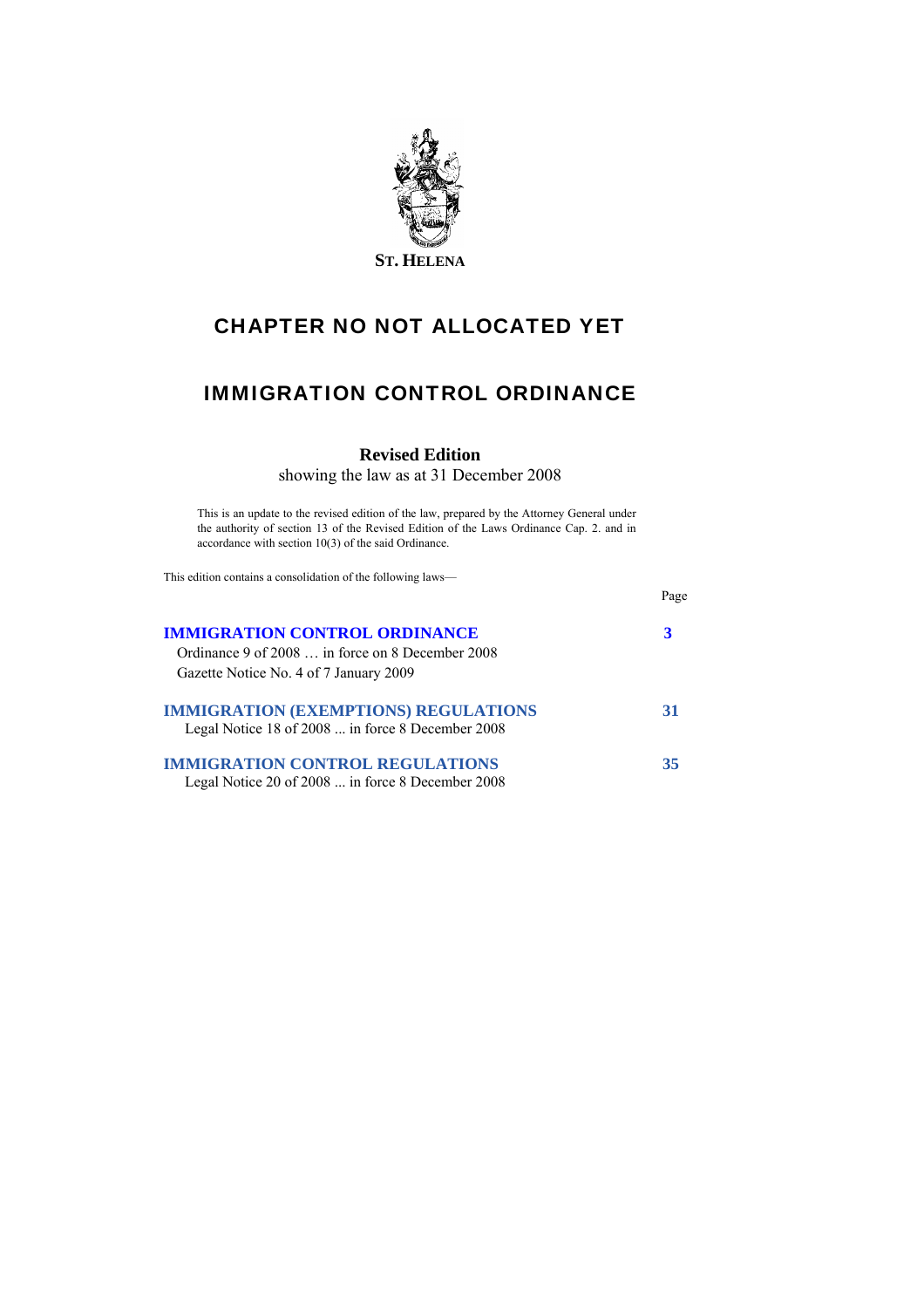| <i>Immigration Control</i> |  |
|----------------------------|--|
|                            |  |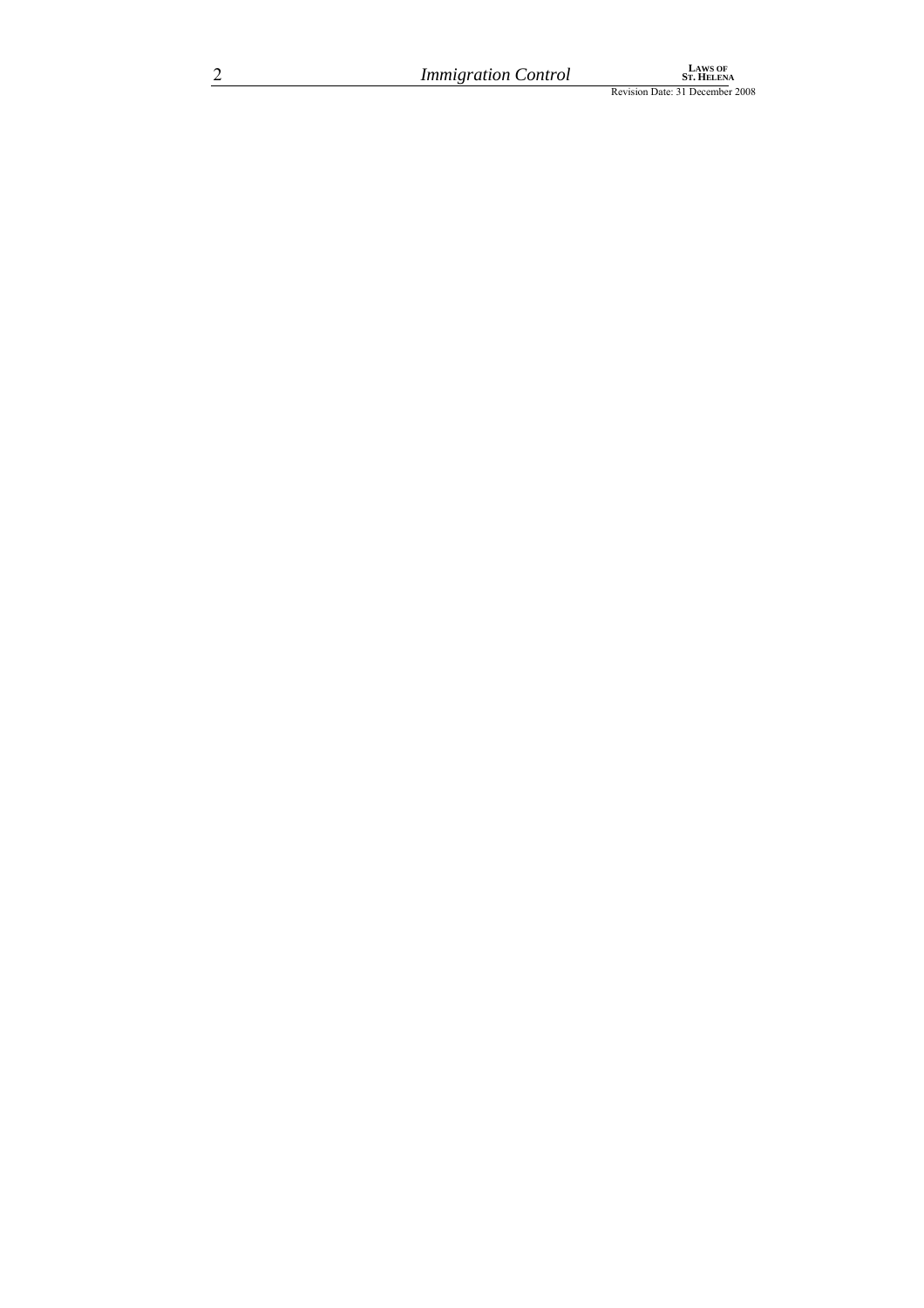## **IMMIGRATION CONTROL ORDINANCE**

## *(Ordinance 9 of 2008)*

AN ORDINANCE TO CONTROL IMMIGRATION OF PERSONS INTO ST. HELENA, TO PROVIDE FOR THE STATUS, RIGHTS, OBLIGATIONS AND DISABILITIES OF IMMIGRANTS, AND FOR PURPOSES CONNECTED THEREWITH OR INCIDENTAL THERETO.

## **Commencement**

*[8 December 2008]* 

## **PART 1 PRELIMINARY**

## **Citation and Commencement**

 **1. (1)** This Ordinance may be cited as the Immigration Control Ordinance, 2008. and shall come into force on such date as the Governor may appoint by Order in the *Gazette*.

**(2)** A Order under subsection (1) may appoint different dates for different provisions or for different purposes of the same provision, and may contain such incidental or transitional provisions as to the Governor in Council appear necessary or expedient.

## **Interpretation**

 **2. (1)** In this Ordinance—

**"Board"** means the Immigration Control Board established by section 6;

**"Chairman"** means the Chairman of the Board;

**"Chief Immigration Officer"** means the Officer appointed under section 4(1)*(a)*;

**"dependant"**, in relation to a person, means—

- *(a)* the spouse or life partner of that person; and
- *(b)* a child, step-child, adopted child, grandchild, parent, stepparent, grandparent, brother, sister, half-brother or half-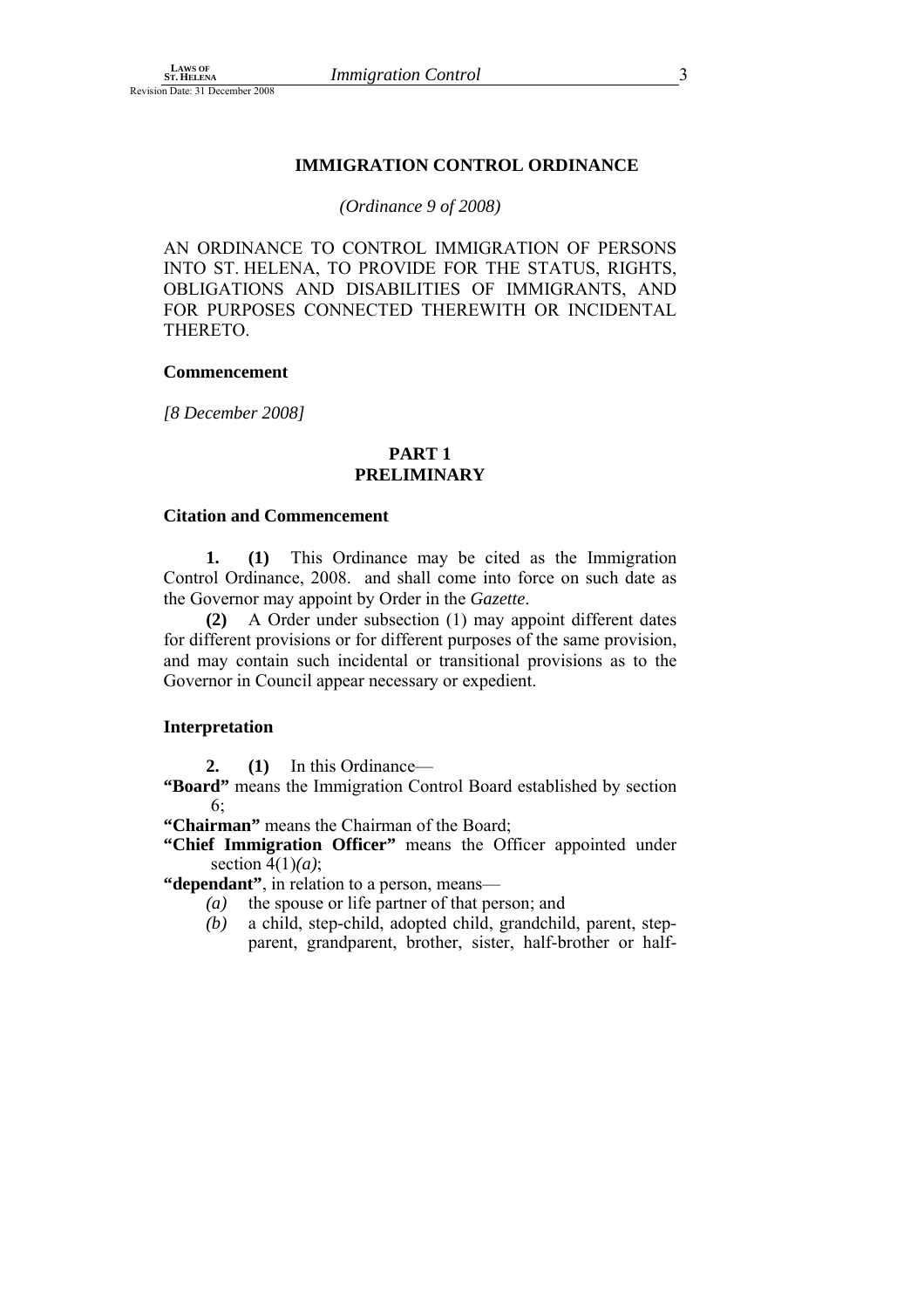sister of the person if such relative is wholly or substantially dependent upon that person;

**"entry permit"** means a permit granted in accordance with section 18; **"immigrant"** means a person who does not have St. Helenian status in accordance with Part 3;

**"immigration officer"** means the Chief Immigration Officer or an immigration officer appointed under section 4(1)*(b)*;

**"islander"** means—

- (a) a person who immediately before  $18<sup>th</sup>$  October 1999, was an islander under the Immigration Ordinance, 1972 (the definition of which is reproduced in Schedule I);
- *(b)* a British Citizen or a British Overseas Territories Citizen who was born, or one of whose parents were born, in St. Helena after the 31st December, 1982 but before  $18<sup>th</sup>$ October 1999;
- *(c)* a British Citizen or a British Overseas Territories Citizen who, immediately before  $18<sup>th</sup>$  October 1999, had been resident in St. Helena for not less than seven years:

Provided that any period of imprisonment for six months or more or any period during which the person concerned was in St. Helena in breach of any law relating to immigration shall be excluded from computation of the qualifying period under this paragraph;

*(d)* the spouse of a person to whom any of the foregoing paragraphs applies, who is not separated from his or her spouse under a Court order or a deed of separation, who has satisfied the definition of "islander" in section 2 of the Immigration Ordinance 1972;

**"master",** in relation to—

- *(a)* a water-borne vessel, means any person (other than a pilot or Harbour Master) having charge, control or command of such vessel: and
- *(b)* an aircraft, includes the person in command or in charge of it;

**"owner"** in relation to a vessel shall include a corporate body;

**"residence permit"** means a permit granted in accordance with section 19;

**"Secretary"** means the Secretary of the Board appointed under section 6(7);

**"spouse"** excludes the spouses in a marriage the parties to which live permanently apart;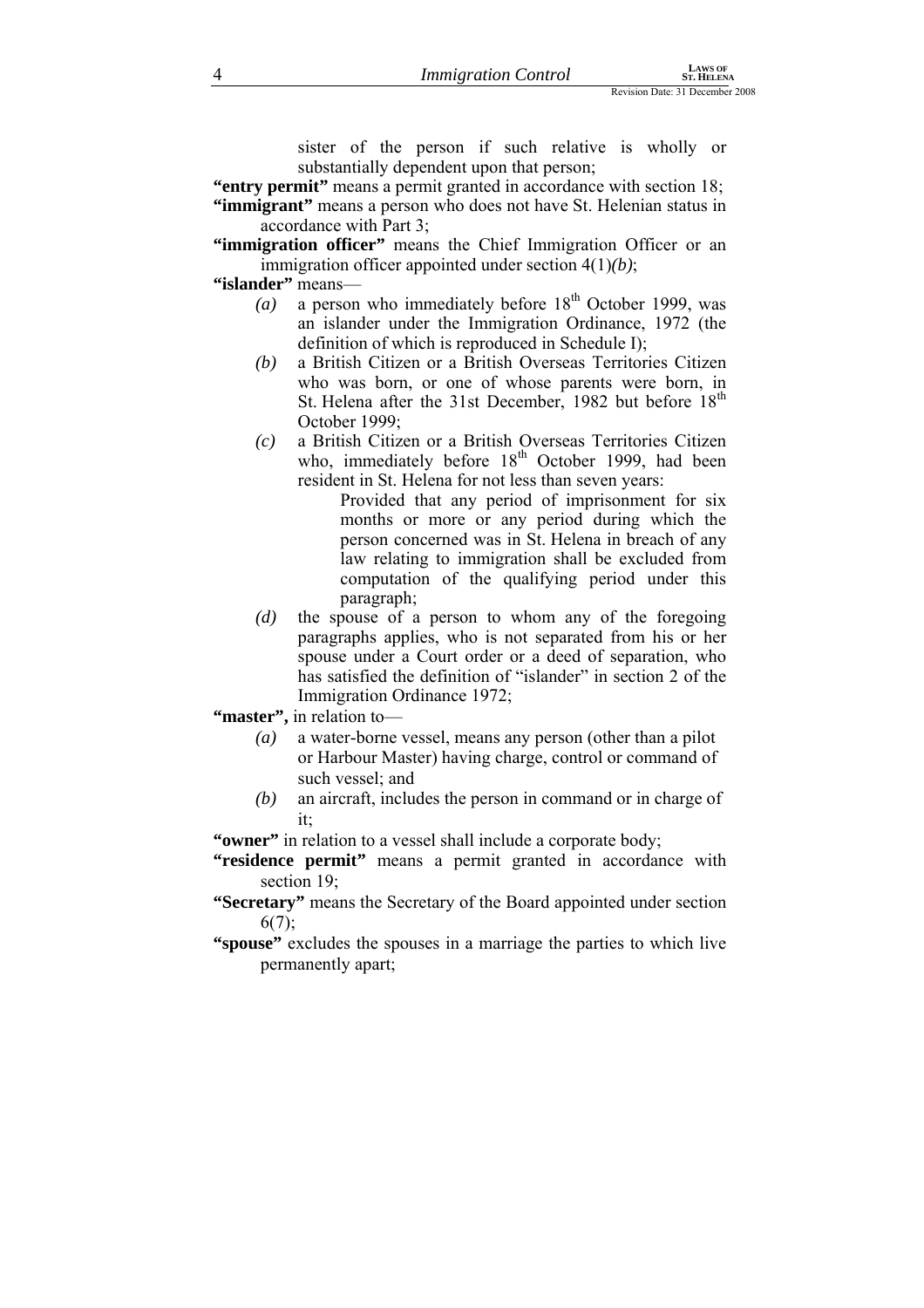**"vessel"** includes every description of vessel used in navigation, including any and all craft and aircraft;

**"work permit"** means a permit granted in accordance with section 22.

 **(2)** Any notice or other document sent by the Board or by an immigration officer under this Ordinance shall be deemed to have been received by the addressee in the ordinary course of post.

## **Obligations of masters of vessels**

**3. (1)** A master of a vessel who intends to land or put ashore on St. Helena any thing or person, shall, prior to entering the territorial waters or the airspace of St. Helena, obtain the permission of an immigration officer to do so.

**(2)** The master of a vessel shall, upon being requested by an immigration officer to do so, provide him with a list of the names, dates of birth, and nationalities of all passengers and other persons on board the vessel who intend to land on St. Helena and such other information as may be required concerning them.

**(3)** A master of a vessel who fails to comply with the requirements of this section is guilty of an offence and liable on summary conviction to a fine not exceeding £5000 or to imprisonment not exceeding 12 months or to both such fine and imprisonment.

## **PART 2 ADMINISTRATION AND CONTROL**

### **Appointment of immigration officers**

**4. (1)** The Governor may, by notice in the *Gazette,* appoint public officers to be—

- *(a)* the Chief Immigration Officer; and
- *(b)* immigration officers.

**(2)** An immigration officer shall, in the exercise of his duties under this Ordinance, have the rights, powers, privileges and immunities of a constable.

## **Powers and duties of immigration officers**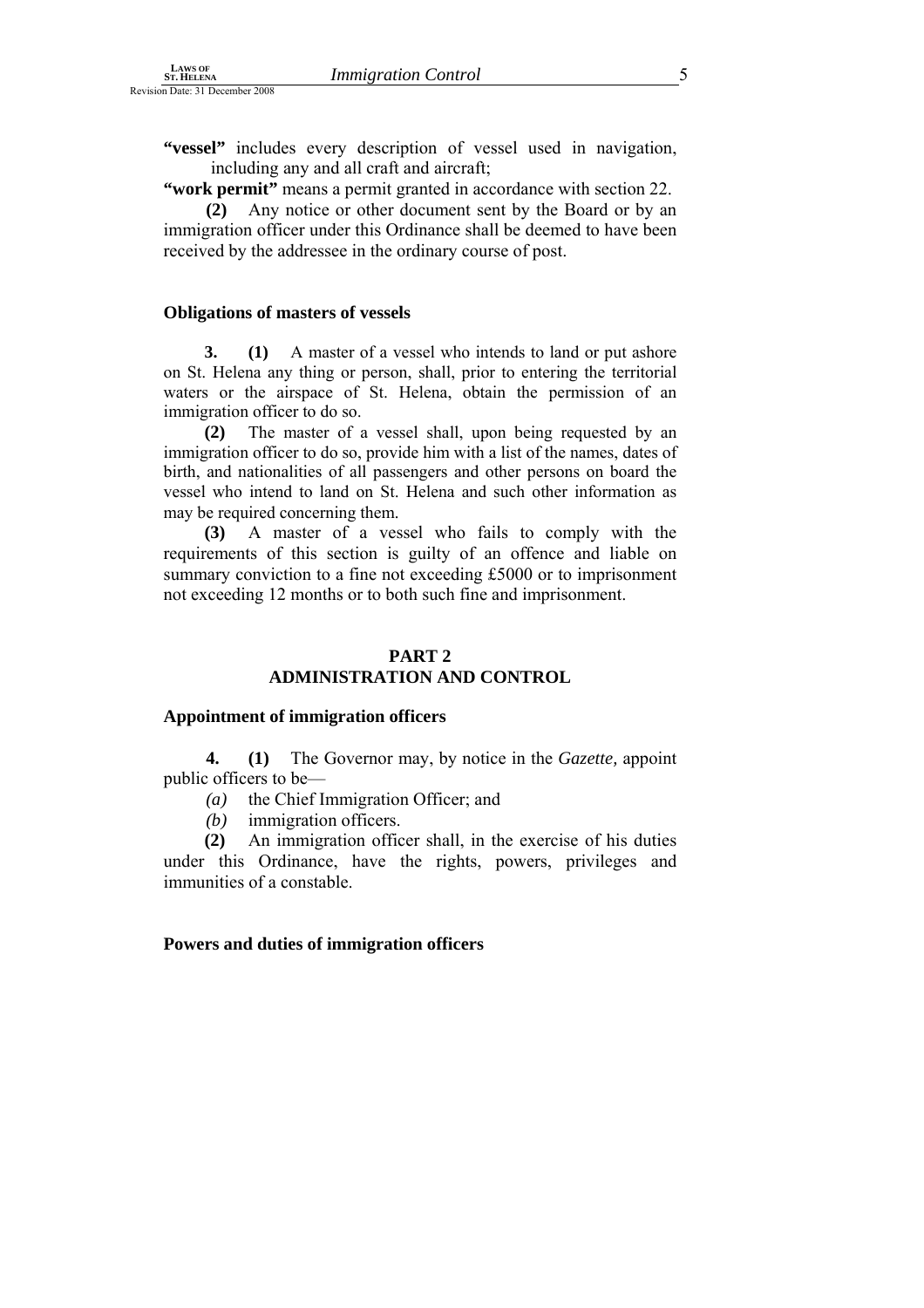**5. (1)** Without prejudice to the powers of the Board contained in this Ordinance, an immigration officer shall initially determine whether any person who wishes to enter St. Helena shall be allowed to do so.

**(2)** An immigration officer may board any vessel and search any part thereof for the purpose of exercising or performing his powers or duties under this Ordinance.

**(3)** An immigration officer may question and search any person who arrives in St. Helena for the purpose of establishing his nationality, identity and status:

 Provided that no person shall be searched other than by an immigration officer of the same gender.

**(4)** Every person arriving in St. Helena shall produce a valid passport or other document (including a photograph) establishing his identity, nationality and citizenship.

**(5)** Where an immigration officer is not satisfied that the requirements of this Ordinance have been complied with, he may refuse any person seeking to enter St. Helena permission to do so.

**(6)** The Chief Immigration Officer shall maintain a record of all determinations of applications by persons seeking permission to enter St. Helena and produce the same to the Secretary whenever required to do so.

**(7)** Without prejudice to any other power of arrest or detention, an immigration officer who reasonably suspects that the presence of any person in St. Helena is in contravention of any provision of this Ordinance, may detain such person for a period not exceeding 48 hours and any person so detained shall be deemed to be in lawful custody.

## **Establishment of Immigration Control Board**

**6. (1)** There is hereby established a Board for the control of immigration into St. Helena.

**(2)** The Board shall consist of a Chairman, Deputy Chairman and three other members, all of whom shall be persons with St. Helenian status by right in accordance with section 15:

Provided that immigration officers and members of the Legislative Council are not eligible to be members of the Board.

**(3)** Each member of the Board shall be appointed by the Governor, by notice in the *Gazette*, for a term not exceeding three years.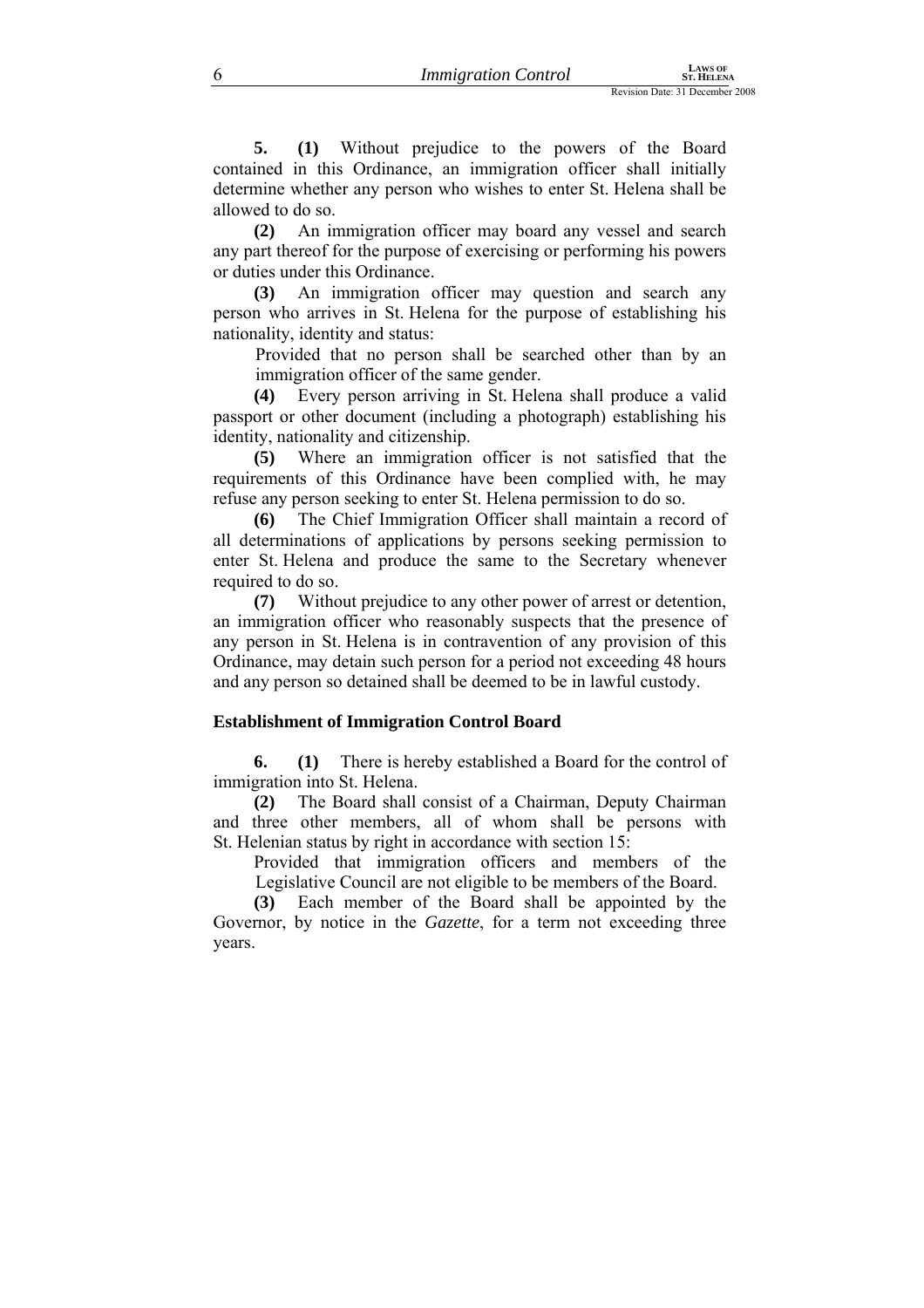**(4)** A member of the Board may resign from office by a notice signed by him and submitted to the Governor.

**(5)** The Governor may at any time, by notice in the *Gazette,* revoke the appointment of a member of the Board on the grounds of disability, neglect of duty or misconduct.

**(6)** A member of the Board shall cease to hold office as provided in subsection (4) or (5) of this section, or if—

- *(a)* he is absent from three consecutive meetings of the Board without the leave of the Chairman;
- *(b)* he becomes a member of the Legislative Council;
- *(c)* he is appointed to be an immigration officer; or
- *(d)* he is adjudged bankrupt.

**(7)** The Governor shall, by notice in the *Gazette,* appoint a public officer to be the Secretary of the Board, who shall—

- *(a)* maintain minutes of the meetings, proceedings and decisions of the Board;
- *(b)* maintain a register of applications for St. Helenian status under section 15(3), and of applications for residence and for work permits under sections 19 and 22;
- *(c)* maintain a register of the decisions reached on each application; and
- *(d)* carry out any other duties provided for by this Ordinance.

## **Powers of the Board**

**7.** The Board shall have the various powers and functions conferred upon it by this Ordinance or any other law, and such incidental powers as are necessary to enable it to perform its powers and functions.

## **Meetings of the Board**

**8. (1)** Meetings of the Board shall be convened by the Chairman, and a quorum shall be formed by not less than three of those entitled to be present.

- **(2)** The Chairman shall convene a meeting of the Board—
- *(a)* if directed to do so by the Governor; or
- *(b)* on receipt of a written request, which shall state the subject matter of the request, by two members of the Board.

**(3)** The Chairman shall preside at meetings of the Board and, in his absence, the Deputy Chairman shall preside: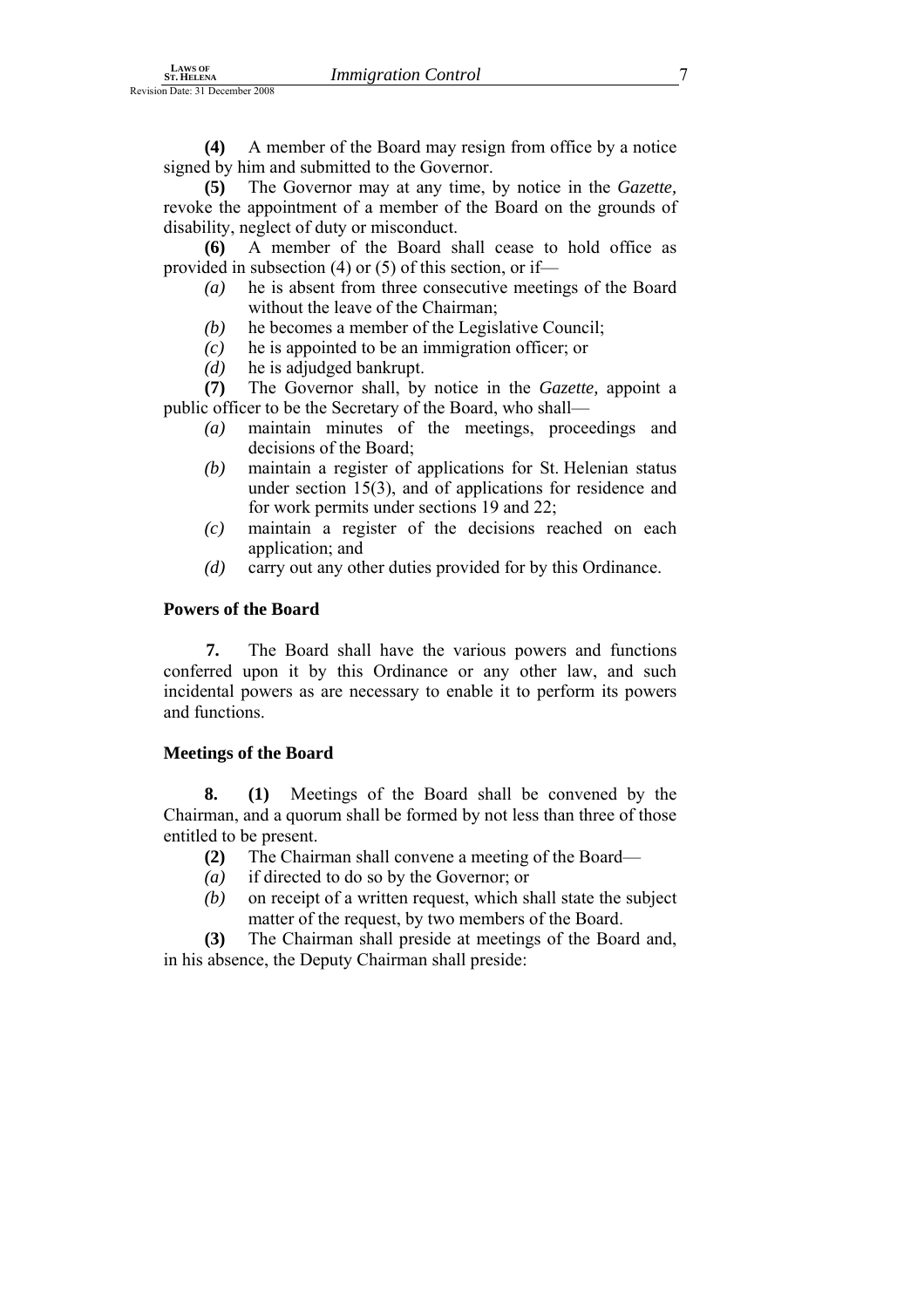Provided that if the Chairman and the Deputy Chairman are absent the remaining members shall elect a member who shall preside.

**(4)** All matters before the Board shall be determined by a majority:

 Provided that if the members are equally divided the person presiding shall have a casting vote.

## **Disclosure of interests by Board members**

**9. (1)** Any member of the Board who has a direct or indirect interest in any matter which is to be considered shall, if present at such meeting, make full disclosure of such interest, and refrain from participation in discussion or voting thereon.

 **(2)** Any member of the Board who knowingly fails to comply with the provisions of subsection (1) is guilty of an offence and liable on summary conviction to a fine not exceeding £2,500.

## **Remuneration of members of the Board**

**10.** The Chairman, Deputy Chairman and other members of the Board shall receive such fees, allowances or other remuneration as the Governor shall from time to time determine.

## **Duty of confidentiality**

**11. (1)** A member or Secretary of the Board shall not wilfully disclose to any other person who is not a member or Secretary of the Board, information relating to any matter which has been or is to be considered by the Board, and a person who acts in contravention of this subsection is guilty of an offence and liable on summary conviction to a fine not exceeding £2,500:

Provided that nothing in this subsection prevents the disclosure of information to a person having lawful functions to perform in connection with—

- *(a)* any appeal under section 13;
- *(b)* any civil or criminal proceedings; or
- *(c)* the investigation of any suspected offence against this Ordinance.

**(2)** The duty imposed by subsection (1) shall continue to apply to members of the Board after they have ceased for any reason to act as such.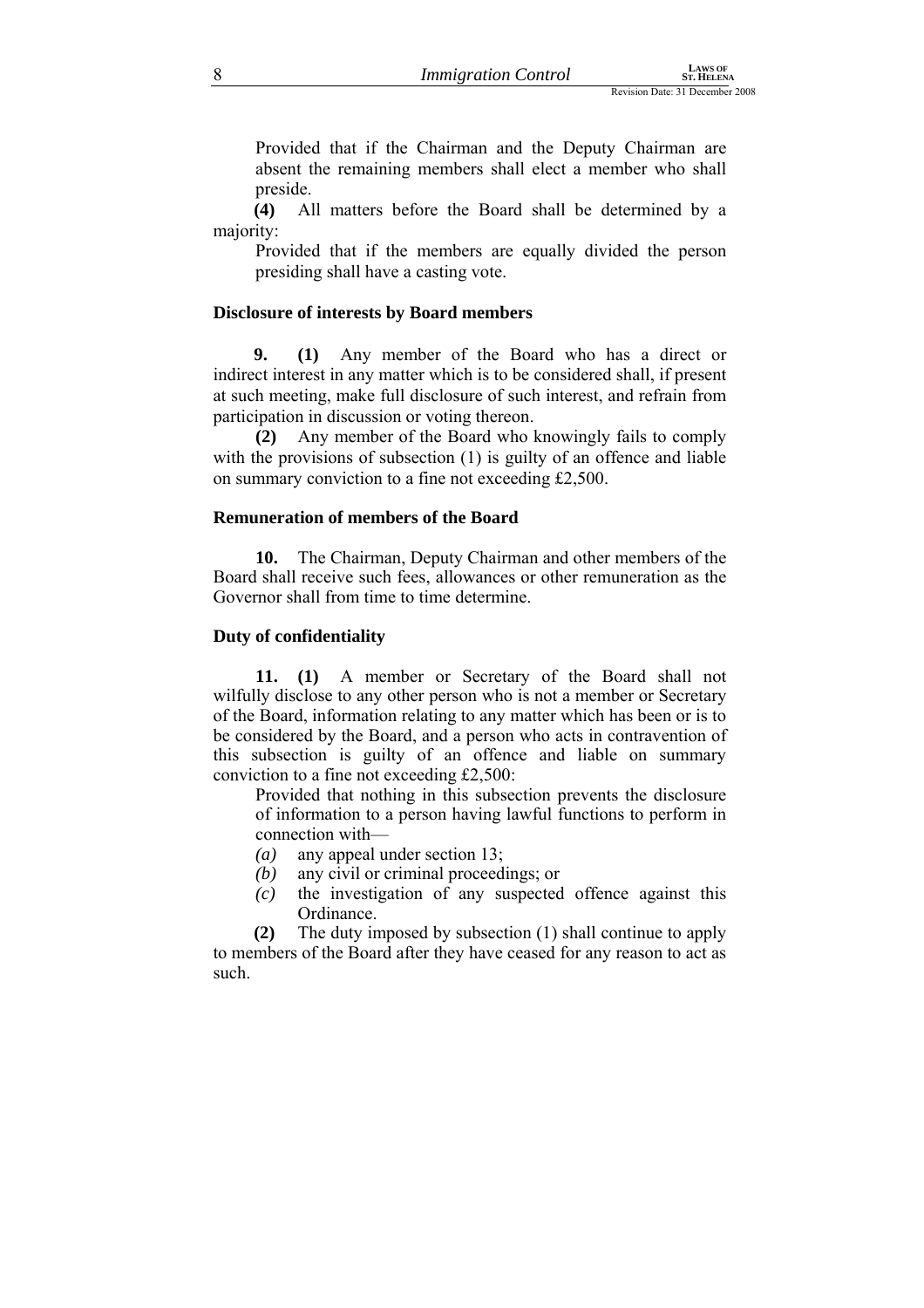### **Appeals from decisions of immigration officer**

**12.** Any person aggrieved by or dissatisfied with a decision of an immigration officer may appeal to the Board within seven days of being notified of such decision.

## **Appeals from decisions of Board**

**13.** Any person aggrieved by or dissatisfied with a decision of the Board (including a decision made on an appeal under section 12) may appeal to the Governor within seven days of being notified of such decision, or such longer period as the Governor may, in his discretion, allow.

## **Appeal procedure**

**14. (1)** Subject to the provisions of this section, the procedure relating to appeals shall be as prescribed in regulations made under section 41.

**(2)** No appellant shall have a right to an oral hearing, but shall be entitled to make written submissions in support of his appeal, either personally or through a legal representative or other agent:

Provided that the Board or the Governor, as the case may be, may (in their discretion) grant an appellant an oral hearing if it is considered the appeal can be more justly determined in that way.

**(3)** On an appeal under section 12, the Board may either confirm the decision of the immigration officer, or substitute any decision which the immigration officer could lawfully have made.

**(4)** On an appeal under section 13, the Governor may either confirm the decision of the Board, or substitute any decision which the Board could lawfully have made

### **PART 3 ST. HELENIAN STATUS**

## **Persons having by right or by grant St. Helenian status**

**15. (1)** A person has St. Helenian status by right of birth if—

*(a)* he is an islander; or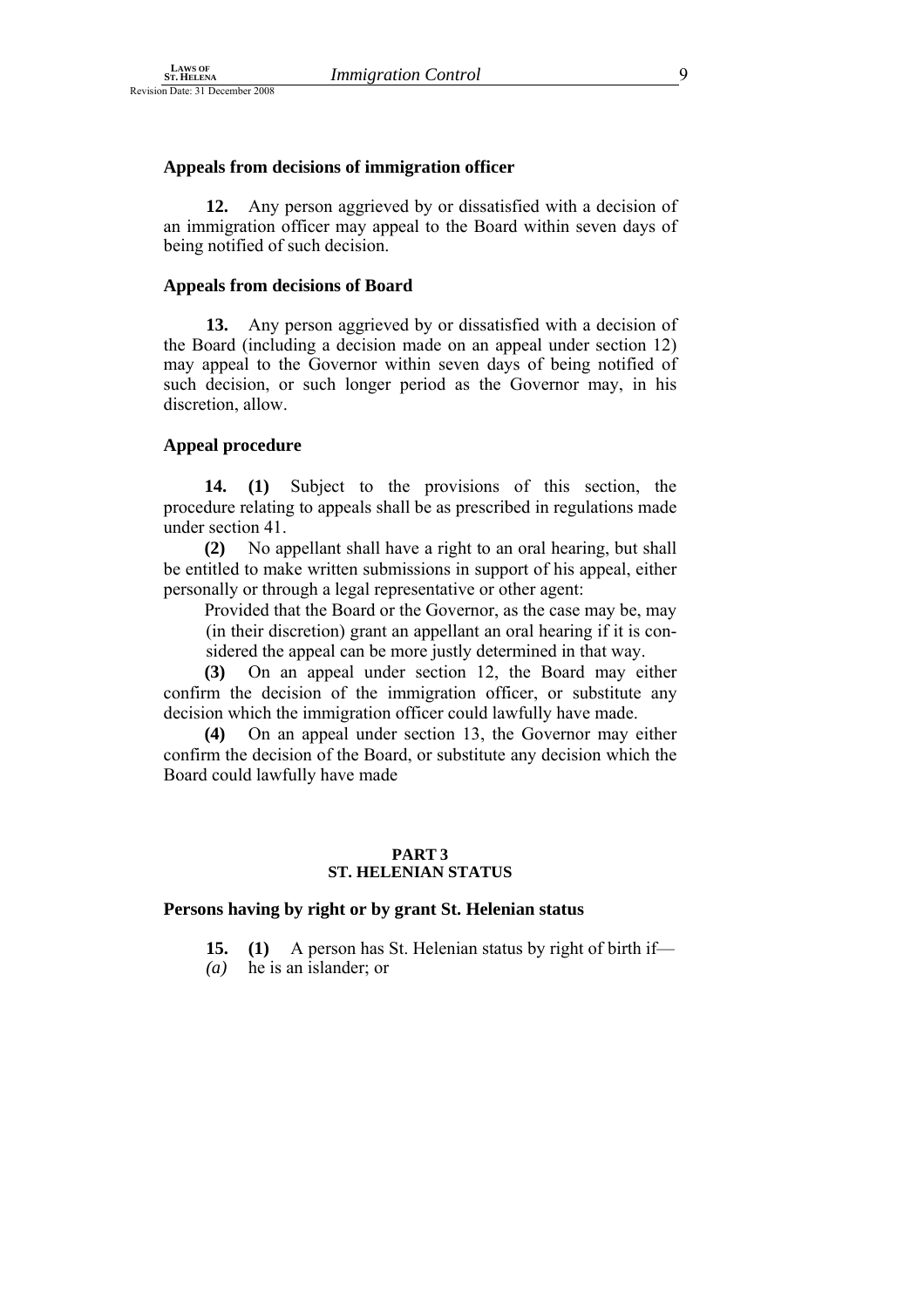*(b)* he was born in St. Helena on or after 18 October 1999 and, at the time of his birth, his father or mother was an islander or had St. Helenian status.

 **(2)** A person has St. Helenian status by right of descent if he was born outside St. Helena on or after 18 October 1999 and, at the time of his birth his father or mother—

- *(a)* had St. Helenian status by right of birth; or
- *(b)* had St. Helenian status by descent and was ordinarily resident in St. Helena; or
- *(c)* had St. Helenian status by right of descent, which he acquired by reason of having at least one parent who had St. Helenian status by right of birth.

**(3)** If, on an application for the grant of St. Helenian status made by a person of full age and capacity, the Board is satisfied that the applicant fulfils the requirements of Schedule II, it shall grant him a declaration that he has such status.

**(4)** A person who claims to have St. Helenian status under subsection (1) or (2) may apply to the Board for a certificate that he has such status, and the Board—

- *(a)* if satisfied, after making such enquiries as the Board thinks fit, that he has such status, shall issue a certificate to that effect;
- *(b)* in any other case, shall refuse the application.

**(5)** An application may be made under subsection (4) by a parent or guardian of any minor whom the parent or guardian believes to have St. Helenian status.

### **Deprivation and loss of status**

**16. (1)** Subject to the provisions of this section, the Board may, by order published in the *Gazette,* deprive any person to whom St. Helenian status has been granted under section 15(3) of that status if—

- *(a)* it is satisfied that the certificate granted was obtained by means of fraud, false representation or the concealment of any material fact of a nature which, had the true facts been made known to the Board at the time of application, would, in the opinion of the Board, have justified refusal of such certificate; or
- *(b)* such person has been sentenced anywhere to imprisonment for 12 months or more.

**(2)** Before making any order under subsection (1), the Board shall give the person against whom the order is proposed to be made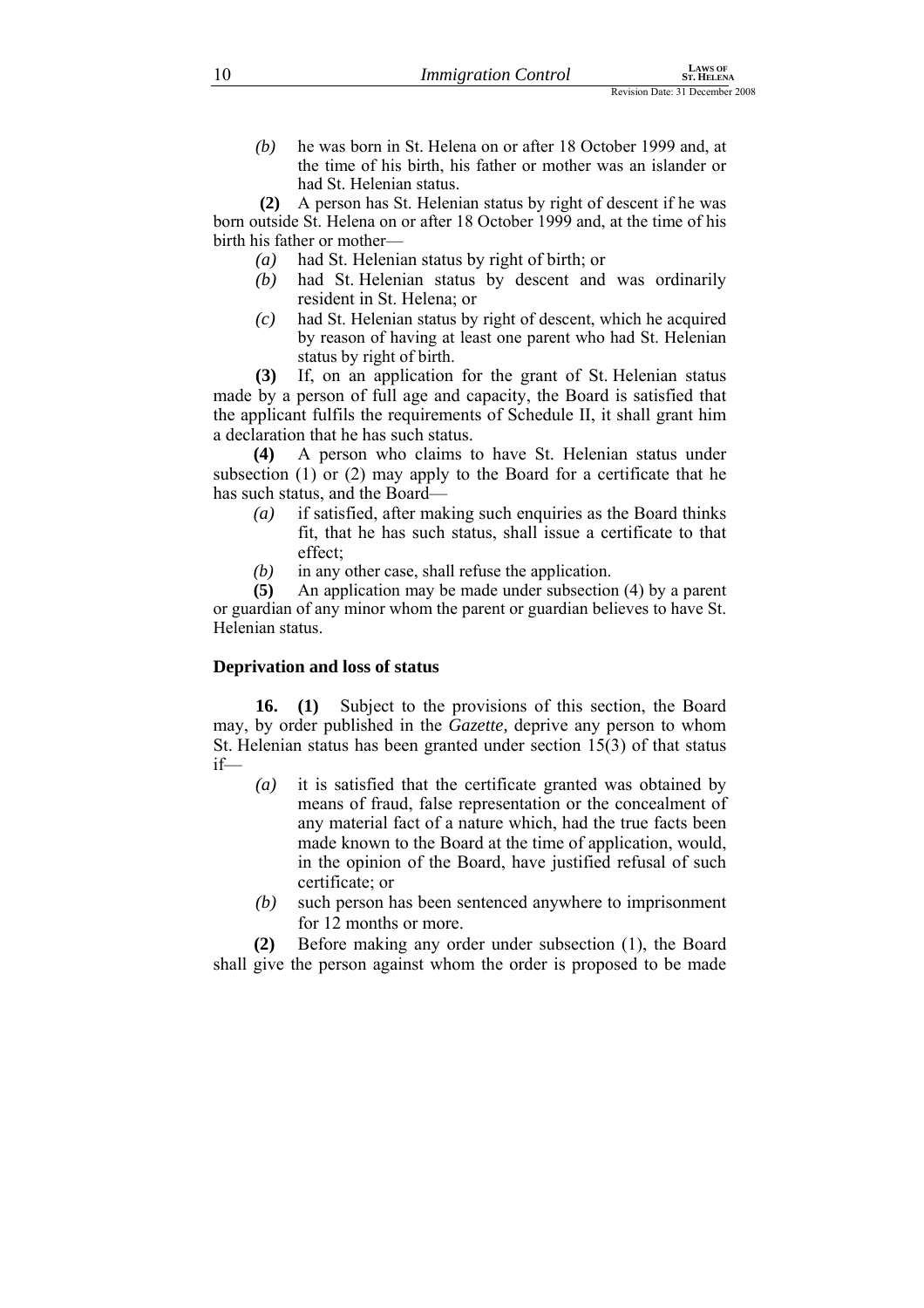notice in writing of the grounds thereof and requiring him to make any representations that he wishes within such period (being not less than 21 days from the date of notice) as it may specify.

**(3)** If a person to whom notice has been given in accordance with subsection (2) fails to make representations within the period specified, the Board may, if it thinks fit, make the order proposed, and shall in any event inform him of his right of appeal under section 13.

**(4)** Subject to the provisions of this section a person to whom a certificate of St. Helenian status has been granted under section 15(3) shall cease to have such status if he is absent from St. Helena for a continuous period of ten years or if he ceases to be domiciled in St. Helena.

## **PART 4 ENTRY AND RESIDENCE**

## **General provisions for control of immigrants**

**17. (1)** Subject to subsection (2) no immigrant shall enter or remain in St. Helena unless he is the holder of either—

- *(a)* an entry permit; or
- *(b)* a residence permit,

issued under this Ordinance.

- **(2)** This section shall not apply to—
- *(a)* a person in the service of the Crown;
- (*b*) a dependant of a person who has St. Helenian status
- *(c)* the dependants of a person referred to in paragraph *(a)*, with respect to the entry into, or the remaining in, St. Helena of such dependants during the service of such person;
- *(d)* a person who, upon arrival in St. Helena, is an officer or a member of the crew of a ship or aircraft which regularly visits St. Helena, and who is under an engagement requiring him to leave on that ship or aircraft;
- *(e)* any consular officer within the meaning of the Vienna Convention on Consular Relations 1963.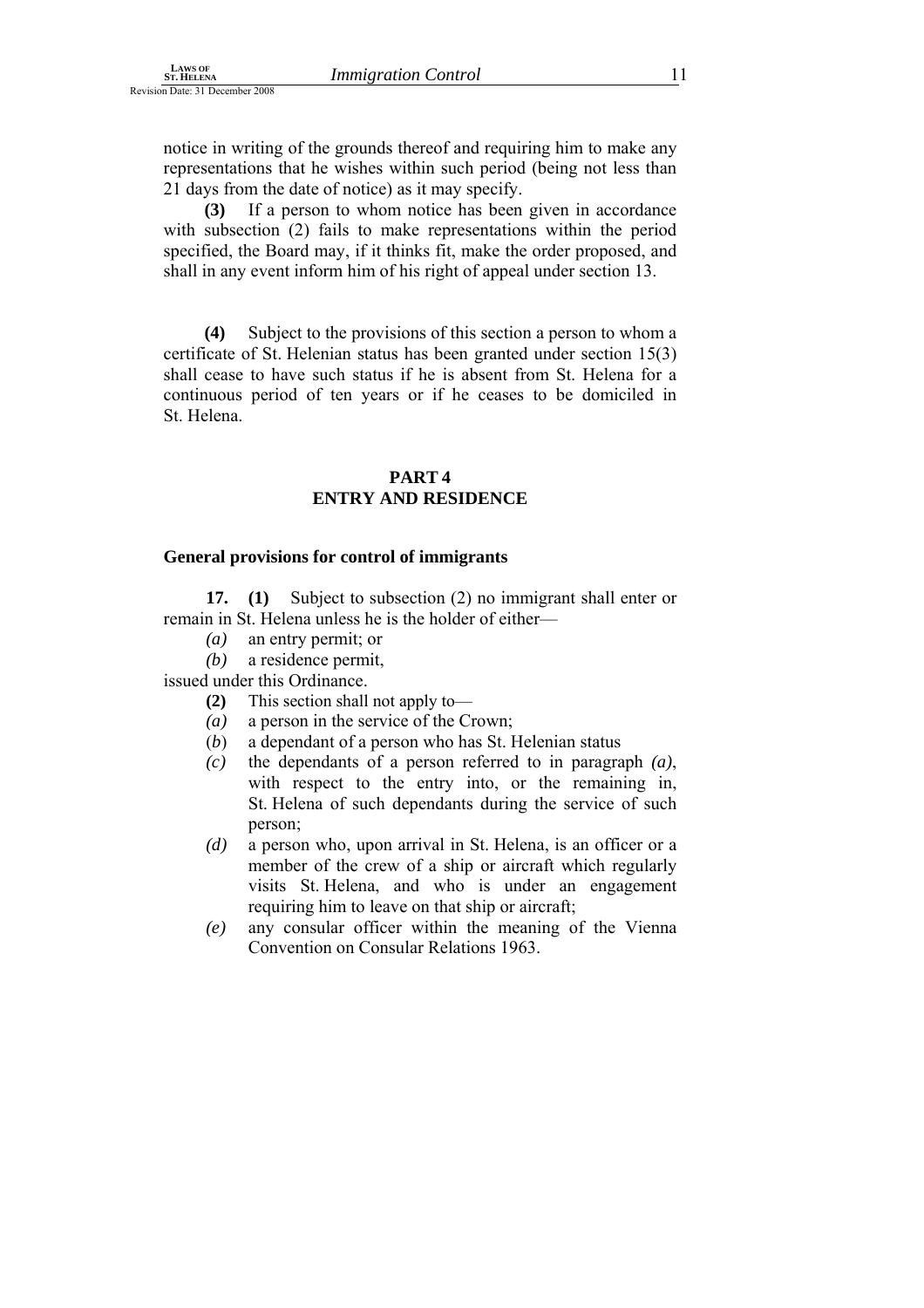**(3)** Any person who contravenes any of the provisions of subsection (1) is guilty of an offence and liable on summary conviction to imprisonment for a term not exceeding 12 months, or to a fine not exceeding £5,000, or both.

## **Entry permits**

**18. (1)** An application for an entry permit shall be made to an immigration officer in the prescribed form, and the immigration officer may require the applicant to provide additional information, or to provide evidence to substantiate any information provided, in order to satisfy the immigration officer—

- *(a)* that the applicant has adequate financial means to sustain himself and his dependants for the duration of the entry permit;
- *(b)* that the applicant and his dependants have adequate medical insurance (or other means of meeting the costs, including the cost of medical evacuation) in the event that medical treatment is required during the period of the permit; and
- *(c)* that the applicant and his dependants either are in possession of tickets to travel from St. Helena to their next destination, or have sufficient financial or other means to travel to their next destination.

**(2)** If the immigration officer is satisfied as to the matters in subsection (1), and that it would not be contrary to the public interest to grant an entry permit, he shall (subject to any regulations made under section 41(*l*)) grant an entry permit to the applicant for such period, not exceeding 90 days, as he may determine.

## **Residence Permits**

**19. (1)** An application for a residence permit shall be made to the Board in the prescribed form, and the Board may require the applicant to provide additional information, or to provide evidence to substantiate any information provided, to enable the Board to be satisfied as to the matters listed in subsection (2).

- **(2)** If the Board, having regard to—
- *(a)* the matters listed in section 18(1); and
- *(b)* the applicant's character and antecedents,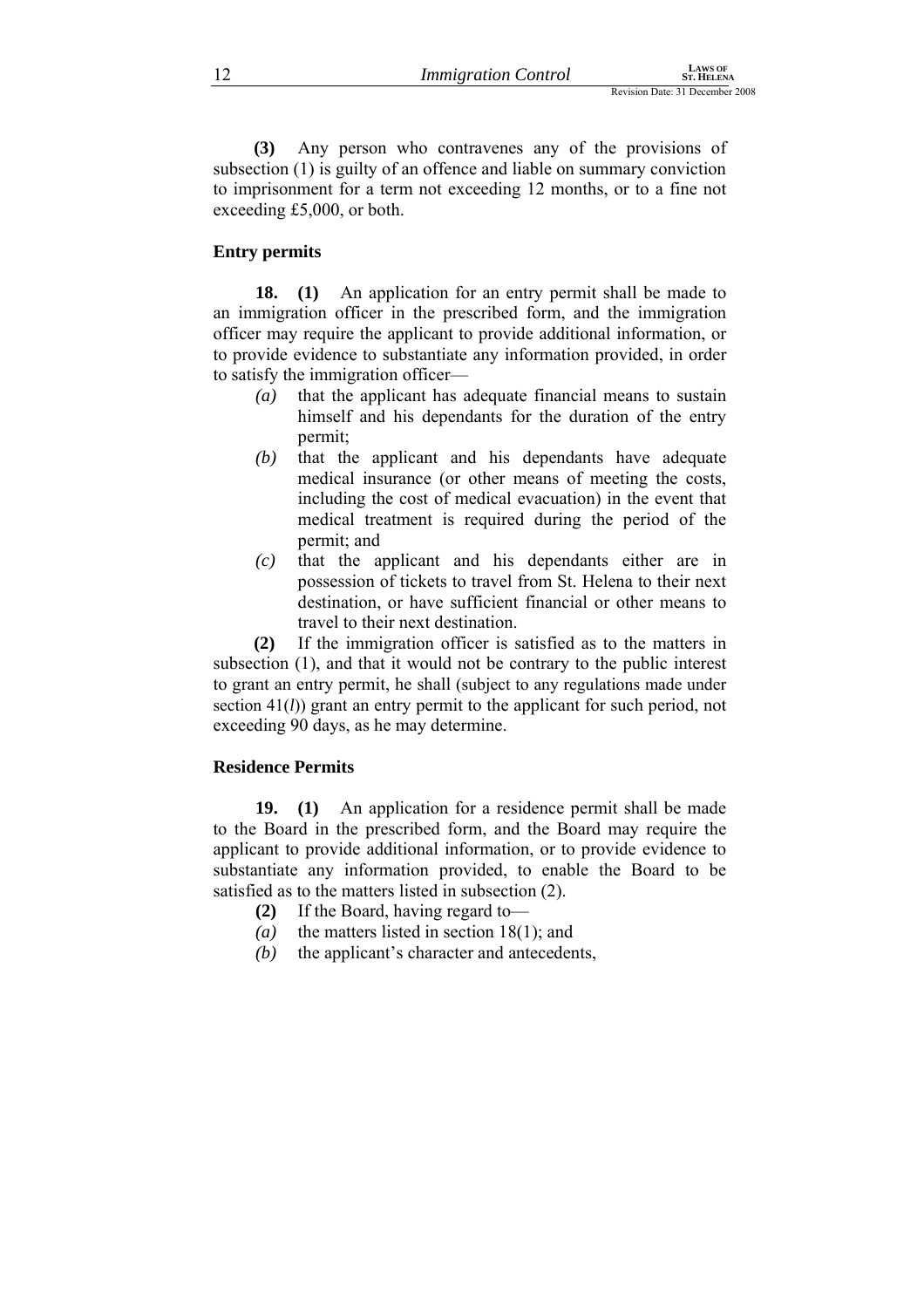is satisfied that it would not be against the public interest to do so, it shall (subject to any regulations made under section 41(l)) grant a residence permit to the applicant for such period (subject to subsection (4)) not exceeding two years as it may determine.

**(3)** Any permit granted under this section shall cease to be valid if the holder is absent from St. Helena for a continuous period of more than one year.

**(4)** The Governor in Council may, in exceptional circumstances, authorise the Board to grant a residence permit for such period as the Governor in Council may determine.

**(5)** At any time not exceeding three months before the expiry of a residence permit, the person to whom it was granted may apply to the Board for renewal thereof and the Board (after such enquiries in the matter as it shall think fit to make) shall renew the said permit (for a period not exceeding two years) unless it is satisfied that circumstances have changed since the permit was granted or last renewed in such a way that it would be contrary to the public interest to renew the permit.

## **Revocation of permits etc**

**20. (1)** Any permit granted under this Part may be revoked by the Board if it has information sufficient to satisfy it that the holder—

- *(a)* obtained such permit by means of fraud, false representation or concealment of any material fact; or
- *(b)* has been convicted anywhere of an offence and sentenced to imprisonment; or
- *(c)* has contravened any of the provisions of this Ordinance or any regulations made under it;.

**(2)** The Secretary shall give notice in writing to the holder of a permit which is revoked pursuant to subsection (1) and such notice shall state the grounds of revocation, and inform him of the right of appeal under section 13.

## **PART 5 EMPLOYMENT OF IMMIGRANTS**

## **Restrictions on employment of immigrants**

**21. (1)** In this Part, **"employment"** and **"work"** in either instance means to carry on or to be employed in any profession, trade, business or vocation for gain or reward, whether as an employee, agent, director or other officer of a corporate body, or as a self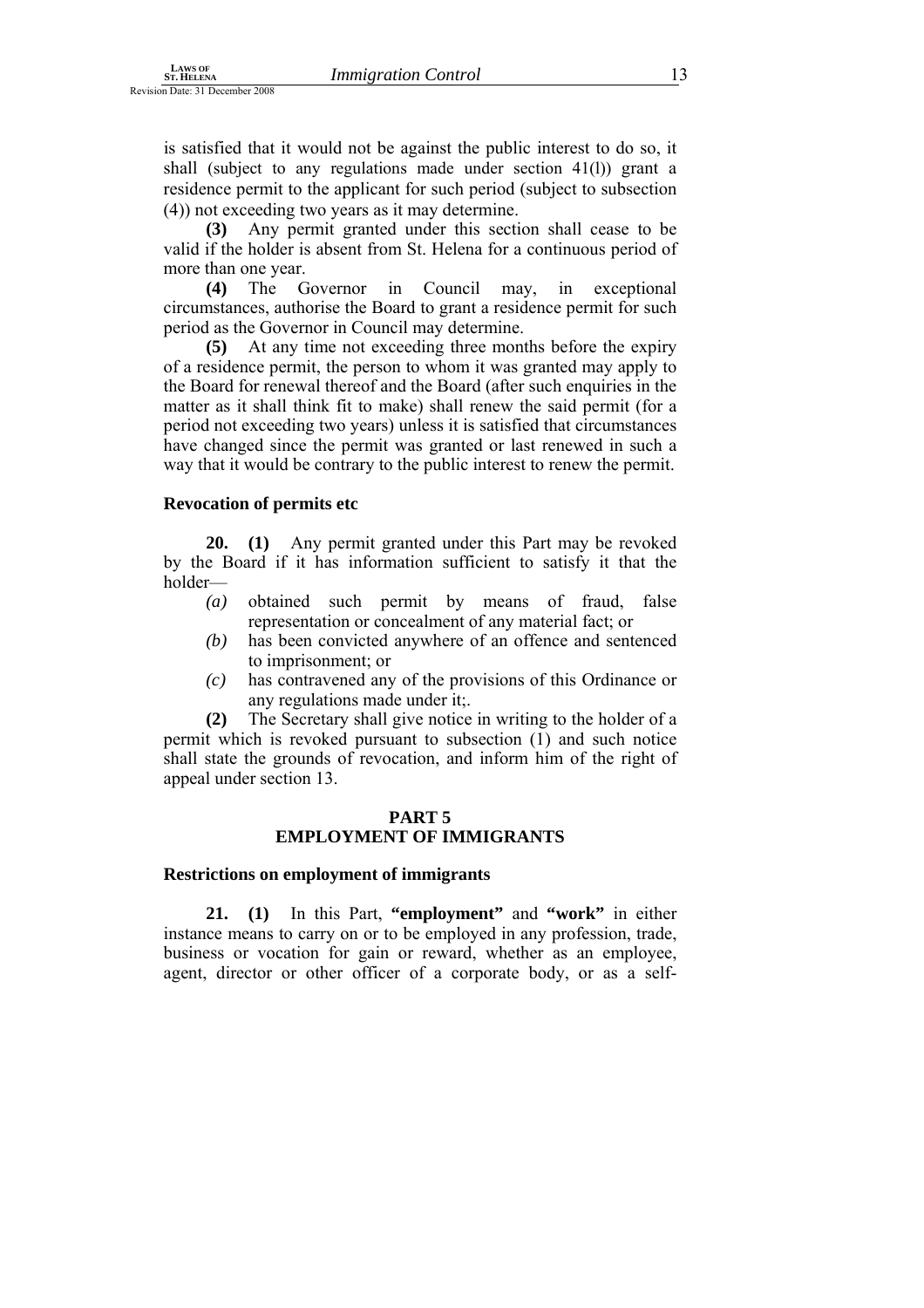employed person, in partnership or otherwise, but does not include any work done—

- *(a)* by a person in the course of his duties in the service of the Crown; or
- *(b)* by a person who has been present in St. Helena for less than 90 days in the period of one year preceding the day on which the work is done.

**(2)** No immigrant, other than the spouse or life partner of a person who has St. Helenian status, may lawfully work in St. Helena unless his employment is authorised—

- *(a)* in the case of a person doing work on a self-employed basis (either alone or in partnership), by a work permit issued under section 22; or
- *(b)* in any other case, by an Immigrant Employment Certificate issued under section 23.

**(3)** If a person who holds more than ten per cent of the issued shares in a company performs any work in the course of the company's business, he shall be deemed (for the purposes of this Part) to be employed by the company notwithstanding that he receives no payment other than dividends.

**(4)** If, in any proceedings for an offence under this Part, it is proved that an immigrant performed work of a type for which and in circumstances in which payment would normally be made, the court may draw an inference (for the purposes of this Part) either—

*(a)* that a relationship of employer and employee exists; or

*(b)* that he is employed on a self employed basis,

as the case may be.

 **(5)** *(a)* Any immigrant who engages in employment other than as authorised in accordance with subsection (2) is guilty of an offence and liable on summary conviction to a fine not exceeding £2,500 or to imprisonment for a term not exceeding three months, or to both.

*(b)* Any person who employs an immigrant other than as authorised in accordance with subsection (2) is guilty of an offence and liable on summary conviction to a fine not exceeding £10,000 or to imprisonment for a term not exceeding 12 months, or to both;

Provided that, in the case of self-employment, proceedings shall be commenced under paragraph *(a)* but the penalties on conviction shall be as provided for in paragraph *(b).*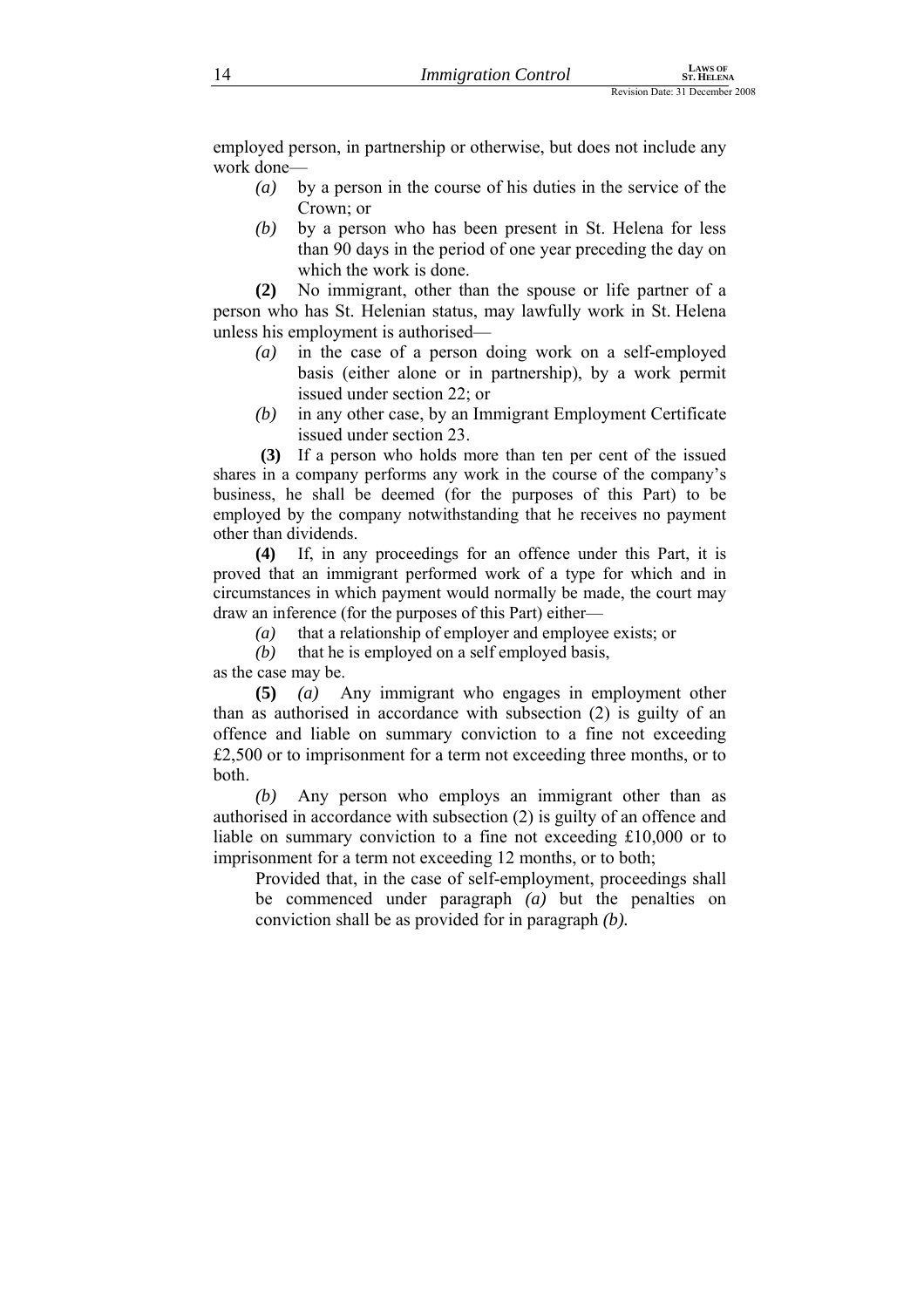## **Work Permits**

**22. (1)** An application for a work permit shall be made to the Board in the prescribed form, and the Board may require the applicant to provide additional information, or to provide evidence to substantiate any information provided, to enable the Board to be satisfied as to the matters listed in subsection (2).

- **(2)** If the Board, having regard to—
- *(a)* the condition of the local labour market generally; and
- *(b)* any special skills or experience of the applicant relevant to the work to be undertaken,

is satisfied that it would not be against the public interest to do so, it shall (subject to any regulations made under section 41(l)) grant a work permit to the applicant for such period (subject to subsection (5)) not exceeding two years as it may determine.

**(3)** Section 20 applies to a work permit as it applies to a permit under Part 4.

**(4)** Any permit granted under this section shall cease to be valid if the holder is absent from St. Helena for a continuous period of more than six months.

**(5)** The Governor in Council may, in exceptional circumstances, authorise the Board to grant a work permit for such period as the Governor in Council may determine**.** 

- **(6)** Every work permit issued shall specify—
- *(a)* the period of its operation;
- *(b)* the nature of the work in which the immigrant may be engaged;
- *(c)* a condition that the holder of the permit shall immediately inform the Secretary of any change in his circumstances; and
- *(d)* such other conditions (if any) as the Board in its discretion shall see fit to impose.

**(7)** At any time not exceeding three months before the expiry of a work<sup>1</sup> permit, the person to whom it was granted may apply to the Board for renewal thereof and the Board (after such enquiries in the matter as it shall think fit to make) shall renew the said permit (for a period not exceeding two years) unless it is satisfied that circumstances

<sup>&</sup>lt;sup>1</sup> The word "residence" was repealed and substituted by the word "work" – See Correction Notice published as Gazette Notice No. 4 of 7 January 2009.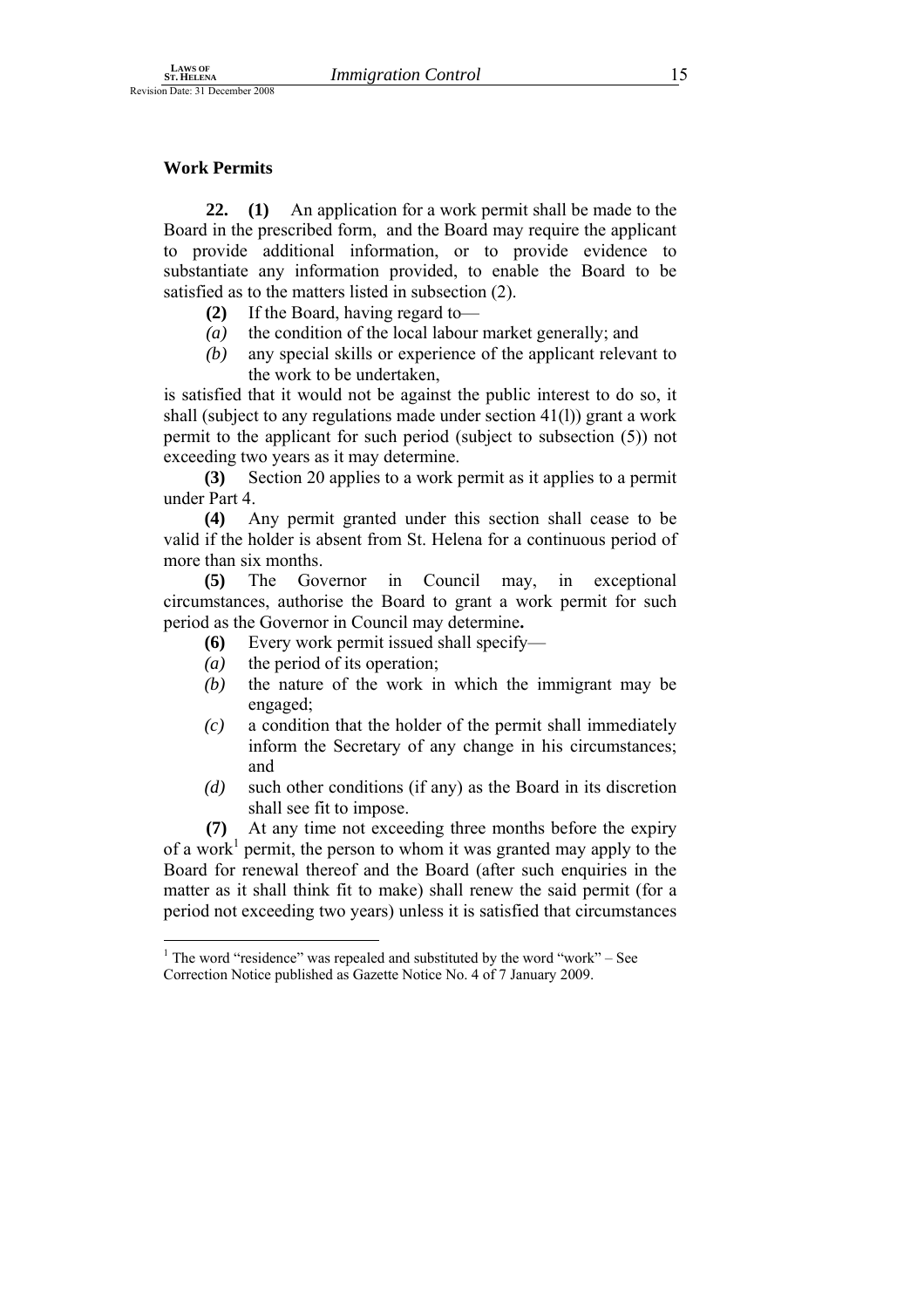have changed since the permit was granted or last renewed in such a way that it would be contrary to the public interest to renew the permit.

## **Immigrant Employment Certificate**

**23. (1)** An application for an Immigrant Employment Certificate may be made by any person engaged in any trade, profession or vocation in St. Helena who wishes to employ one or more immigrants in that business, and shall be made to the Board in the prescribed form.

**(2)** The Board may require the applicant to provide additional information, or to provide evidence to substantiate any information provided, in order to satisfy itself as to the matters listed in subsection (3).

- **(3)** If the Board, having regard to—
- *(a)* the condition of the local labour market generally and the extent of any specialist skills or experience which the prospective employer seeks to recruit; and
- *(b)* the arrangements made or proposed to be made by the employer in relation to-
	- (i) living accommodation, health and welfare of immigrant employees; and
	- (ii) repatriation of each employee (and any dependants) on completion of the period of employment,

is satisfied that it would not be against the public interest to do so, it shall (subject to any regulations made under section 41(l)) grant an Immigrant Employment Certificate.

**(4)** Every Immigrant Employment Certificate issued shall specify—

- *(a)* the name of the employer and the period of its operation;
- *(b)* the nature of the work in which the employer may employ immigrants;
- *(c)* the number of immigrants which may be employed;
- *(d)* such other conditions (if any) as the Board in its discretion shall see fit to impose.

### **Effect of non-compliance with conditions**

**24.** If a work permit or an Immigrant Employment Certificate is issued subject to conditions, anything done in contravention of any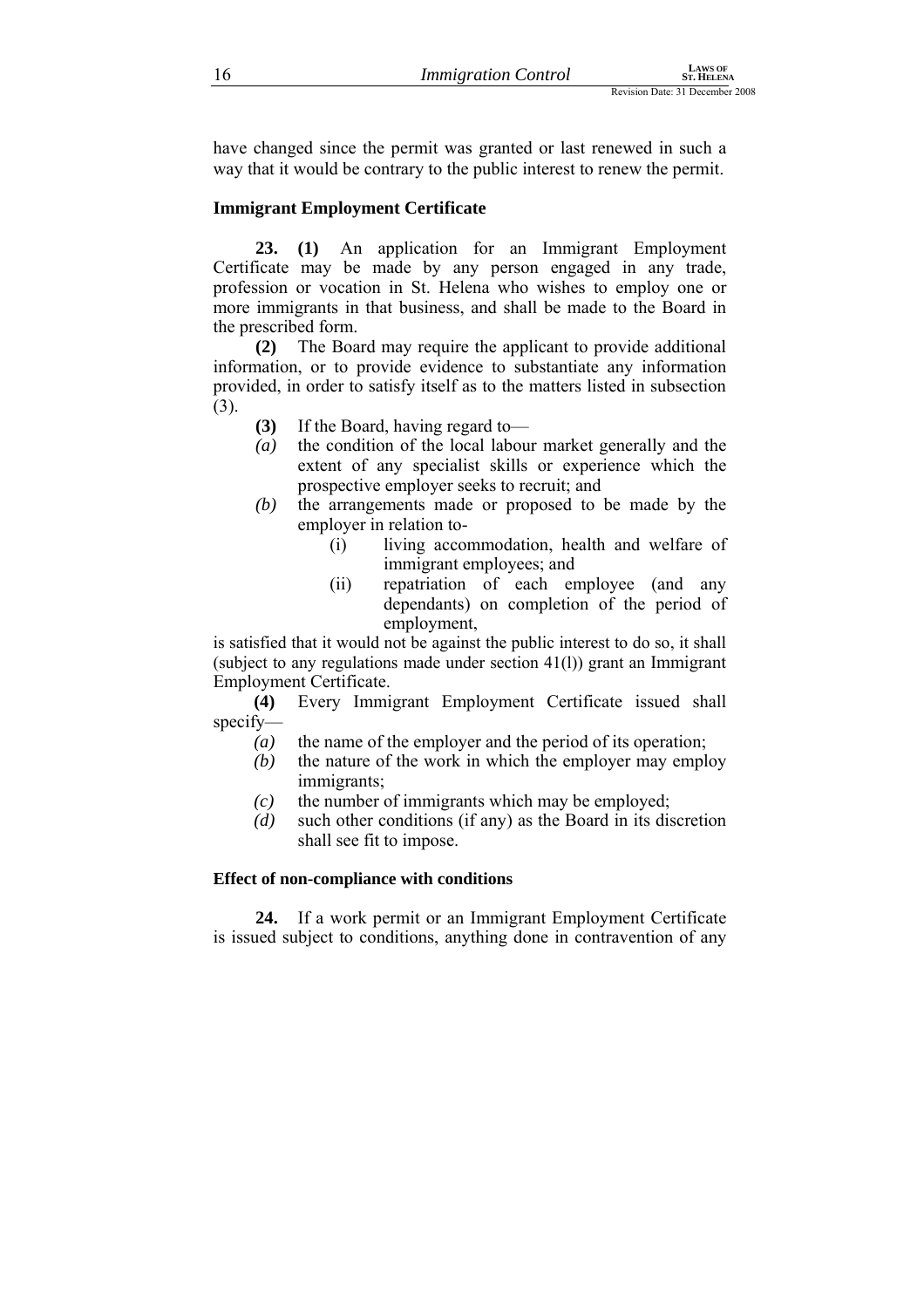condition renders the permit or Certificate void with effect from the date of the contravention.

## **PART 6 LANDHOLDING BY IMMIGRANTS**

## **Interpretation of this Part**

**25. (1)** In this Part, unless the context otherwise requires— **"controlled immigrant"** means—

- *(a)* a natural person who is an immigrant, other than one who is the spouse or life partner of a person who has St. Helenian status ; or
- *(b)* a body corporate other than—
	- (i) the Crown;
	- (ii) the Governor;
	- (iii) a charity registered under the Charities Ordinance, 2005;
	- (iv) a corporation established by an Ordinance;
	- (v) an exempt body corporate as defined in subsection (2); or
	- (vi) the Lord Bishop of St. Helena.
- **"land"** includes every interest in land, whether legal or equitable, other than an exempt interest as defined in subsection (3);
- **"licence"** means a licence granted or deemed to have been granted under this Part.
	- **(2)** A body corporate is an exempt body corporate if it is:
		- *(a)* a society registered under the Co-operative Societies Ordinance, Cap 112;
		- *(b)* a Mutual Organisation registered under the Mutual Organisations Ordinance 2008; or
		- *(c)* a company incorporated under the Companies Ordinance 2004;

and (in either case) the structure and control of the body corporate is such that:

> (i) the total number of votes capable of being cast by immigrants in a general meeting of the members does not exceed 45% of the total number of votes capable of being so cast; and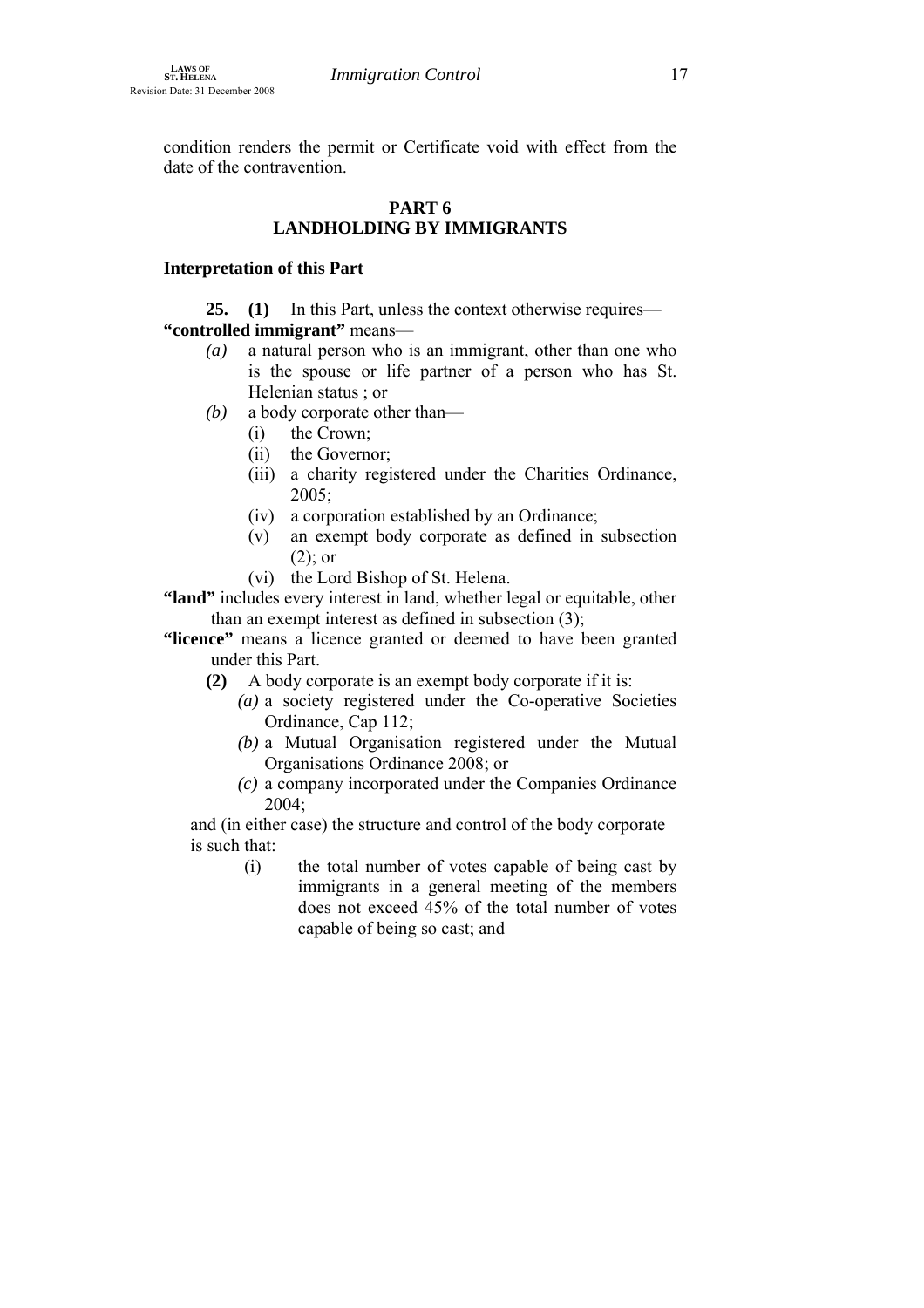- (ii) on a dissolution of the body, not more than 45% of the funds or assets available for distribution would become payable or due to immigrants.
- **(3)** The following interests in land are exempt interests, namely:
	- *(a)* a lease, periodic tenancy, or a licence, in relation to land comprising residential accommodation, held by an immigrant who holds an entry permit or a residence permit, and where the lease, tenancy, or licence is incapable of continuing beyond the period of validity of the entry permit or residence permit;
	- *(b)* a lease, periodic tenancy, or a licence, in relation to land comprising residential accommodation, held by an immigrant who is exempt from entry control under section  $17(2)(a)$ , *(b)*, or *(d)*, and where the lease, tenancy, or licence is incapable of continuing beyond the period that the immigrant is lawfully in St. Helena;
	- *(c)* a lease, periodic tenancy, or licence, in relation to any land used or to be used by an immigrant for the purposes of any business activity in which he is authorised to participate by a work permit, where the lease, tenancy, or licence is incapable of continuing beyond the period of validity of the work permit;
	- *(d)* a mortgage or similar charge upon land granted as bona fide security for a loan;
	- *(e)* an interest acquired by a controlled immigrant as bona fide purchaser of land sold by a mortgagee in exercise of his power of sale; and
	- *(f)* a lease, periodic tenancy, or licence which is incapable of subsisting for longer than 99 years and which does not contain an option to renew or extend the lease, or to purchase the freehold.

## **Controlled immigrants require licences to hold land**

**26. (1)** Save as provided in this Part, no land in St. Helena may be acquired or held by a controlled immigrant except under the authority of a licence.

**(2)** A controlled immigrant who acquires or holds land in contravention of subsection (1) is guilty of an offence and liable to the penalties provided for in section 36.

**(3)** A person who, as grantor, lessor, transferor, or in any similar capacity, executes any instrument whereby he grants or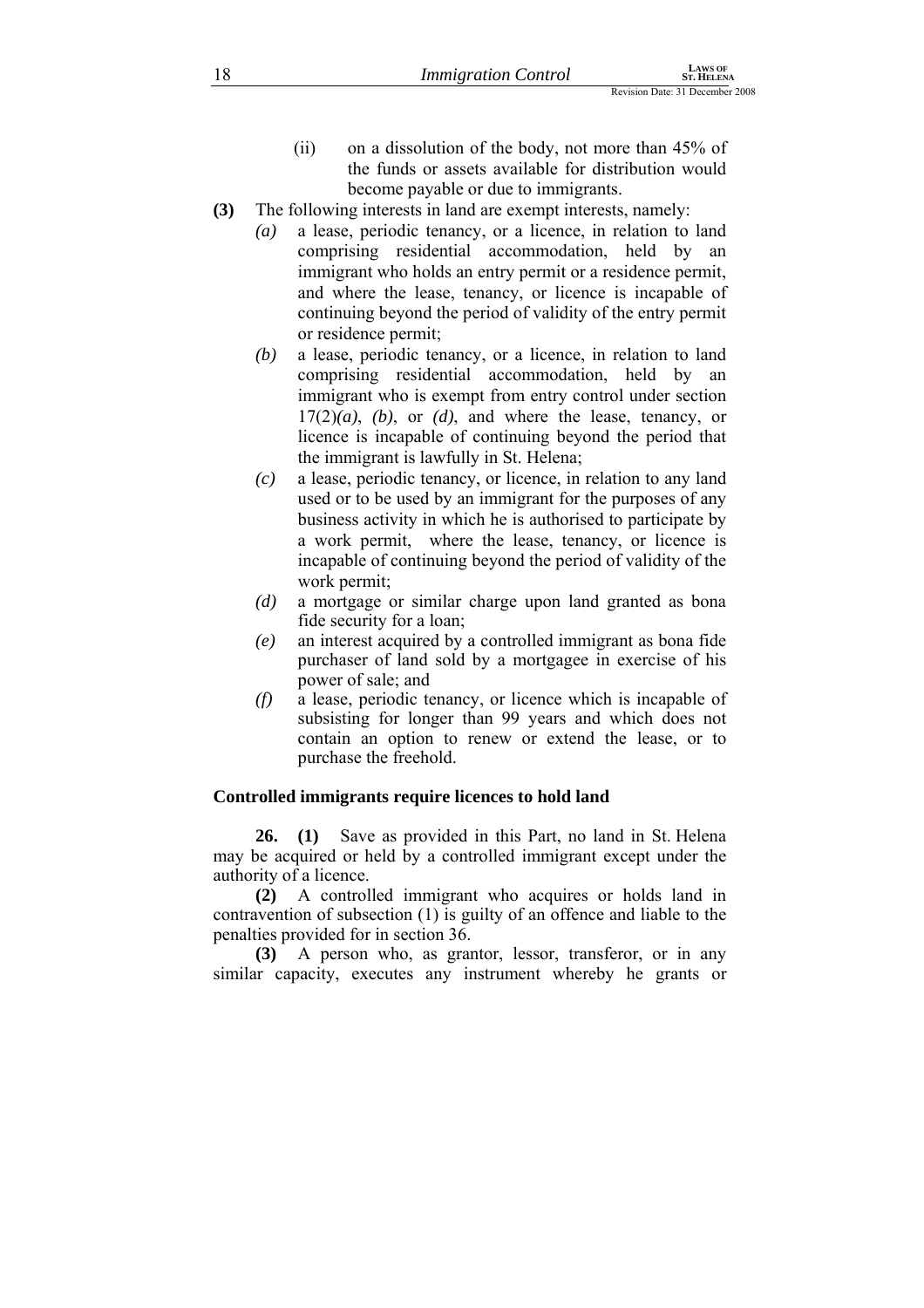transfers land to a controlled immigrant who is not authorised to acquire or hold that land, or purports to do so, is guilty of an offence and liable on summary conviction to a fine not exceeding whichever is the higher of the amounts mentioned in subsection (4), or to imprisonment for a term not exceed in 12 months, or to both such fine and imprisonment.

- **(4)** The amounts mentioned in subsection (3) are:
	- *(a)* £5,000; and
	- *(b)* the amount or value of any consideration received or to be received by that person for his executing the relevant instrument.

**(5)** A person is guilty of an offence, and liable to the penalties provided for in section 36, if (by any voluntary act of his, other than applying for probate or letters of administrator in the estate of a deceased person) he holds any land in St. Helena in trust for a controlled immigrant who is not authorised to have an interest in that land under the provisions of this Part.

(**6**) For the avoidance of doubt, the parties to any instrument are not guilty of an offence under subsection (2) or subsection (3) if the instrument is so expressed that the granting of a licence to the controlled immigrant is a condition precedent to the instrument taking effect.

## **Deemed permission in certain circumstances**

**27. (1)** Subject to subsection (2), a controlled immigrant shall be deemed to hold a licence in relation to any land which he owns where—

- *(a)* he succeeds to the land under a will or on an intestacy;
- *(b)* having previously been an exempt body corporate, the body corporate has ceased to be exempt; or
- *(c)* having been a spouse or life partner of a person having St. Helenian status, he ceases to have that relationship.

**(2)** A deemed permission under subsection (1) is valid for a period of 12 months from the grant of probate or letters of administration, or from the date the body corporate ceased to be exempt, or from the date of the end of the relationship, as the case may be.

**(3)** Every director, secretary or other similar officer of an exempt body corporate which owns land, and every person who holds land and becomes the holder of a deemed permit under subsection  $(1)(c)$ , shall, within 21 days of any event which causes the body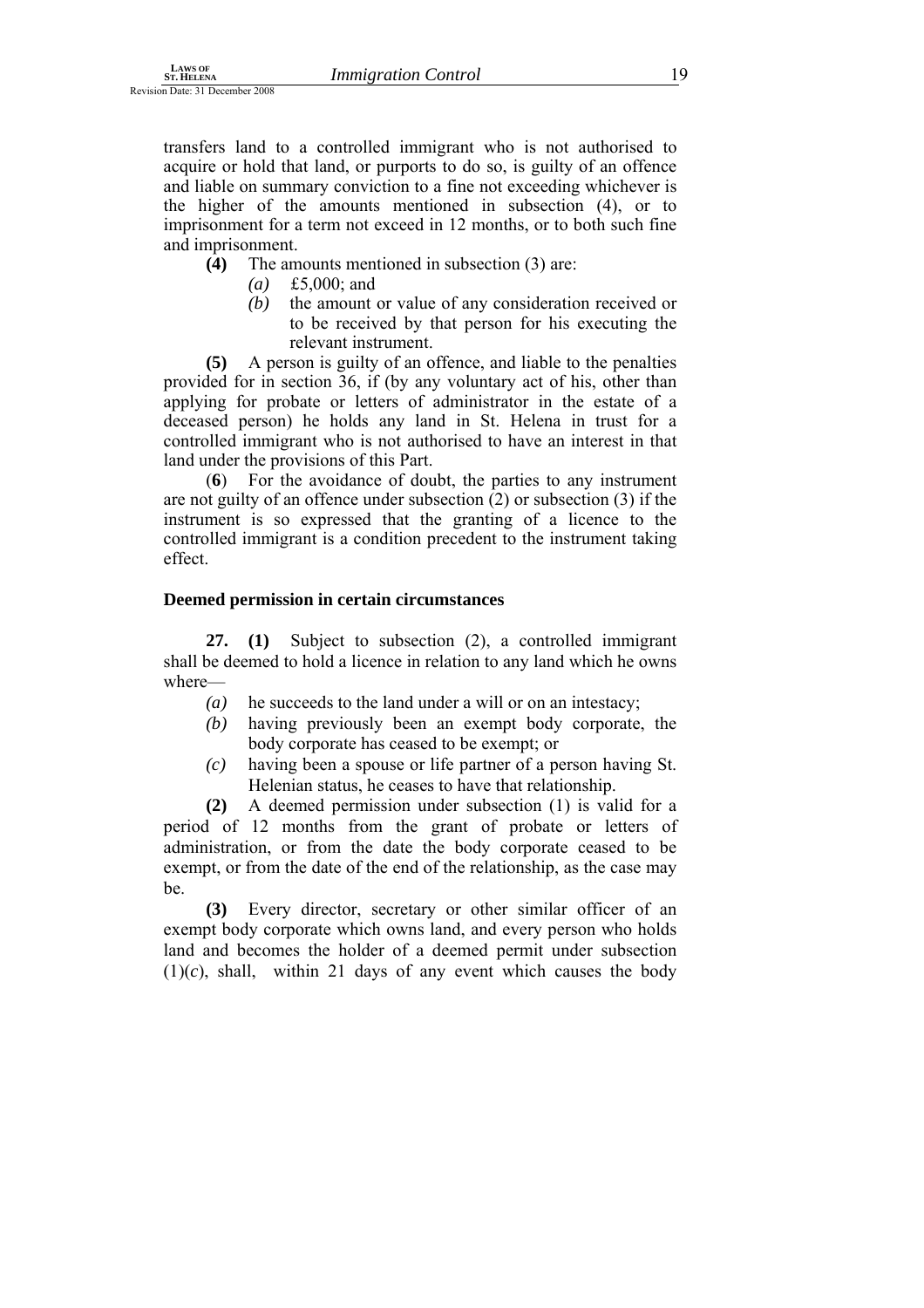corporate to cease to be exempt, give written notice to the Attorney General of such event.

**(4)** A person who fails to comply with subsection (3) is guilty of an offence and liable on summary conviction to a fine not exceeding £5,000, or to imprisonment for a term not exceed in 12 months, or to both such fine and imprisonment:

> Provided that (in the case of an offence relating to a body corporate, a person shall not be liable to be convicted for such an offence if he shows that he was unaware of (and could not by reasonable diligence have been aware of) the facts giving rise to the duty under subsection (3).

## **Applications for licences**

**28. (1)** Every application for a licence shall be in writing, in such form as may be prescribed, and shall be delivered to the public officer designated to receive it by regulations, accompanied by—

- *(a)* the prescribed fee; and
- *(b)* such additional documents or information (if any) as may be prescribed.
- **(2)** Regulations made under section 41 shall provide for—
- *(a)* enquiries to be made by the designated public officer before submitting the application to the Chief Secretary;
- *(b)* publication of information about the application and arrangements for members of the public to comment or object; and
- *(c)* generally for the effective processing of applications,
- and different provisions may be made for different circumstances.

**(3)** On receipt of an application in accordance with the Regulations, the Chief Secretary shall cause the same to be considered by the Governor in Council.

## **Determination of applications**

**29. (1)** The Governor in Council may, if he thinks fit, grant a licence authorising a controlled immigrant to hold land or authorising a person to hold land in trust for a controlled immigrant.

**(2)** Every licence shall be in the prescribed form and may be either unconditional or subject to such conditions as may be prescribed.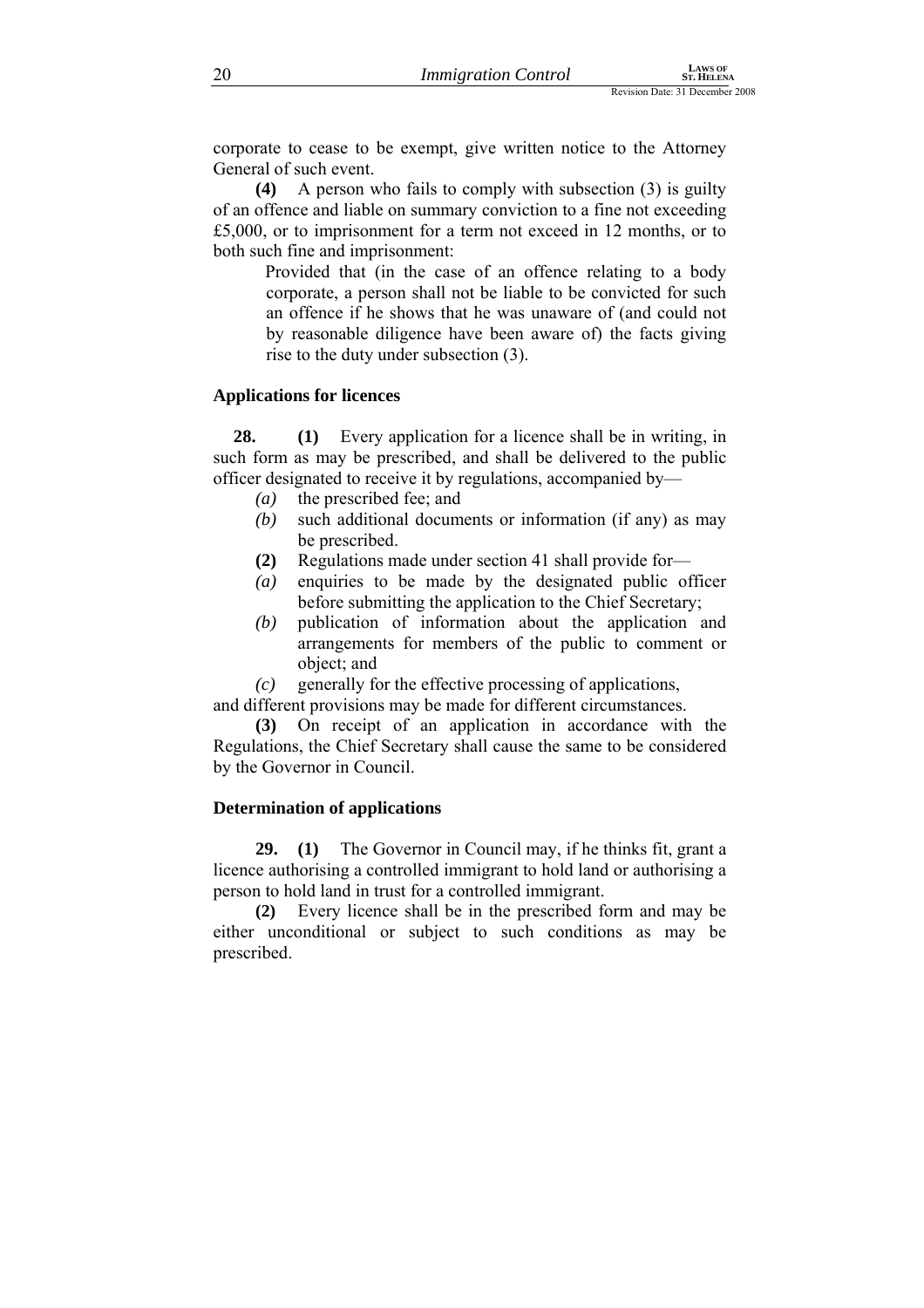## **Matters to be considered**

**30. (1)** The Governor in Council shall not grant a licence unless he is satisfied that it is in the public interest to do so.

**(2)** Without prejudice to subsection (1), the matters to be considered by the Governor in Council when deciding whether or not to grant a licence, include—

- *(a)* the general state of the land market in St. Helena and the implications thereof for the availability of land in the foreseeable future;
- *(b)* the location, area, and physical state of the relevant land, and the economic and social implications of permitting that land to pass into the ownership of a controlled immigrant;
- *(c)* the use to which the controlled immigrant proposes to put the land, and the social and economic implications of that proposal for St. Helena; and
- *(d)* in the case of a proposed business development, whether the Governor in Council is satisfied that the business proposal is economically viable in the short term and sustainable in the longer term.

## **Breach of conditions**

**31. (1)** A person is guilty of an offence if, being the holder of a licence, he fails to comply with any condition in his licence.

**(2)** A person who commits an offence under subsection (1) is liable to the penalties prescribed in section 36.

### **Offence of supplying false information**

**32. (1)** A person is guilty of an offence if he wilfully or recklessly makes any false statement in support of, or for the purposes of, an application for a licence.

**(2)** A person who commits an offence under subsection (1) is liable to the penalties prescribed in section 36.

**(3)** A court before which the holder of a licence is convicted for an offence under subsection (1) shall (unless satisfied that the false statement made by him was of no consequence in the decision to grant the licence, the proof whereof shall lie on the defendant) order that the licence shall be for all purposes void *ab initio*:

Provided that—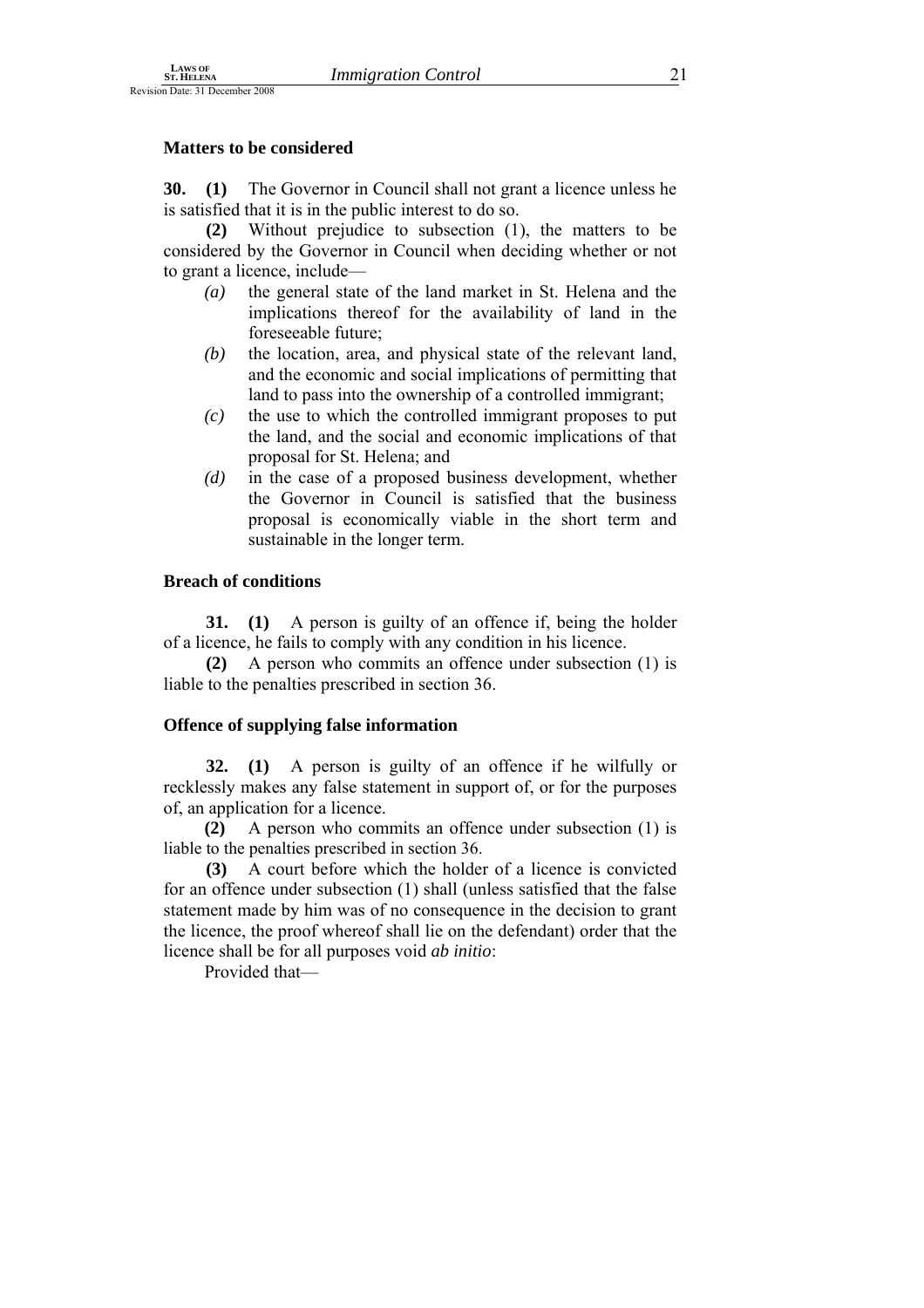- *(a)* a person shall not thereby become liable to prosecution for an offence under section 26 by reason of anything done prior to the date of the order under this subsection; and
- *(b)* the person who was granted the licence shall be deemed to hold a deemed permit under section 27 for a period of six months from the date of the order.

## **Investigation and Discovery**

**33. (1)** The Attorney General may, by writing under his hand, appoint any public officer to carry out an investigation as to whether anything has been done in contravention of this Part, and a person so appointed is in this section referred to as an 'Investigator'..

**(2)** An Investigator may, by written notice, require any person in St. Helena-

- *(a)* to appear before the Investigator, at a time and place stated in the notice;
- *(b)* to produce any document or thing; and
- *(c)* to answer any question relating to any matter which the Investigator is investigating;

and a person is guilty of an offence if he fails to comply with any such requirement or knowingly gives false information in response thereto.

**(3)** A statement made by a person in compliance with a requirement imposed by virtue of this section may be used in evidence against him-

- *(a)* in any civil proceedings, including any proceedings under this Ordinance other than criminal proceedings; and
- *(b)* in criminal proceedings for an offence of perjury or for an offence contrary to subsection (2).

**(4)** A person who commits an offence against subsection (2) is liable on summary conviction to a fine not exceeding £5,000 or imprisonment not exceeding 12 months, or both such fine and imprisonment.

### **Duties of Registrar of Lands**

**34. (1)** Where any application is made to the Registrar of Lands for the registration of any transfer, lease, charge, or other instrument of land, and the Registrar has reason to suspect that the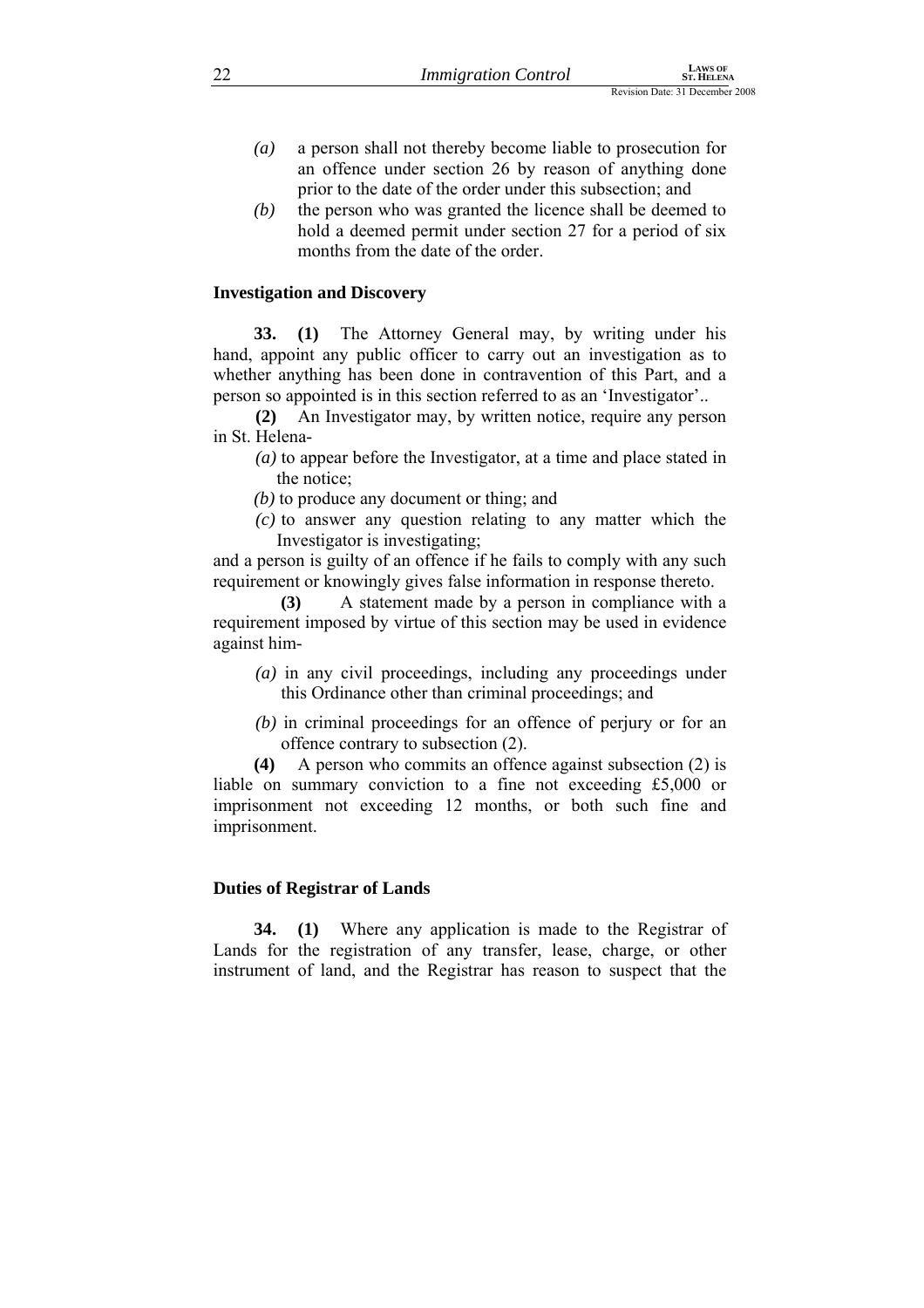transaction sought to be registered is of a type which is forbidden by, or requires a licence under, this Ordinance, the Registrar shall enquire into the matter and shall refuse to proceed with the registration of the transaction unless satisfied that it has been lawfully effected in conformity with this Ordinance.

**(2)** For the purposes of his enquiries under this section, the Registrar may exercise any of the powers vested in him under the Registered Land Ordinance, Cap 65.

## **PART 7 SUPPLEMENTARY**

## **General offences**

- **35. (1)** A person is guilty of an offence if he—
- *(a)* without lawful authority or reasonable excuse (the proof whereof shall lie with him) refuses to supply any information lawfully required by an immigration officer or the Board;
- *(b)* supplies any information to the Board or to an immigration officer which he knows or believes is false;
- *(c)* harbours or otherwise gives comfort and assistance to any person whom he knows or believes is in St. Helena in contravention of this Ordinance;
- *(d)* assaults or wilfully obstructs or impedes an immigration officer or a member of the Board acting in the execution of his duty under the provisions of this Ordinance or any regulations made thereunder.

**(2)** Any person guilty of an offence under this Ordinance for which no penalty is specifically provided shall be liable on summary conviction to imprisonment for a term not exceeding 12 months or to a fine not exceeding £5,000, or both.

## **Penalties for offences**

**36. (1)** The penalties referred to in sections 26(2), 26(5), 31(2), and 32(2) are—

*(a)* on summary conviction, a fine not exceeding £5,000 or imprisonment not exceeding 12 months, or both such fine and imprisonment;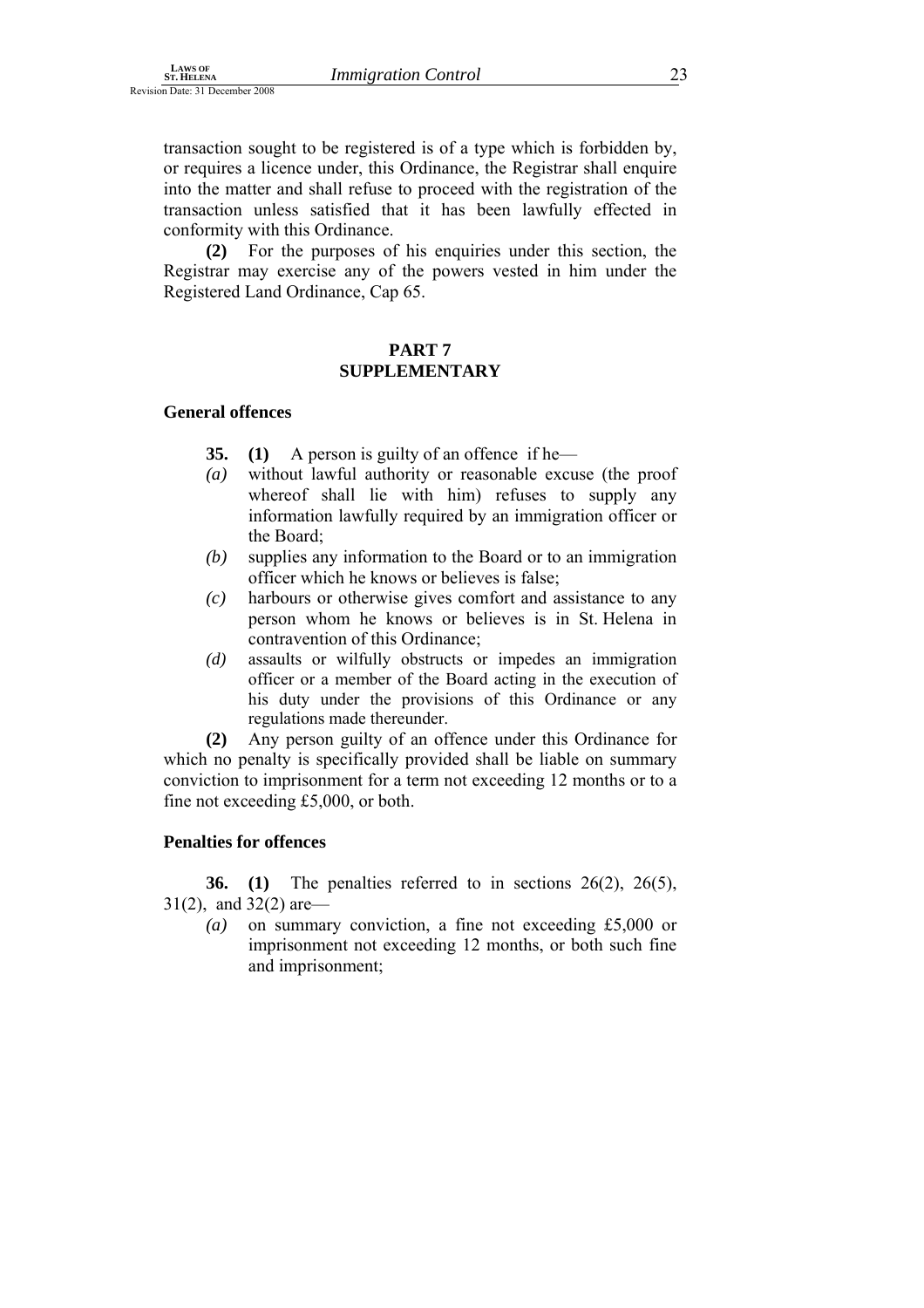*(b)* on conviction on indictment, a fine, or imprisonment not exceeding five years, or both.

**(2)** On conviction on indictment, the Supreme Court may (in addition to any penalty imposed under subsection (1)*(b)*, order that the relevant land or interest in land shall be forfeit to Her Majesty.

- **(3)** An order under subsection (2)—
- *(a)* shall not be made unless the Court has allowed an opportunity for all persons likely to be affected thereby to make representations to the Court;
- *(b)* shall be sufficient authority for the Registrar of Lands to register the land or interest in land as Crown Land.

### **Offences by bodies corporate**

**37.** Where an offence under this Ordinance is committed by a body corporate and is proved to have been committed with the consent or connivance of any director, manager, secretary or other similar officer of the body corporate, or of any person who was purporting to act in such capacity, he, as well as the body corporate, is guilty of that offence and liable to be proceeded against and punished accordingly.

## **Evidence**

**38.** (1) Every document purporting to be a permit, licence, certificate or other authority given, issued, granted or made under this Ordinance may be received in evidence in any proceedings before a court, and shall be deemed, unless the contrary is proved, to have been validly given, issued, granted or made and shall be *prima facie* evidence of the contents thereof.

 **(2)** Every stamp or imprint in or on any passport or other travel document produced in evidence shall be deemed to have been validly affixed or imprinted unless the contrary is proved.

 **(3)** A copy, certified by an immigration officer or by the Secretary (as the case my be) of an entry made in any record or register required to be kept or maintained under this Ordinance shall be received as evidence in any proceedings before a court and shall be sufficient evidence of the matters stated in the entry.

 **(4)** In any proceedings the burden of proving that a person has St. Helenian status, or that any provisions of this Ordinance do not apply to him, or that he is the holder of a permit, licence, certificate or other authority shall lie on that person.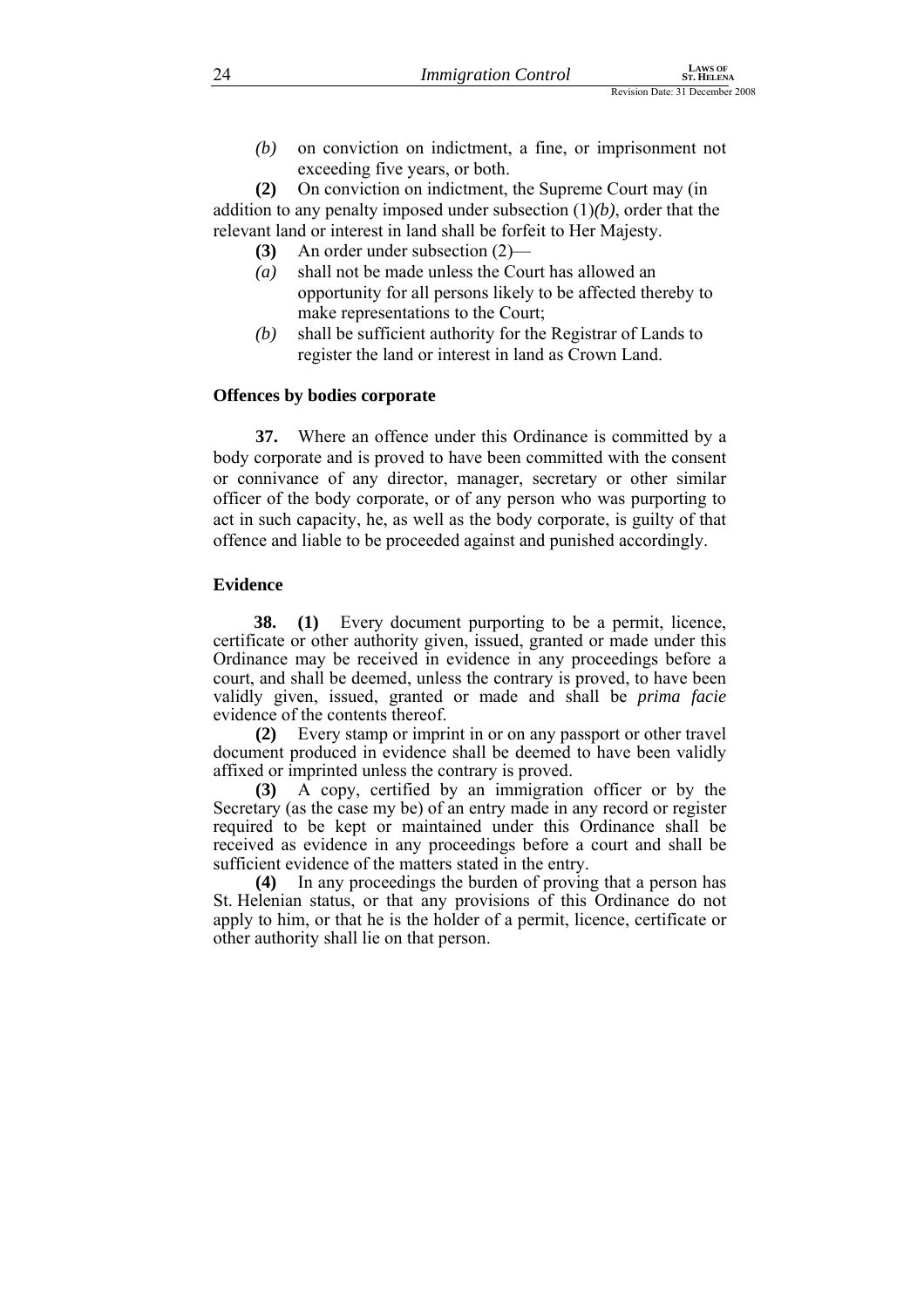## **Policy directions**

**39. (1)** The Governor, acting in his discretion, may from time to time issue policy directions for guidance to the Chief Immigration Officer and immigration officers.

 **(2)** The Governor in Council may from time to time issue policy directions for guidance to the Board.

 **(3)** The Chief Immigration Officer, immigration officers, and the Board shall comply with any and all policy directions given pursuant to this section in the exercise of their respective powers and duties under this Ordinance and any regulations made thereunder.

### **Prohibited immigrants**

**40. (1)** If, after consultation with the Chief Immigration Officer and any other person or authority he may deem appropriate, the Governor is satisfied that the entry or presence in St. Helena of any person not having St. Helenian status is not conducive to the public interest, or is prejudicial to the maintenance of public order or the interests of security, he may, by notice published in the *Gazette*, declare that person to be a prohibited immigrant.

**(2)** A copy of any notice published in accordance with subsection (1) shall be served upon the person named therein as soon as practicable after the making of such decision, and may be served before or after publication.

 **(3)** Any person declared to be a prohibited immigrant under this section shall not enter St. Helena or, if already in St. Helena, shall be detained in such place as the Governor shall direct, and be removed from St. Helena at the earliest opportunity.

 **(4)** Any person liable to be detained under subsection (3) may be arrested without warrant by a police officer or an immigration officer and forthwith conveyed to the place of detention designated and such person shall be deemed to be in lawful custody.

 **(5)** The master of a vessel shall have a duty to prevent any person declared to be a prohibited immigrant under this section from disembarking in St. Helena.

## **Regulations**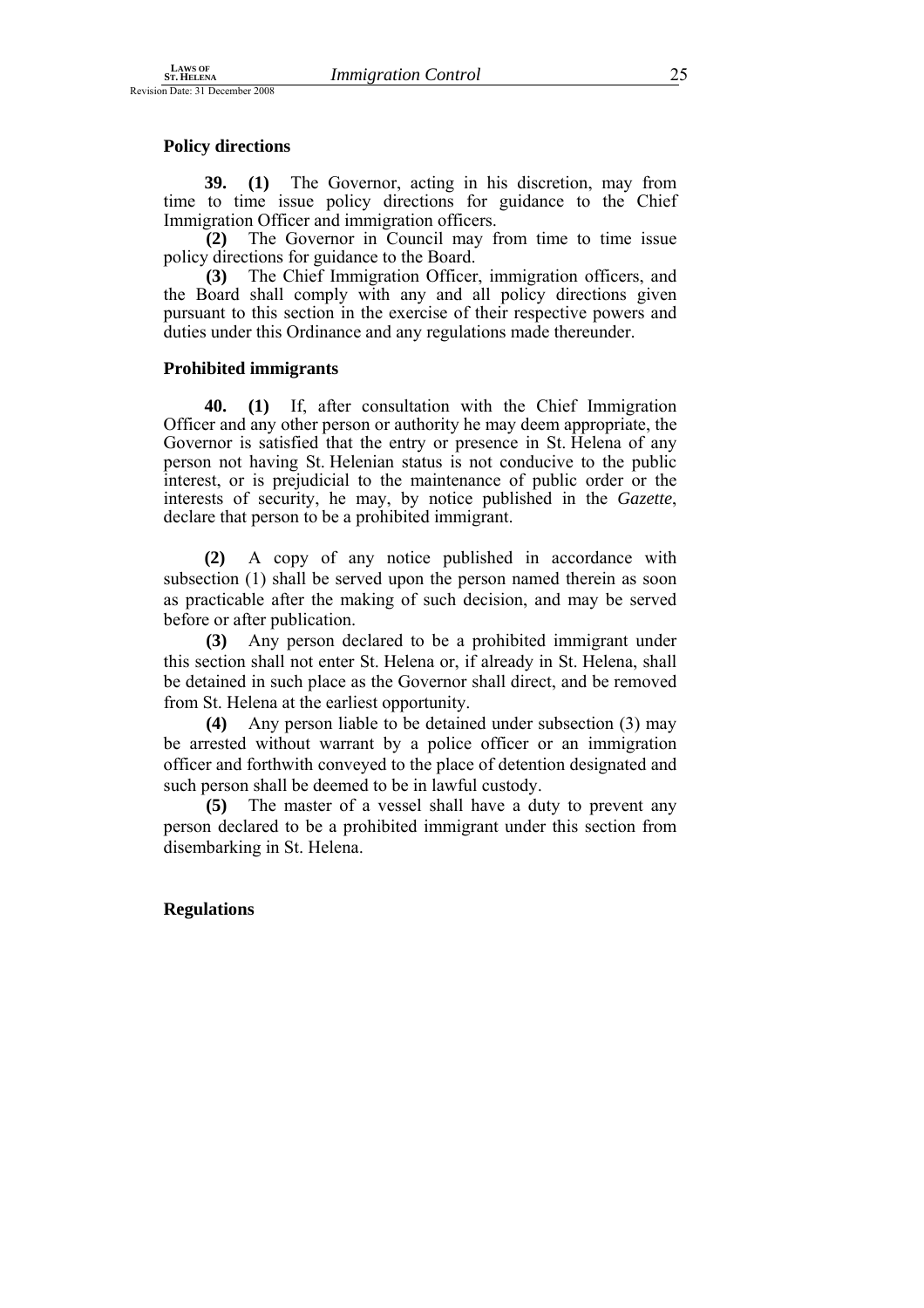**41.** The Governor in Council may make regulations for the further and better execution of this Ordinance and, without prejudice to the generality of this power, such regulations may provide for—

- *(a)* anything which by this Ordinance is required or permitted to be prescribed;
- *(b)* the amount and nature of any security, by way of cash deposit or otherwise, to be given before a permit or pass is issued, for the due carrying out of any conditions attached to any permit or pass, and for the repatriation of the person in respect of whom the permit or pass is issued;
- *(c)* the enforcement of any security given and the forfeiture and repayment of any cash deposit;
- *(d)* requiring immigrants to submit to medical examination;
- *(e)* the forms of permits and passes issued under this Ordinance, the conditions which may be attached to the same, and the variation of such conditions:
- *(f)* the information to be supplied and documents to be produced in connection with any application for a permit, licence, certificate or other form of permission, or any variation thereof;
- *(g)* the extension or variation of any of the powers and duties of either an immigration officer or the Board specified in this Ordinance;
- *(h)* any additional measures deemed necessary for the landing, detention and removal of illegal immigrants on any vessel calling at St. Helena;
- *(i)* the imposition of duties on and the recovery of expenses from the masters, owners and agents of vessels;
- *(j)* the fees to be charged in respect of anything required or permitted to be done under this Ordinance;
- *(k)* the documents necessary, and the procedure for making appeals under sections 12 and 13 of this Ordinance, including the determination and notification thereof;
- *(l)* requiring that no entry permit, residence permit, work permit, or Immigrant Employment Certificate, shall be granted to prescribed categories of persons or in prescribed circumstances;
- *(m)* the exemption from all or any of the provisions of this Ordinance of any immigrant or class thereof for such period and in such circumstances as may be prescribed;
- *(n)* the matters referred to in paragraph 3 of Schedule II.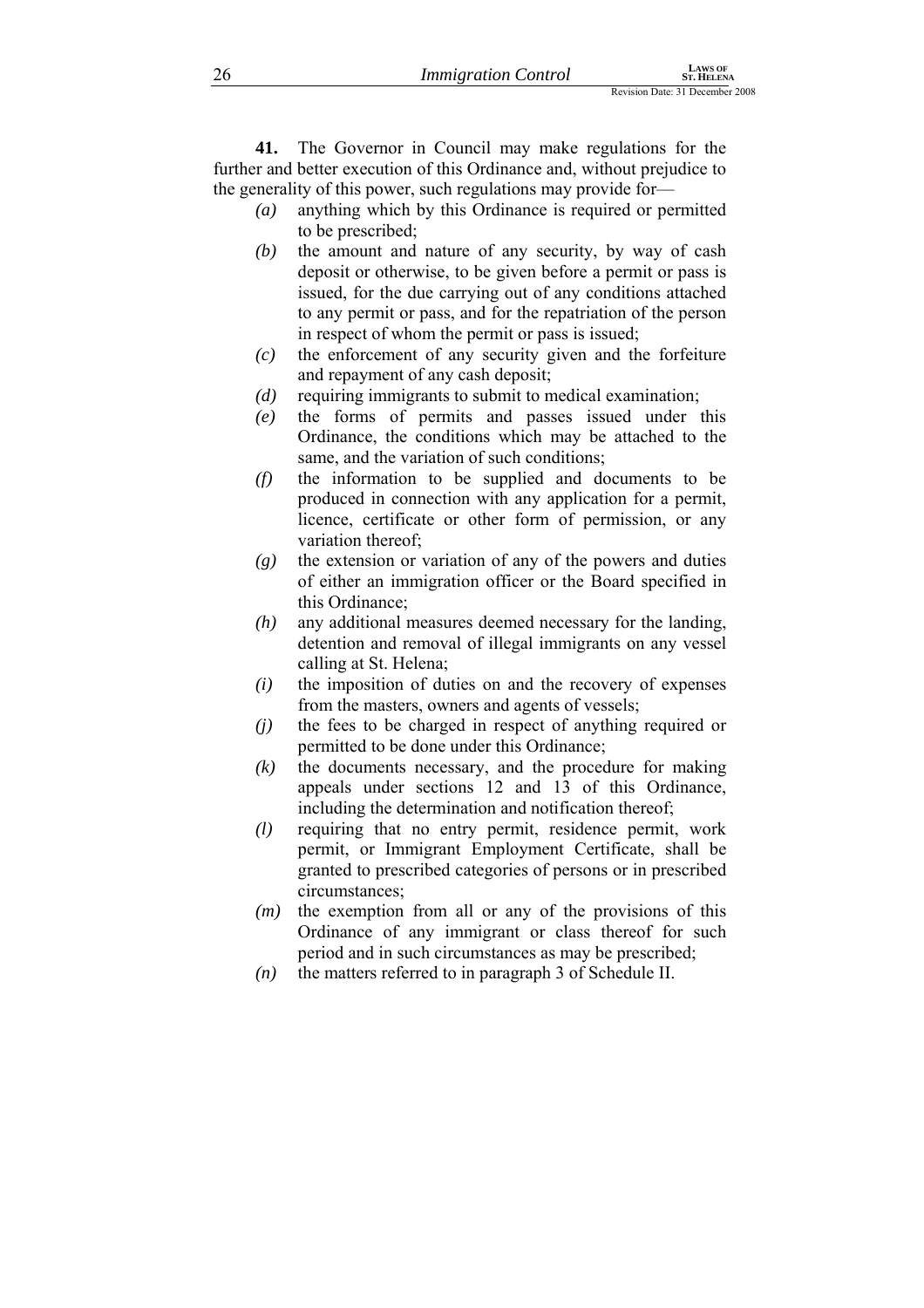## **Repeals and transitional provisions**

**42. (1)** Subject to the provisions of this section, the Immigration Control Ordinance, Cap. 40, and the Immigrants' Landholding (Restriction) Ordinance, Cap 68, are repealed.

 **(2)** Notwithstanding subsection (1) any permit, certificate or other authority, and any notice, form, order, direction or other authority given, issued, granted or made before the commencement of this Ordinance shall continue to be valid and have effect for such period as is stated therein, or until replaced under the provisions of this Ordinance.

**(3)** Any application, appeal, or other proceeding pending at the commencement of this Ordinance may be proceeded with and determined in all respects as if made or commenced under corresponding provisions of this Ordinance.

**(4)** Nothing in Part 6 renders unlawful the ownership of any land lawfully owned by a controlled immigrant immediately prior to the commencement of this Ordinance.

**(5)** For the avoidance of doubt, this Ordinance shall be treated (for the purposes of section 10(2) of the Interpretation Ordinance, Cap. 3) as repealing and re-enacting the Ordinances mentioned in subsection (1).

## **SCHEDULE I**

### *(Section 2)*

## **DEFINITION OF "ISLANDER" UNDER 1972 ORDINANCE**

### **"islander"** means—

- *(a)* a British Dependent Territories citizen—
	- (i) who was born, registered or naturalised in St. Helena; or
	- (ii) who was adopted in St. Helena; or
	- (iii) whose father or mother was born, registered or naturalised in St. Helena; or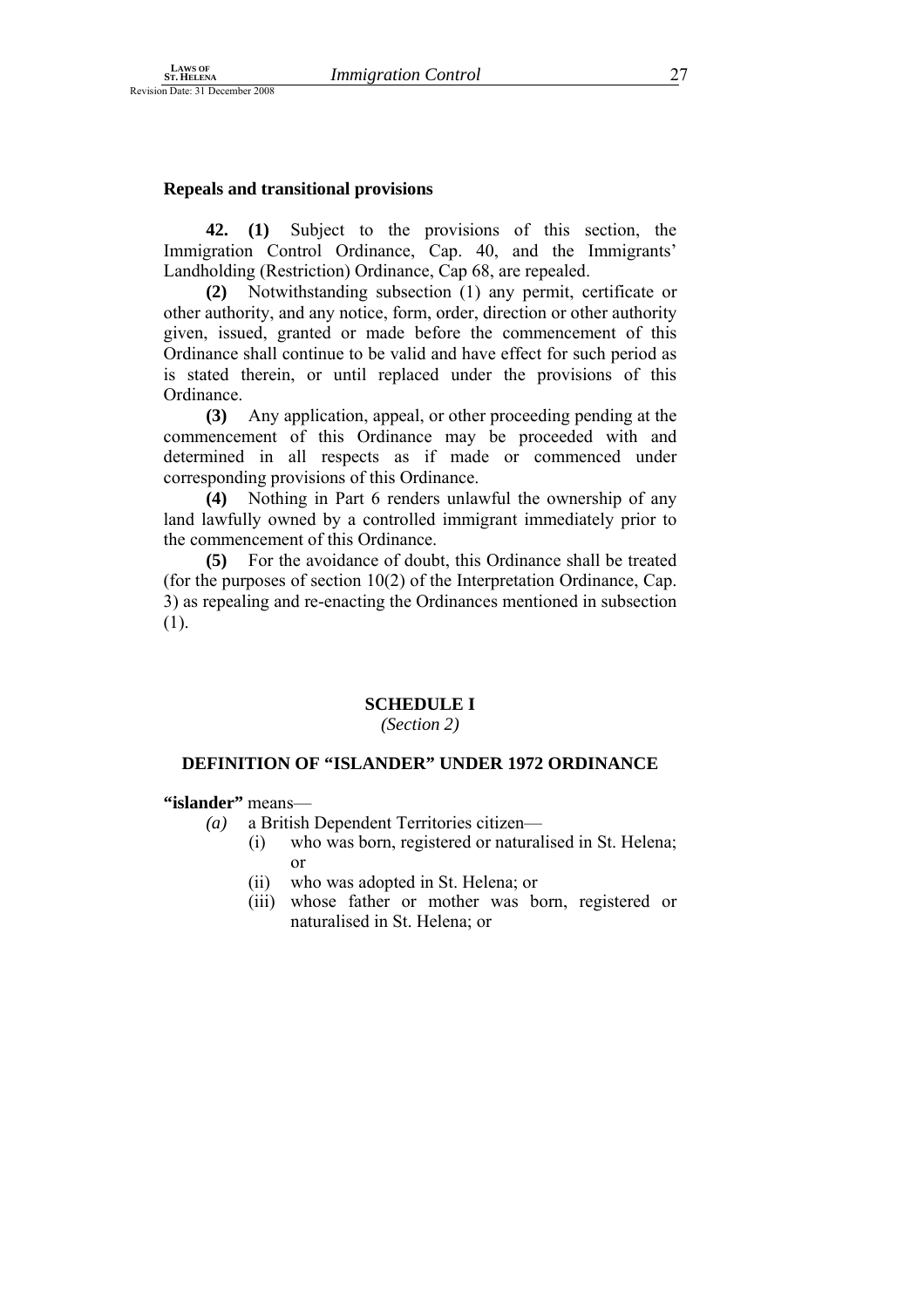- (iv) whose father or mother became a British Dependent Territories citizen by virtue of his or her adoption in St. Helena; or
- (v) whose grandfather or grandmother was born, registered or naturalised in St. Helena; or
- (vi) who is, or has at any time been, married<sup>#</sup> to a person who is an islander by virtue of any of the subparagraphs above, or who would have been so but for his death.

For the purposes of this paragraph, references to registration or naturalisation shall be construed as references to registration or naturalisation as a citizen of the United Kingdom and Colonies, in relation to a time before commencement of the British Nationality Act 1981, and to registration and naturalisation as a British Dependent Territories citizen, in relation to a time after commencement of that Act;

- *(b)* a British citizen or a British Overseas citizen—
	- (i) who was born in St. Helena, whether before or after the commencement of the British Nationality Act 1981; or if not so born;
	- (ii) who was adopted in St. Helena; or
	- (iii) whose father or mother was born in St. Helena; or
	- (iv) whose father or mother became a British Dependent Territories citizen by virtue of having been adopted in St. Helena;
- *(c)* a British citizen, a British Overseas citizen or a British Dependent Territories citizen (otherwise than is mentioned in paragraph *(a)* above) who has been ordinarily resident in St. Helena for a period of seven years or more; provided that any period during which he is serving a sentence of imprisonment exceeding six months or during which he is lawfully detained as a criminal lunatic or during which his presence in the Island is unlawful shall not be reckoned as ordinary residence in the Island;
- (d) the wife or husband<sup>#</sup> of a person to whom either of the foregoing paragraphs *(b)* or *(c)* applies not living apart from such person under a decree of a competent court or a deed of separation;
- *(e)* a child (including an adopted or illegitimate child or stepchild), under the age of eighteen years, of a person to whom any of the foregoing paragraphs applies;
- *(f)* a person in respect of whom the Governor—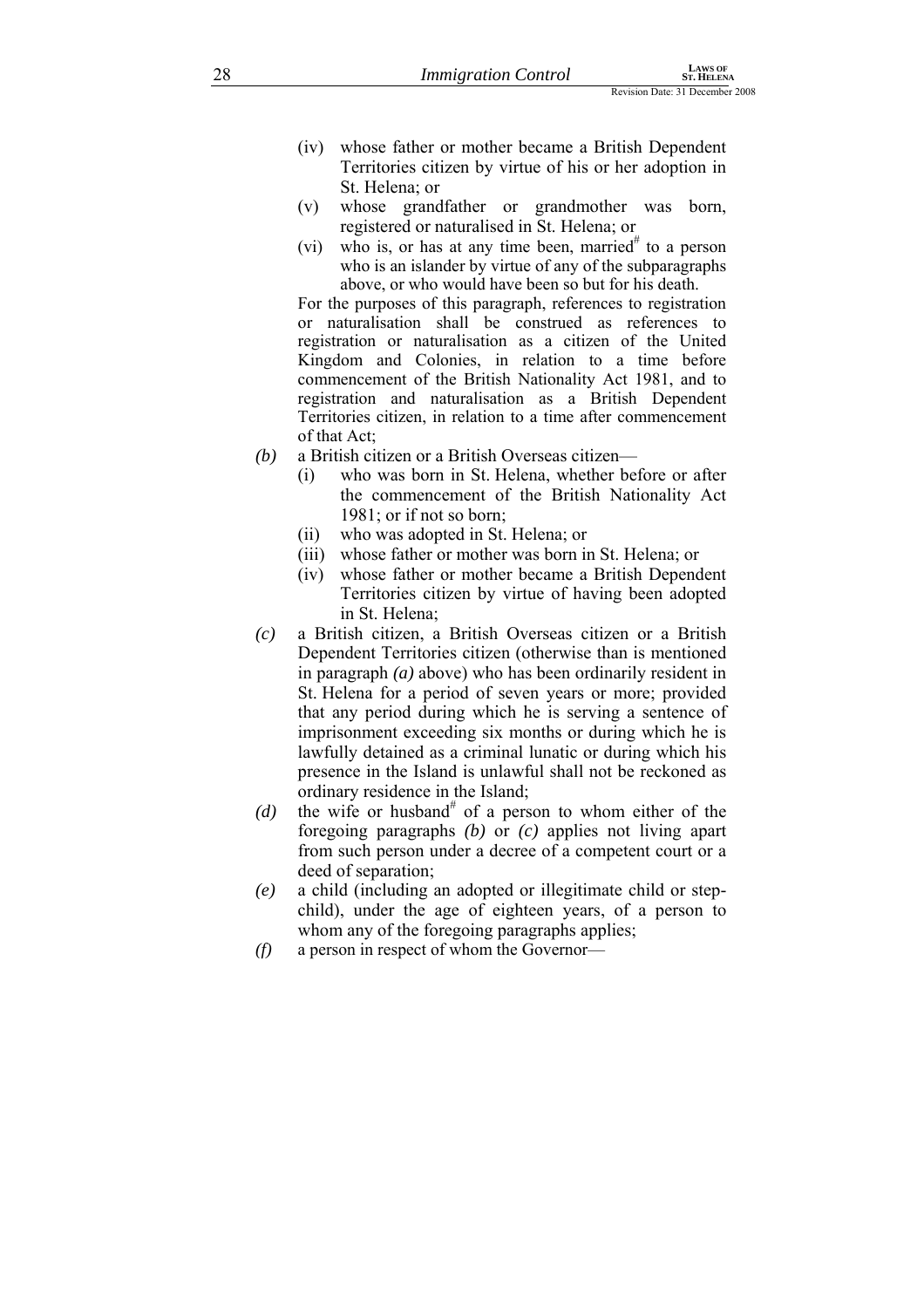- (i) is satisfied that such person has, by reason of descent, kinship, residence or interest, a close and substantial connexion with the Island; and
- (ii) has by order under his hand declared to have the status of islander for the purposes of this Ordinance.

[ # Ord. 5 of 1987 provided that no marriage celebrated after 1 January 1987 shall be recognized or taken into account.]  $\mathcal{L}_\text{max}$ 

### **SCHEDULE II**

## *(Section 15(3))*

## **REQUIREMENTS FOR ST. HELENIAN STATUS**

**1.** Subject to the provisions of paragraphs 2 to 4, the requirements for the grant of St. Helenian status are—

- (1) that the applicant-
- *(a)* is of good character; and
- *(b)* has a sufficient knowledge of the English language; and
- *(c)* intends, in the event of a certificate being granted to him, that his home or (if he has more than one) his principal home will be in St. Helena; and
- *(d)* was in St. Helena at the beginning of a period of seven years ending with the date of the application and that—
	- (i) the total number of days on which he was absent from St. Helena in that period does not exceed 700;
	- (ii) the number of days on which he was absent from St. Helena in the period of twelve months so ending does not exceed 100;
	- (iii) he was not in either of those periods undergoing a sentence of imprisonment nor in breach of any of the laws relating to immigration; or

 (2) that the Governor in Council has granted a dispensation under paragraph 4.

**2.** The requirements for the grant of St. Helenian status in the case of a person who is married to a person having St. Helenian status are—

- (1) that the applicant-
- *(a)* has been so married and not separated under a Court Order or a Deed of Separation for a period of 5 years; and
- *(b)* is of good character; and

**Deleted:** .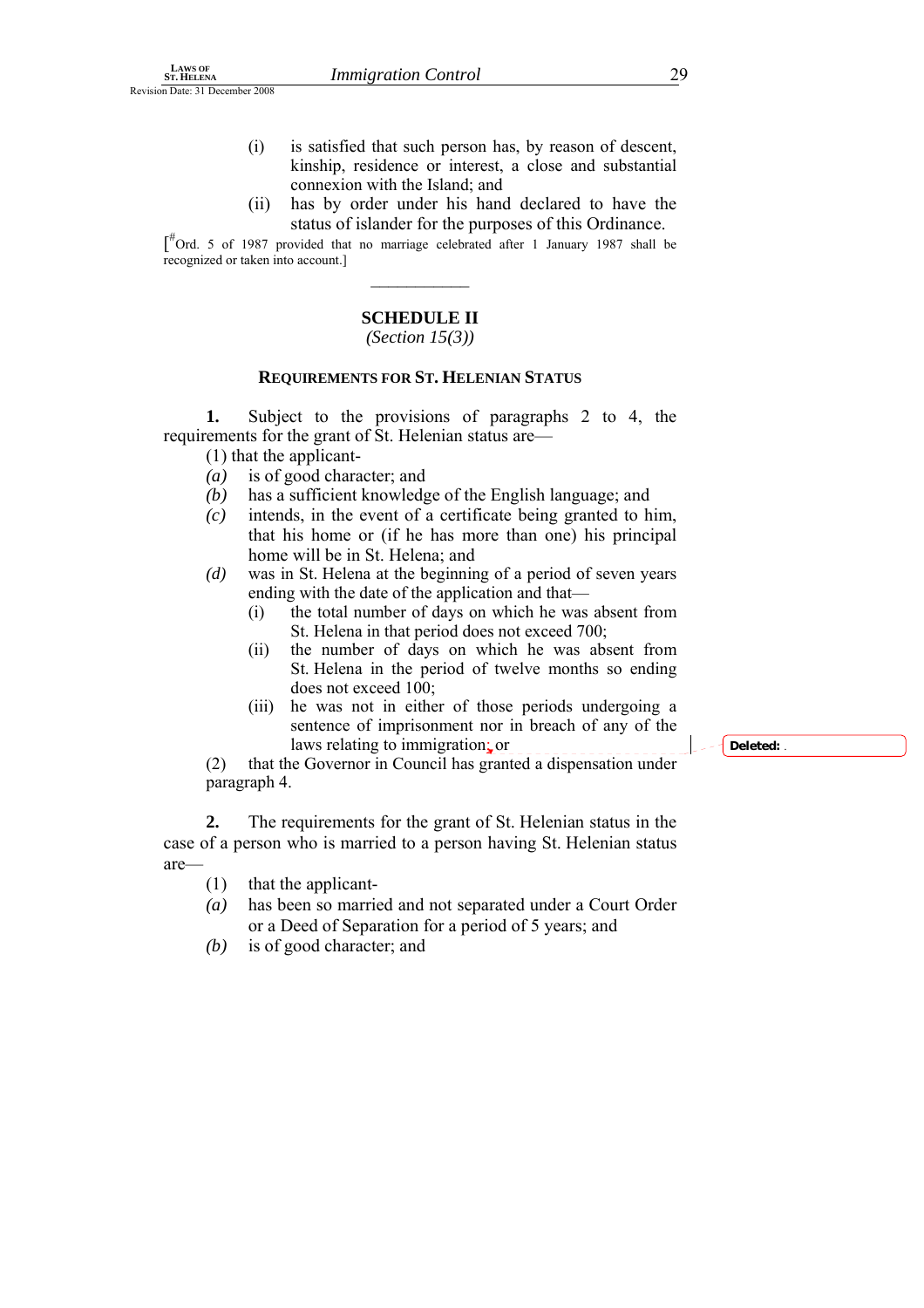## *(c)* was in St. Helena at the beginning of a period of three years ending with the date of the application and that—

- (i) the total number of days on which the applicant was absent from St. Helena in that period does not exceed 250;
- (ii) the number of days on which the applicant was absent from St. Helena in the period of twelve months so ending does not exceed 100;
- (iii) the applicant was not in either of those periods undergoing a sentence of imprisonment nor in breach of any of the laws relating to immigration; or
- (2) that the Governor in Council has granted a dispensation under paragraph 4.
- **3.** Regulations made under section 41 may provide-
	- (i) that periods of time spent in St. Helena shall be counted as time spent outside St. Helena; or
		- (ii) that periods of time spent outside St. Helena shall be counted as time spent in St. Helena.

**4.** The Governor in Council may grant a dispensation from the requirements of paragraph 1 or 2 (as the case may be) if he is satisfied-

- (i) that that the applicant for the dispensation has a substantial economic, social or historical connection with St. Helena; or
- (ii) that, despite not strictly complying with the requirements of the appropriate paragraph, the applicant has established a significant association with St. Helena;

and, in either case, that it would not be against the public interest to grant the dispensation.

 $\mathcal{L}_\text{max}$  , where  $\mathcal{L}_\text{max}$  , we have the set of the set of the set of the set of the set of the set of the set of the set of the set of the set of the set of the set of the set of the set of the set of the set of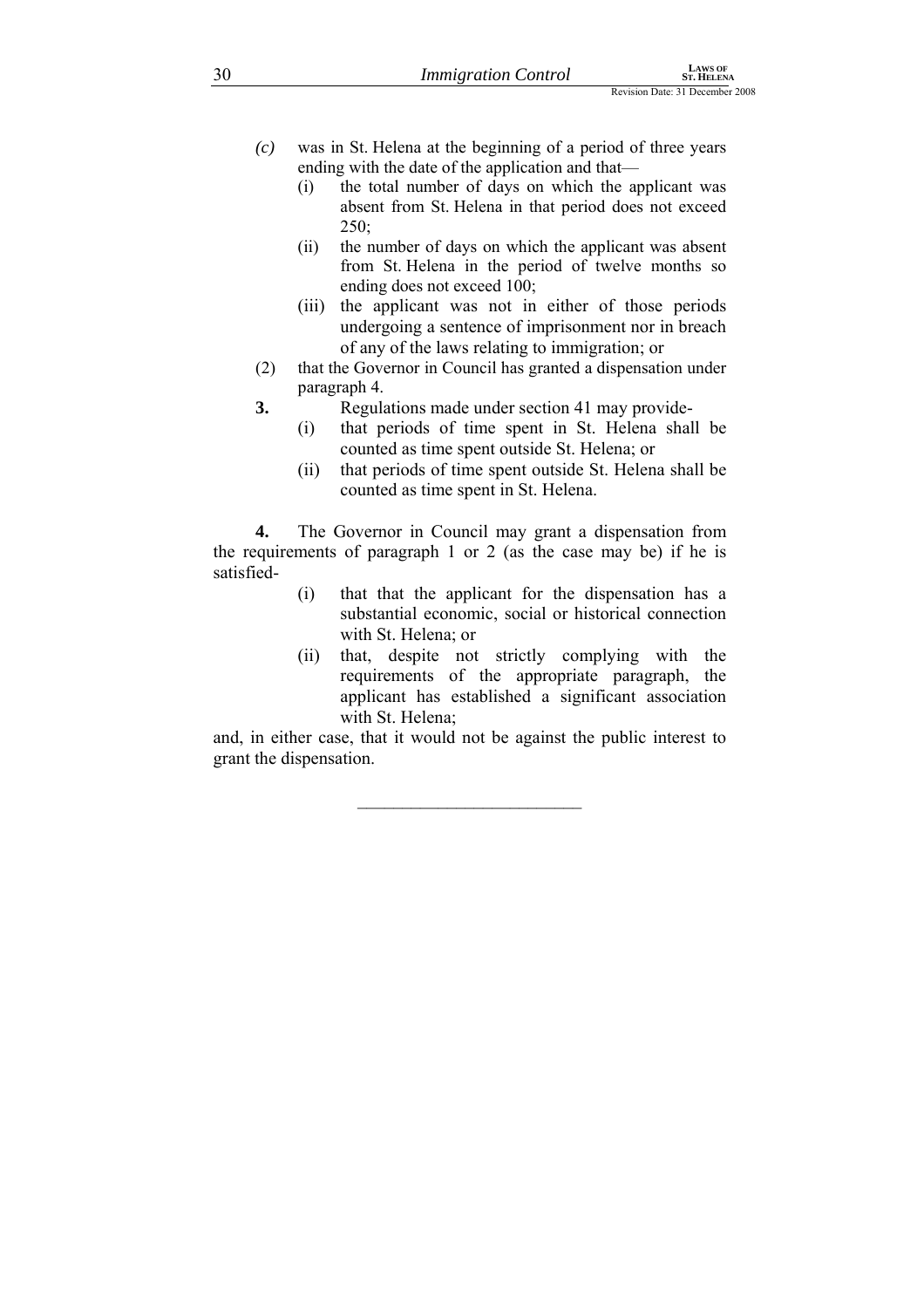### **IMMIGRATION (EXEMPTIONS) REGULATIONS** – SECTION 41*(m)*

*(Legal Notice 18 of 2008)* 

### **Citation and commencement**

**1.** These Regulations may be cited as the Immigration (Exemptions) Regulations, 2008, and shall come into force on the date that the Ordinance comes into force.

#### **Exemptions from Employment Control**

**2**. (1) Immigrants who, being lawfully present in St. Helena in accordance with Part 4 of the Ordinance, engage in work of a type described in Schedule I are exempt from the provisions of section 21(2) of the Ordinance.

(2) For the avoidance of doubt, neither the employee nor the employer, in the circumstances described in paragraph (1), is guilty of an offence under section 21(5) of the Ordinance.

#### **Exemptions from Entry Control**

**3.** (1) In the case of an immigrant who intends to enter St. Helena for the purpose of engaging in employment of a type described in-

- (a) Part A; or
- (b) Part B;

of the said Schedule I (or is a dependant of such an immigrant), the Chief Secretary may direct that such immigrant shall be exempt from the provisions of section 17(1) of the Ordinance;

(2) A direction under paragraph (1) may be in respect of a single immigrant or in relation to a number of immigrants who are to be employed in similar work or in relation to a common enterprise, and shall be valid for such period of time as is specified therein.

(3) The Chief Secretary shall not so direct unless he has received in relation to each immigrant, from the person intending to employ the immigrant, all of the documents and information listed in Schedule II.

### **Fees**

**3.** (1) The fees specified in Schedule III shall be paid in respect of the several matters set out therein.

(2) The Governor in Council may waive or reduce the said fees, or any of them, in any particular case or class of case.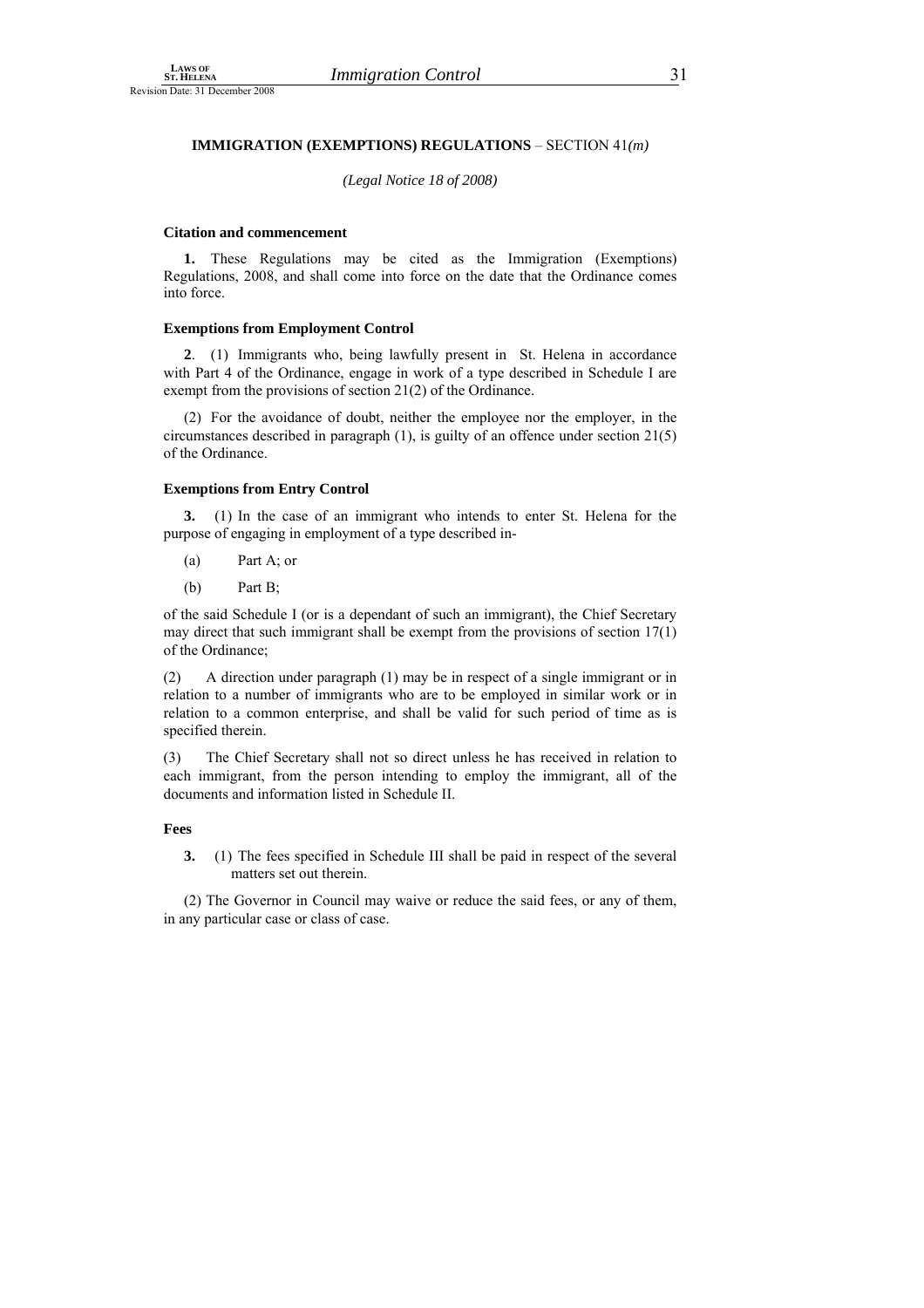### **SCHEDULE I (Exempt Employment)**

#### Part A

### (Employment in connection with 'Approved Investments')

Work done by a person engaged, whether by way of employment or selfemployment, solely in connection with an Approved Investment under the provisions of the Economic Development Ordinance, 2007.

#### Part B

#### (Employment in connection with Airport Development)

Work done by a person, whether by way of employment or self-employment, in connection with a contract made by the Governor in Council under the provisions of section 3 of the Airport Development Ordinance, 2006.

### Part C

#### (Work done for the Crown)

Work done by a person pursuant to the provisions of a contract entered into on behalf of Her Majesty (whether in right of Her Government of the United Kingdom or in right of Her Government of St. Helena) whereby services are provided to the said Government of St. Helena.

### **SCHEDULE II (Information Required under Regulation 3))**

1. All the information required (under the Ordinance, including Regulations made thereunder) to be provided by an applicant in the prescribed form of application for a Residence Permit;

2. A written assurance from the prospective employer that (to the best of his knowledge and belief, having made such relevant enquiries as are lawful in the country of recruitment) the prospective employee:

(a) is free from communicable diseases;

(b) has not committed any criminal offence (other than minor traffic offences);

(c) has not previously contravened any immigration control law in any country;

and that the employer will make adequate arrangements for:

(i) living accommodation, health (including medical evacuation), and welfare of the employee and any dependants;

(ii) repatriation of the employee (and any dependants) on completion of the period of employment.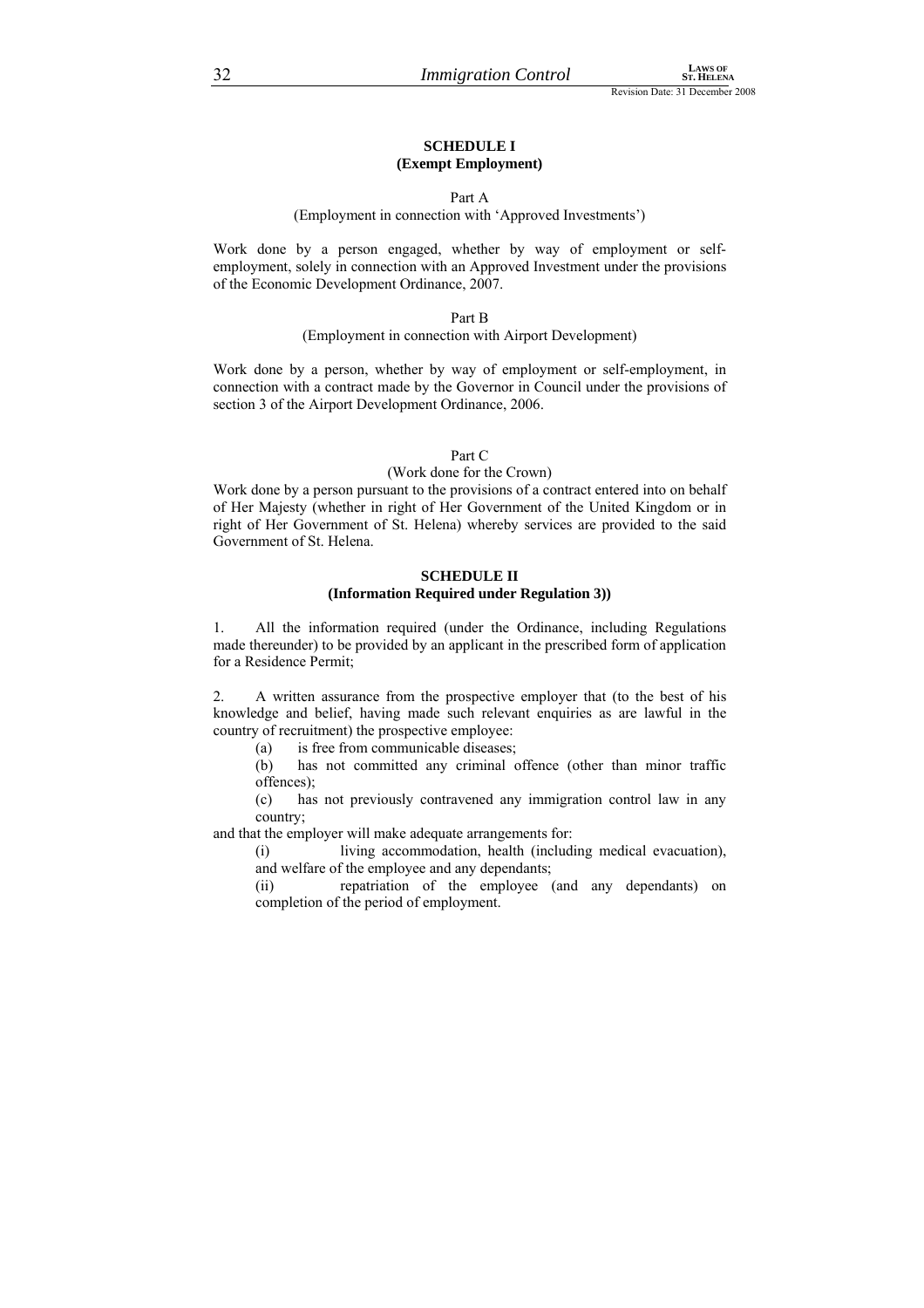### **SCHEDULE III (Fees)**

| Fee<br>$N^{\rm o}$ | Matter                                                                                                                                                                                                                          | Fee $(f)$ |
|--------------------|---------------------------------------------------------------------------------------------------------------------------------------------------------------------------------------------------------------------------------|-----------|
|                    | <b>Administration Fee</b><br>Payable on each occasion when an application is made to the<br>Chief Secretary under regulation $3(1)$ (a): for each immigrant<br>included in the application                                      | 30.00     |
|                    | Fee on granting a Direction under regulation 3<br>For each man-year (being the number of immigrants included<br>in the direction multiplied by the number of years or part years<br>of the validity of the direction), a fee of | 10.00     |

 $\overline{\phantom{a}}$  , where  $\overline{\phantom{a}}$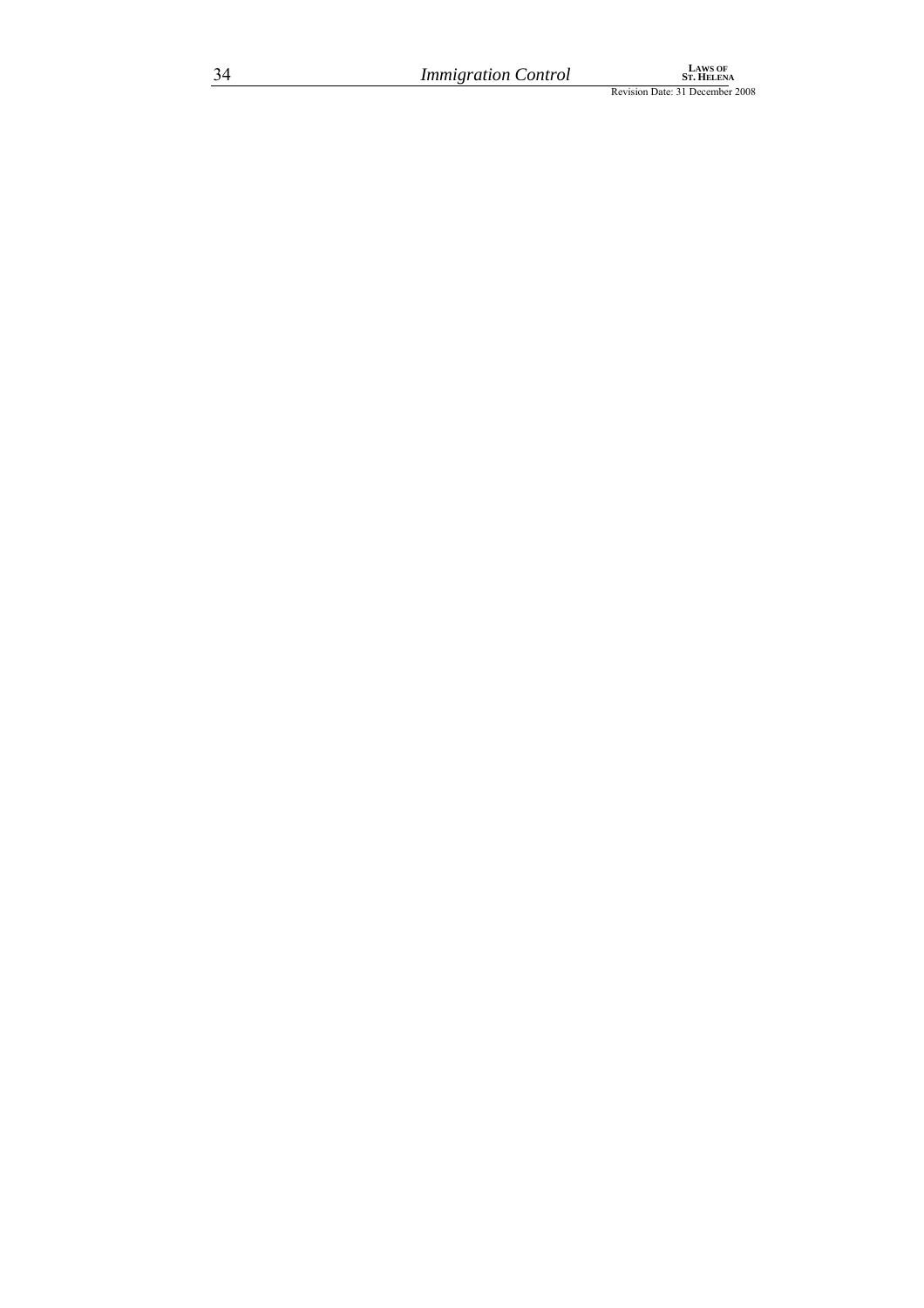### **IMMIGRATION CONTROL REGULATIONS** - SECTION 41

### *(Legal Notice 20 of 2008)*

### *Part I Preliminary*

### **Citation and commencement**

 **1.** These Regulations may be cited as the Immigration Control Regulations, 2008, and shall come into force on 8 December 2008.

### *Part II Entry into St Helena*

#### **Declaration on landing**

**2. (1)** All persons landing in St. Helena shall make and sign a declaration in accordance with Form A in the First Schedule and shall present such form to an immigration officer as soon as is practicable after entering the territory.

**(2)** A declaration under subparagraph (1) shall serve as an application for an entry permit.

#### **Entry permit**

 **3.** An entry permit issued in accordance with section 18 of the Ordinance may be in the form of an endorsement in the Immigrant's passport, in such form as the Governor may from time to time approve, and different forms may be approved for use in different circumstances.

#### **Interrogation and medical examination of persons seeking entry**

**4. (1)** Any person seeking to enter St. Helena shall fully and truthfully answer all questions and enquiries put to him by an immigration officer tending directly or indirectly to establish his identity, nationality or occupation or bearing on any of the matters contained in the Ordinance and shall disclose and produce to an immigration officer on demand all documents in his possession relating to such matters.

 **(2)** An immigration officer who has reasonable grounds to suspect that a person seeking to enter St. Helena may be suffering from a mental disorder or a communicable disease may require such person to undergo a medical examination by a Government medical officer.

#### *Part III Residence permit*

#### **Application for residence permit**

**5.** An application for a residence permit shall be made to the Board in accordance with Form B set out in the First Schedule.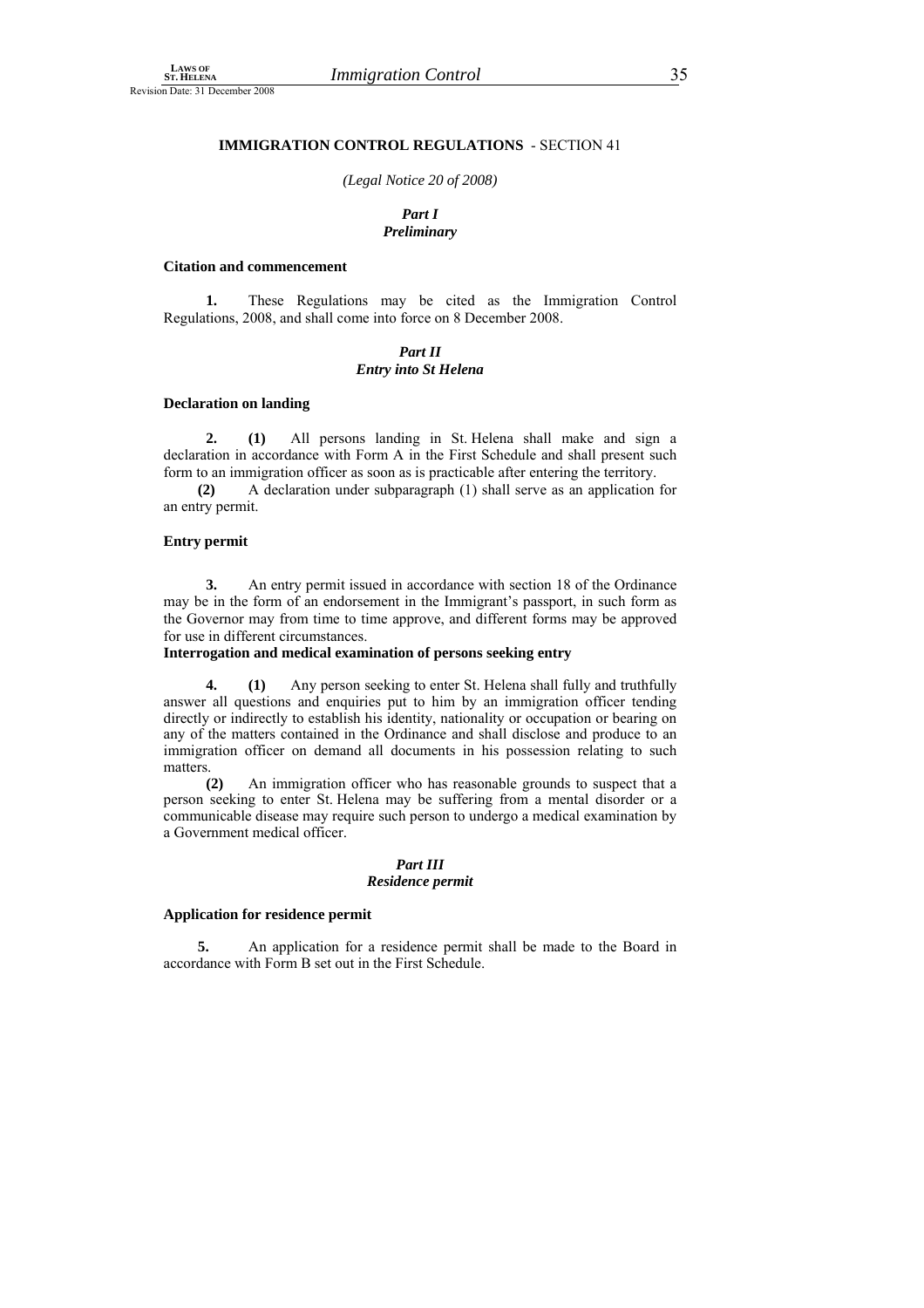#### **Residence permit**

 **6. (1)** A residence permit issued in accordance with section 19 of the Ordinance shall be in accordance with Form C set out in the First Schedule with such conditions attached thereto as the case may require.

**(2)** If the circumstances so require, the Board may at any time vary the conditions attached to an entry permit.

#### *Part IV Work permit and employment of immigrants*

#### **Application for work permit**

**7. (1)** An application for a work permit shall be made to the Board in accordance with Form D set out in the First Schedule.

**(2)** The Board may, if in the circumstances of a particular case it considers it appropriate to do so, advertise an application for a work permit in a local newspaper and in such instance such advertisement shall state that objections, in writing, to the grant of a work permit may be lodged with the Board within thirty days of the date of first publication.

#### **Work permit**

**8. (1)** A work permit issued in accordance with section 22 of the Ordinance shall be in accordance with Form E set out in the First Schedule with such conditions attached thereto as the case may require.

**(2)** If the circumstances so require, the Board may at any time vary the conditions attached to a work permit.

### **Application for Immigrant Employment Certificate**

**9. (1)** An application for an immigrant employment certificate shall be made to the Board in accordance with Form F set out in the First Schedule.

**(2)** An applicant under sub-regulation (1) shall use his best endeavours to ascertain whether or not there are any persons with St. Helenian status ready, willing and able to undertake the job in question before making an application for an immigrant employment certificate.

**(3)** The Board may, if in the circumstances of a particular case it considers it appropriate to do so, advertise an application for a work permit in a local newspaper and in such instance such advertisement shall state that objections, in writing, to the grant of a work permit may be lodged with the Board within thirty days of the date of first publication.

 **(4)** The Board may, if it considers it in the public interest so to do, dispense with advertisement in any case having regard to the nature and circumstances of such case.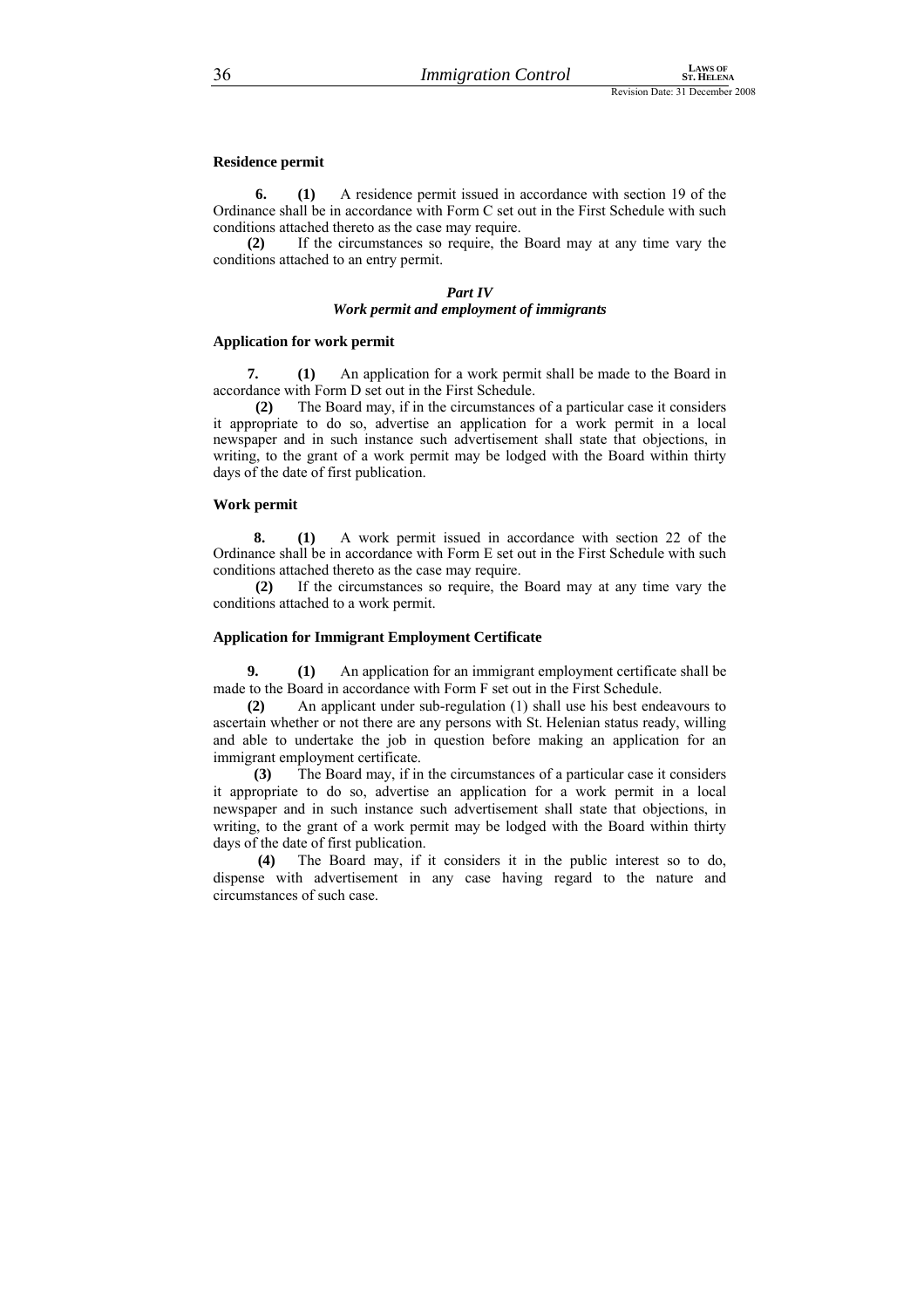#### **Immigrant Employment Certificate**

**10. (1)** An immigrant employment certificate issued in accordance with section 23 of the Ordinance shall be in accordance with Form G set out in the First Schedule with such conditions attached thereto as the case may require.

**(2)** If the circumstances so require, the Board may at any time vary the conditions attached to an immigrant employment certificate.

### *Part V Landholding Licence*

#### **Application for landholding licence**

**11.** An application for a landholding licence shall be made in accordance with Form H set out in the First Schedule and shall be submitted to the Registrar of Lands together with the fee payable in respect thereof.

### **Consideration of application**

**12. (1)** Upon receipt of an application for a landholding licence under regulation 11, the Registrar of Lands shall—

- *(a)* check that the particulars given in the application, concerning the land to be acquired, accord with the records in the Land Register;
- *(b)* consult the Chief Immigration Officer in order to verify, so far as may be practicable, the particulars of the applicant(s) and of any visits made to the Island by him or them.

**(2)** The Registrar of Lands shall publish notice of the application in the *Gazette* stating that any person may object to the application by sending notice of objection, in writing, to the Registrar of Lands within 30 days from the date of publication.

**(4)** In affording the applicant an opportunity to make comments on any objections made under sub-regulation (3), it shall be sufficient if the Registrar (without identifying the objector or objectors) notifies the applicant of the substance of each objection:

Provided that, if it appears to the Governor in Council that the interests of justice so require, he may direct, in any particular case, that the identities of objectors shall be disclosed.

**(5)** The Registrar of Lands shall make a report of the circumstances to the Chief Secretary, who shall then cause the application to be placed before the Governor in Council, provided that such report shall not be made until the time allowed for objections has passed and the applicant has been given an opportunity to comment upon any objections made.

#### **Landholding licence**

**13.** An immigrant landholding certificate issued under section 29 of the Ordinance shall be in accordance with Form I set out in the First Schedule with such conditions attached thereto as the case may require.

### *Part VI*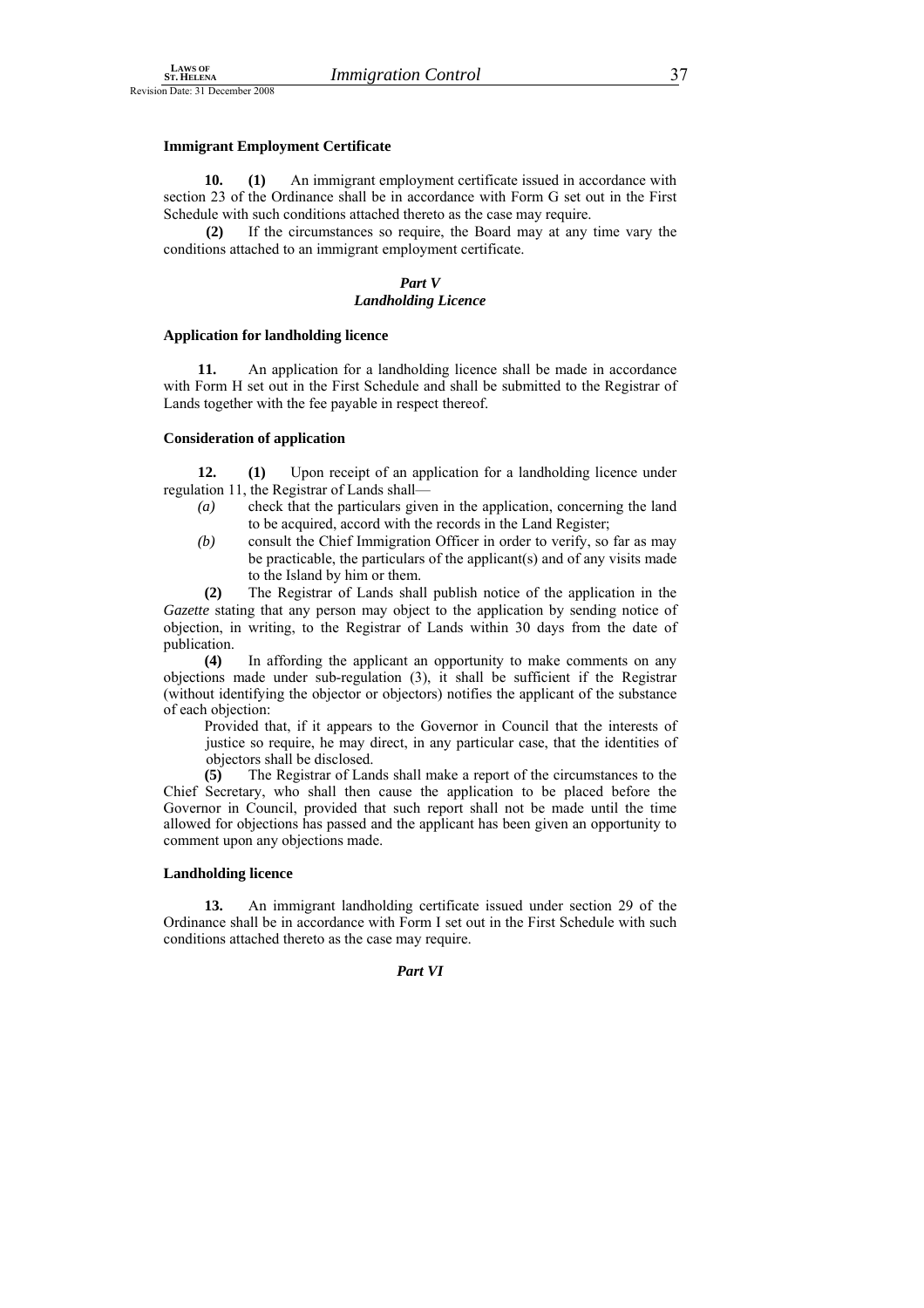#### *Declaration of St Helenian status*

#### **Application for the grant or declaration of St. Helenian status**

**14. (1)** An application for the grant of St. Helenian status, made to the Board under section 15(3) of the Ordinance, shall be made in accordance with Form J set out in the First Schedule.

**(2)** An application by a person to the Board under section 15(4) of the Ordinance for a certificate that such person has St Helenian status, shall be made in accordance with Form K set out in the First Schedule.

#### **Certificate of status**

- **15.** A certificate of St. Helenian status—
- *(a)* granted by the Board shall be made in accordance with Form L set out in the First Schedule; or
- *(b)* to which a person is entitled by virtue of section 15(1) or (2) of the Ordinance, shall be made in accordance with Form M set out in the First Schedule.

#### *Part VII Appeals*

#### **Appeal from decision of immigration officer**

**16. (1)** Any person wishing to appeal against a decision of an immigration officer under section 12 of the Ordinance ("the appellant") shall address a notice of appeal to the Secretary of the Immigration Control Board in accordance with Form N set out in the First Schedule specifying the decision appealed against and the grounds of such appeal.

**(2)** The appellant shall serve a copy of the notice of appeal on the Chief Immigration Officer ("the respondent") who shall have the right to reply thereto.

**(3)** The Board shall fix a date for the hearing of the appeal and on that date, may either determine the appeal upon the facts contained in the notice of appeal and the reply thereto, or, they may hear such further evidence as may be required and available.

**(4)** The Board shall communicate its decision, in writing, to the appellant and the respondent within 21 days.

#### **Appeal from decision of the Immigration Control Board**

**17. (1)** Any person wishing to appeal against a decision of the Immigration Control Board, under section 13 of the Ordinance, shall submit a notice of appeal in accordance with Form O set out in the First Schedule, to the Secretary of the Board.

**(2)** The Secretary shall send the notice of appeal to the Governor within 14 days, together with—

- *(a)* such comments (if any) as the Chairman of the Board may wish to make on such notice of appeal; and
- *(b)* all documents relating to the previous appeal.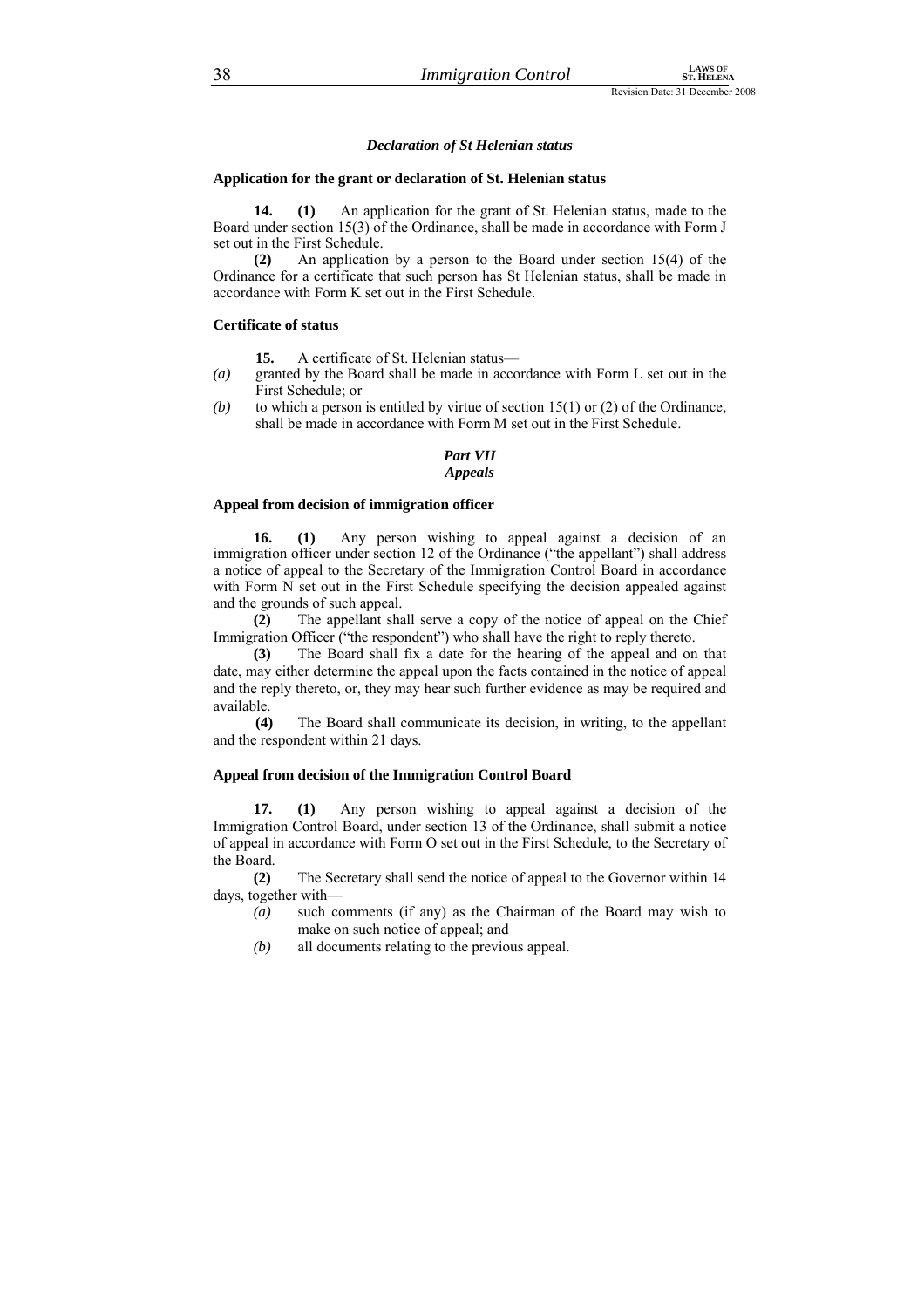**(3)** The Secretary shall submit to the appellant copies of all documents sent to the Governor under subparagraph (2).

**(4)** The Governor may determine the appeal upon the facts contained in the documents submitted to him, or he may invite further evidence or information from the appellant or the Board.

#### *Part VIII Miscellaneous*

#### **Fees**

**19. (1)** The fees specified in the Second Schedule shall be paid in respect of the several matters set out therein.

**(2)** The Governor in Council may, if the circumstances so warrant, reduce, waive or refund in whole or in part the fees set out in the Second Schedule to these Regulations either generally or specifically—

*(a)* in respect of certain documents; or

*(b)* when any event happens or ceases to happen; or

*(c)* in respect of certain persons or classes of persons,

and may be expressed to apply subject to such conditions as may be specified by the Governor in Council.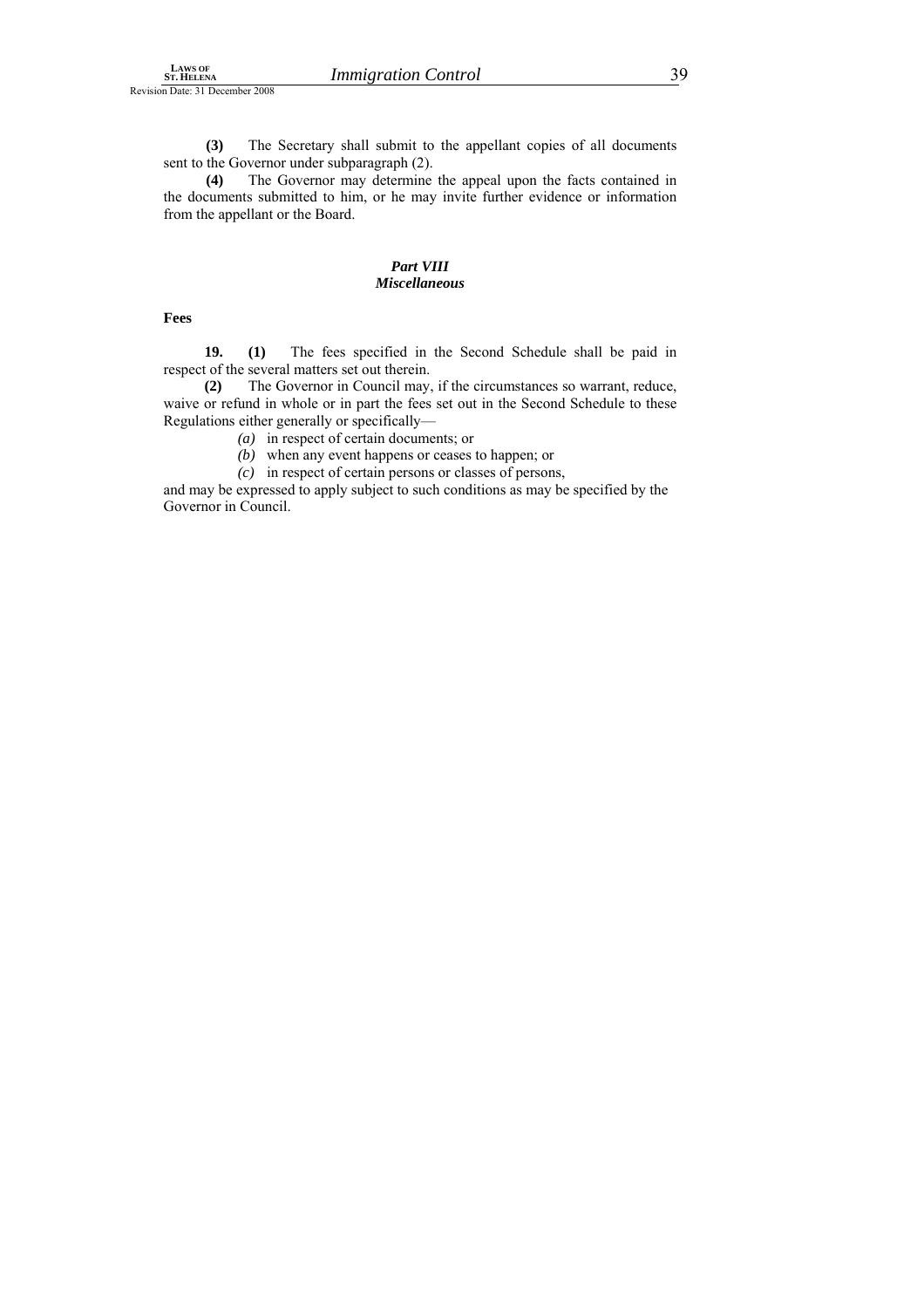## **First Schedule**

| Form A<br>(Regulation $2(1)$ )<br><b>St. Helena</b><br><b>Immigration Control Ordinance, 2008</b>         |                                         |  |  |  |
|-----------------------------------------------------------------------------------------------------------|-----------------------------------------|--|--|--|
| <b>Arrival Declaration</b>                                                                                |                                         |  |  |  |
| <b>IMPORTANT: Please read the notes overleaf before completing this form.</b>                             |                                         |  |  |  |
| 1. Surname(s) (family name(s)):                                                                           |                                         |  |  |  |
| 2. Other name $(s)$ :                                                                                     |                                         |  |  |  |
| 3. Home Address:                                                                                          |                                         |  |  |  |
| Telephone:<br>Email:                                                                                      | Fax:                                    |  |  |  |
| 4. Date of Birth (dd/mm/yyyy)                                                                             | 5. Gender $\Box$<br>Male<br>Female<br>П |  |  |  |
| 6. Occupation/profession:                                                                                 |                                         |  |  |  |
| 7. Employer and employer's address.                                                                       |                                         |  |  |  |
| 8. Place and Country of Birth:                                                                            |                                         |  |  |  |
| 10. Marital Status:<br>9. Nationality:                                                                    |                                         |  |  |  |
| 11. Type of Travel Document<br>$\Box$ National Passport $\Box$ Diplomatic Passport $\Box$ Other (specify) |                                         |  |  |  |
| 12. Passport Number:                                                                                      | 13. Issued by:                          |  |  |  |
| 14. Date of issue:                                                                                        | 15. Valid until:                        |  |  |  |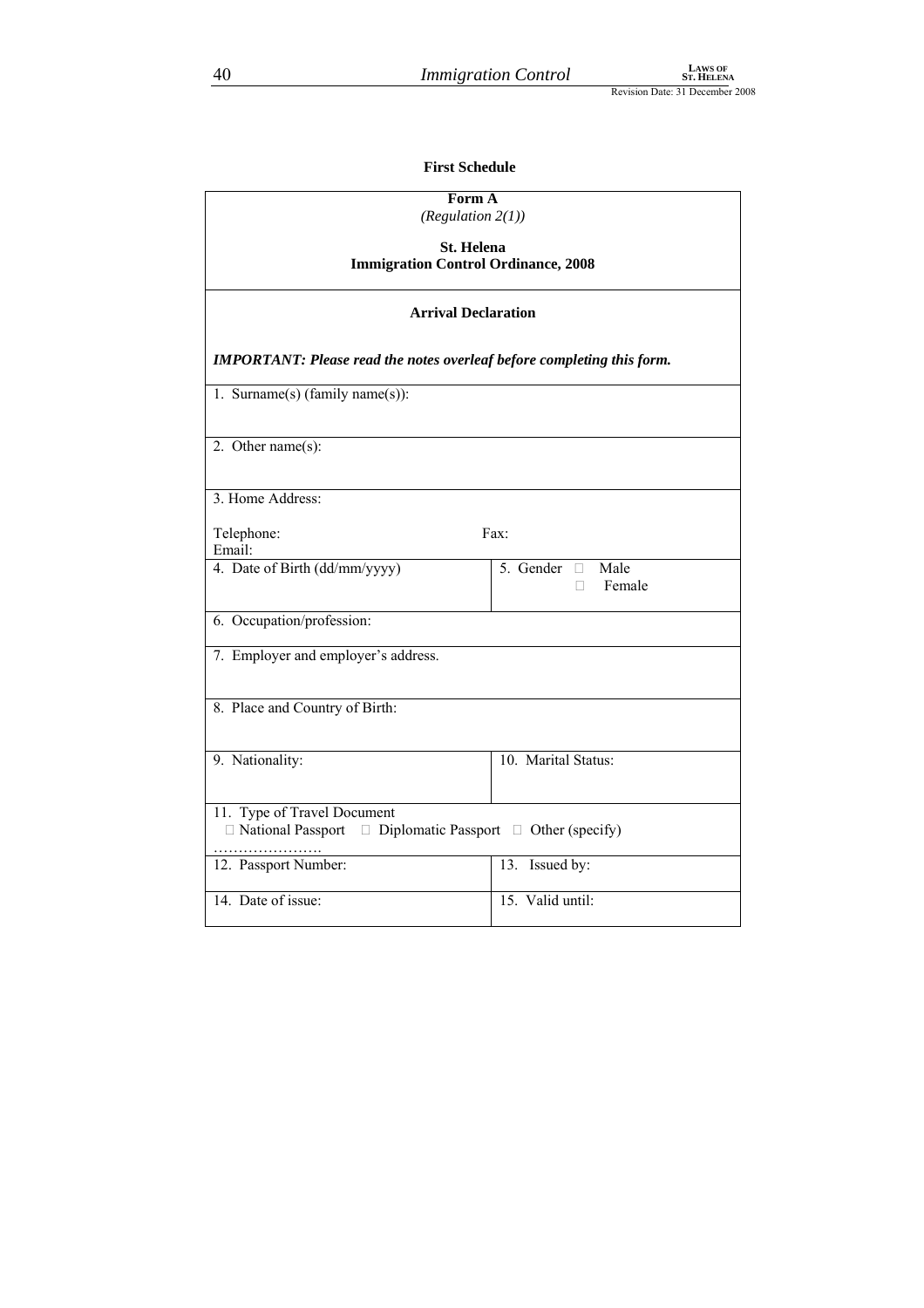| 16. Do you hold a valid residence permit?<br>Yes                                                                             | N <sub>0</sub>  |                                                                                        |  |  |  |
|------------------------------------------------------------------------------------------------------------------------------|-----------------|----------------------------------------------------------------------------------------|--|--|--|
|                                                                                                                              |                 |                                                                                        |  |  |  |
| 17. I claim exemption from entry control under paragraph<br>in Note 1 below.                                                 |                 |                                                                                        |  |  |  |
|                                                                                                                              |                 | 18. If you live in a country other than your country of origin, have you permission to |  |  |  |
| return to that country?                                                                                                      |                 |                                                                                        |  |  |  |
| Yes                                                                                                                          |                 |                                                                                        |  |  |  |
| 19. What is your purpose for visiting St. Helena?                                                                            |                 |                                                                                        |  |  |  |
| Tourism                                                                                                                      | <b>Business</b> | Visiting friends or family                                                             |  |  |  |
| Official                                                                                                                     | Transit         |                                                                                        |  |  |  |
| Other (please specify)                                                                                                       |                 |                                                                                        |  |  |  |
| 20. Date of arrival<br>21. Date of departure                                                                                 |                 |                                                                                        |  |  |  |
| 22. Contact address while in St. Helena.                                                                                     |                 |                                                                                        |  |  |  |
| 23. Declaration:<br>I declare that, to the best of my knowledge, all particulars supplied by me are correct<br>and complete. |                 |                                                                                        |  |  |  |
| 24. Signature                                                                                                                |                 | 25. Date (dd/mm/yyyy)                                                                  |  |  |  |

#### **Notes**

1. It is unlawful for any person to enter or remain in St. Helena unless he or she is exempt from entry control or has been granted either an entry permit or a residence permit; those exempt from entry control are:

- *(a)* a person who has St. Helenian status or is a dependant of a person who has such status;
- *(b)* a person in the service of the Crown;
- *(c)* the dependants of a person referred to in paragraph *(b)*, with respect to the entry into, or the remaining in, St. Helena of such dependants during the service of such person;
- *(d)* a person who, upon arrival in St. Helena, is an officer or a member of the crew of a ship which regularly visits St. Helena, and who is under an engagement requiring him to leave on that ship; and
- *(e)* any consular officer within the meaning of the Vienna Convention on Consular Relations 1963.
- 2. Separate restrictions apply as to employment and land ownership by immigrants.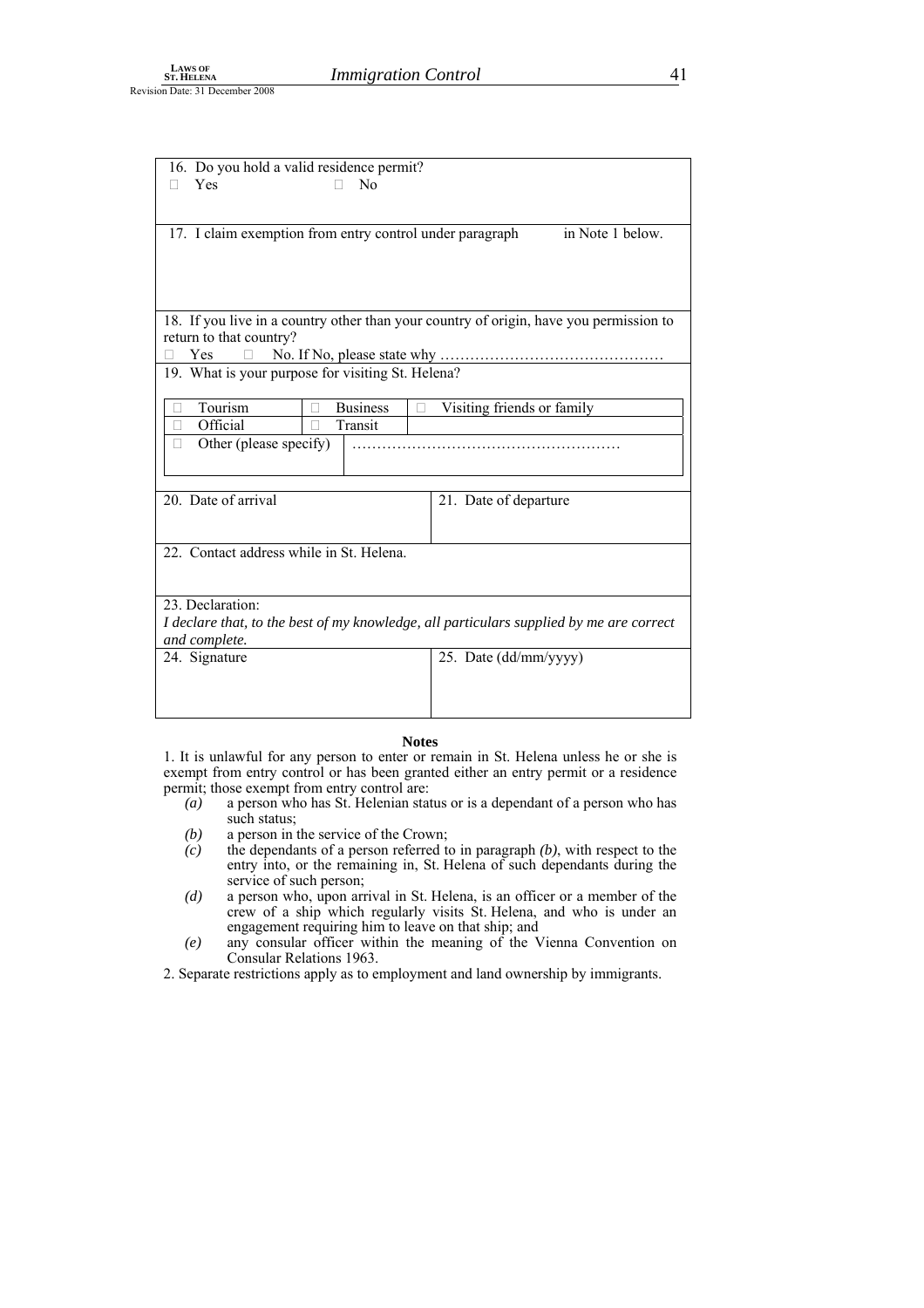3. It is a criminal offence to give false information on this form.

| <b>Form B</b><br>(Regularion 5)<br><b>St. Helena</b><br><b>Immigration Control Ordinance, 2008</b>        |                                                                          |         |                            |                                                                              |  |
|-----------------------------------------------------------------------------------------------------------|--------------------------------------------------------------------------|---------|----------------------------|------------------------------------------------------------------------------|--|
|                                                                                                           |                                                                          |         |                            | <b>Application for a Residence Permit</b>                                    |  |
|                                                                                                           |                                                                          |         |                            | <b>IMPORTANT: Please read the notes overleaf before completing this form</b> |  |
| 1. Surname(s) (family name(s))                                                                            |                                                                          |         |                            |                                                                              |  |
| 2. Other name(s)                                                                                          |                                                                          |         |                            |                                                                              |  |
| 3. Home Address                                                                                           |                                                                          |         |                            |                                                                              |  |
| Telephone:<br>Email:                                                                                      |                                                                          |         |                            | Fax:                                                                         |  |
|                                                                                                           | 4. Date of Birth (dd/mm/yyyy)<br>5. Gender $\Box$<br>Male<br>Female<br>П |         |                            |                                                                              |  |
| 6. Occupation/profession                                                                                  |                                                                          |         |                            |                                                                              |  |
| 7. Employer and employer's address.                                                                       |                                                                          |         |                            |                                                                              |  |
| 8. Place and Country of Birth                                                                             |                                                                          |         |                            |                                                                              |  |
| 9. Nationality                                                                                            |                                                                          |         |                            | 10. Marital Status                                                           |  |
| 11. Type of Travel Document<br>$\Box$ National Passport $\Box$ Diplomatic Passport $\Box$ Other (specify) |                                                                          |         |                            |                                                                              |  |
| 12. Passport Number                                                                                       |                                                                          |         |                            | Issued by<br>13.                                                             |  |
| 14. Date of issue<br>15. Valid until                                                                      |                                                                          |         |                            |                                                                              |  |
| 18. For what purpose do you wish to reside in St. Helena?                                                 |                                                                          |         |                            |                                                                              |  |
| Tourism<br><b>Business</b><br>П<br>$\Box$                                                                 |                                                                          |         | Visiting friends or family |                                                                              |  |
| Official<br>□<br>$\Box$                                                                                   |                                                                          | Transit |                            |                                                                              |  |
| Other (please specify)                                                                                    |                                                                          |         |                            |                                                                              |  |
| 21. Contact address while in St. Helena.                                                                  |                                                                          |         |                            |                                                                              |  |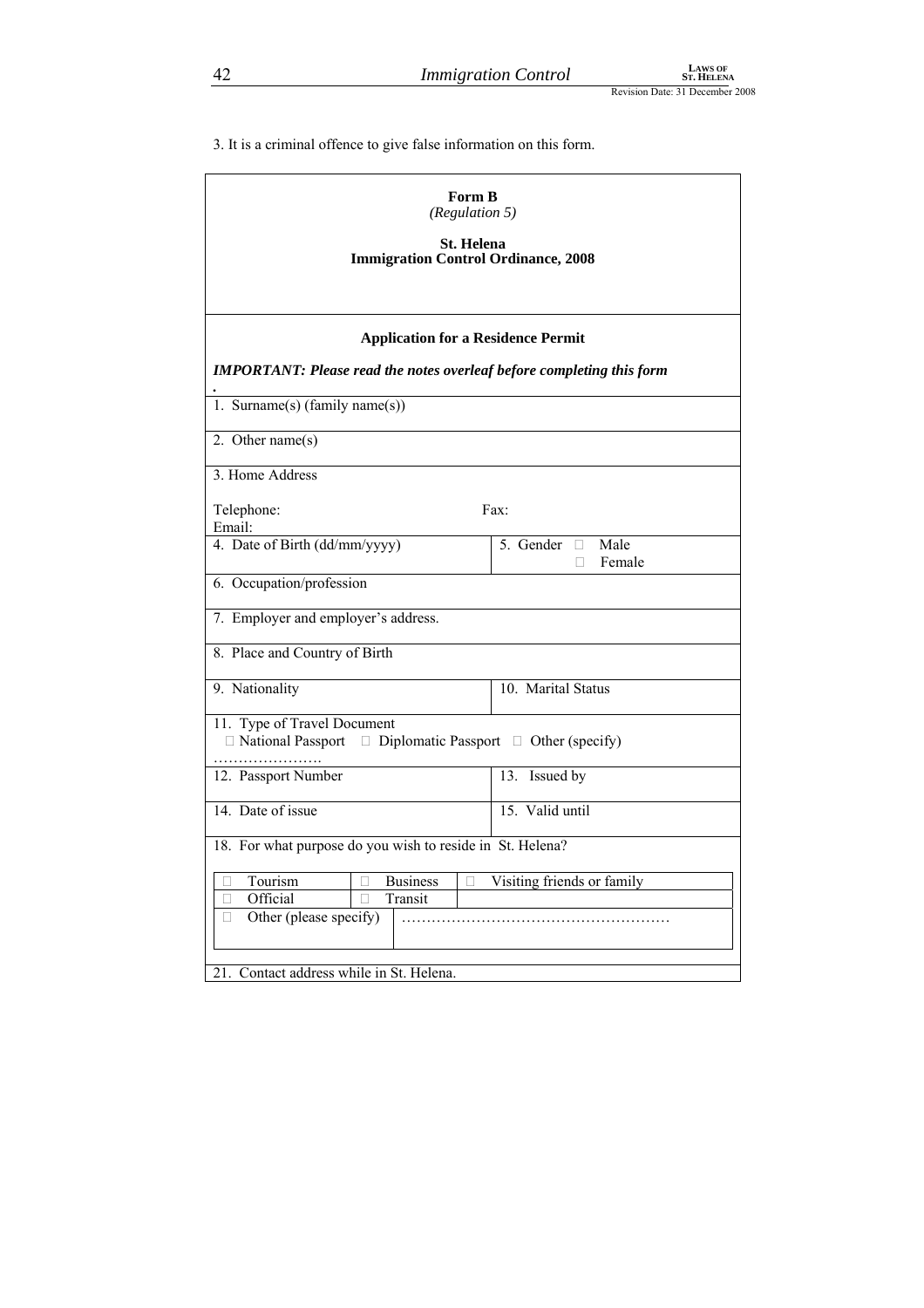|                                                                                               | 20. Means of financial support during your stay:                              |                      |    |     |               |                                                                                         |  |
|-----------------------------------------------------------------------------------------------|-------------------------------------------------------------------------------|----------------------|----|-----|---------------|-----------------------------------------------------------------------------------------|--|
|                                                                                               | $\Box$ Cash                                                                   |                      |    |     |               |                                                                                         |  |
|                                                                                               | $\Box$ Other (specify)                                                        |                      |    |     |               |                                                                                         |  |
|                                                                                               | $\Box$ Medical insurance <sup>2</sup> (including medi'vac) underwritten by    |                      |    |     |               |                                                                                         |  |
|                                                                                               |                                                                               |                      |    |     |               |                                                                                         |  |
|                                                                                               |                                                                               |                      |    |     |               |                                                                                         |  |
|                                                                                               |                                                                               |                      |    |     |               |                                                                                         |  |
|                                                                                               |                                                                               |                      |    |     |               |                                                                                         |  |
|                                                                                               | 22. Do you (or any of your accompanying family) have a criminal record?       | $\Box$ Yes $\Box$ No |    |     |               |                                                                                         |  |
|                                                                                               |                                                                               |                      |    |     |               | (Your answer must be verified by an appropriate certificate from your country of origin |  |
|                                                                                               | and (if applicable) your current country of residence)                        |                      |    |     |               |                                                                                         |  |
|                                                                                               | 23. Do you (or any of your accompanying family) suffer from:                  |                      |    |     |               |                                                                                         |  |
|                                                                                               | Mental disorder                                                               |                      | П. | Yes |               | No                                                                                      |  |
|                                                                                               | Infectious or Communicable Disease                                            |                      | П  | Yes |               | No<br>П                                                                                 |  |
|                                                                                               | If yes, give details:                                                         |                      |    |     |               |                                                                                         |  |
|                                                                                               |                                                                               |                      |    |     |               |                                                                                         |  |
|                                                                                               |                                                                               |                      |    |     |               | Continue on a separate sheet if necessary                                               |  |
|                                                                                               | 24. Details of family who will accompany you <sup>3</sup> :                   | Other Name(s)        |    |     | Date of Birth |                                                                                         |  |
| 1                                                                                             | Surname                                                                       |                      |    |     |               | Relationship                                                                            |  |
| $\overline{2}$                                                                                |                                                                               |                      |    |     |               |                                                                                         |  |
| $\overline{3}$                                                                                |                                                                               |                      |    |     |               |                                                                                         |  |
| 4                                                                                             |                                                                               |                      |    |     |               |                                                                                         |  |
|                                                                                               | Continue on a separate sheet if necessary.                                    |                      |    |     |               |                                                                                         |  |
|                                                                                               | 25. Visit Details:                                                            |                      |    |     |               |                                                                                         |  |
|                                                                                               | Date of Arrival (dd/mm/yyyy)                                                  |                      |    |     |               |                                                                                         |  |
|                                                                                               |                                                                               |                      |    |     |               |                                                                                         |  |
|                                                                                               | Date of expiry of any existing Entry Permit or                                |                      |    |     |               |                                                                                         |  |
|                                                                                               | other authority to land (dd/mm/yyyy)                                          |                      |    |     |               |                                                                                         |  |
|                                                                                               | Date on which you wish your new Residence                                     |                      |    |     |               |                                                                                         |  |
|                                                                                               | Permit to take effect (dd/mm/yyyy)                                            |                      |    |     |               |                                                                                         |  |
|                                                                                               | Date until which you wish to be permitted to                                  |                      |    |     |               |                                                                                         |  |
|                                                                                               | remain in St. Helena (dd/mm/yyyy)                                             |                      |    |     |               |                                                                                         |  |
|                                                                                               | 26. Any additional information which you wish the Board to take into account: |                      |    |     |               |                                                                                         |  |
|                                                                                               |                                                                               |                      |    |     |               |                                                                                         |  |
| 27. Declaration: <i>I declare that, to the best of my knowledge, all particulars supplied</i> |                                                                               |                      |    |     |               |                                                                                         |  |
| by me are correct and complete.                                                               |                                                                               |                      |    |     |               |                                                                                         |  |
|                                                                                               |                                                                               |                      |    |     |               |                                                                                         |  |
|                                                                                               |                                                                               |                      |    |     |               |                                                                                         |  |
|                                                                                               | 28. Signature                                                                 |                      |    |     |               | 29. Date of Signature (dd/mm/yyyy)                                                      |  |
|                                                                                               |                                                                               |                      |    |     |               |                                                                                         |  |

<sup>&</sup>lt;sup>2</sup> The Board will require you to produce written evidence of adequate cover.<br><sup>3</sup> Each person must make a separate application for a Residence Permit.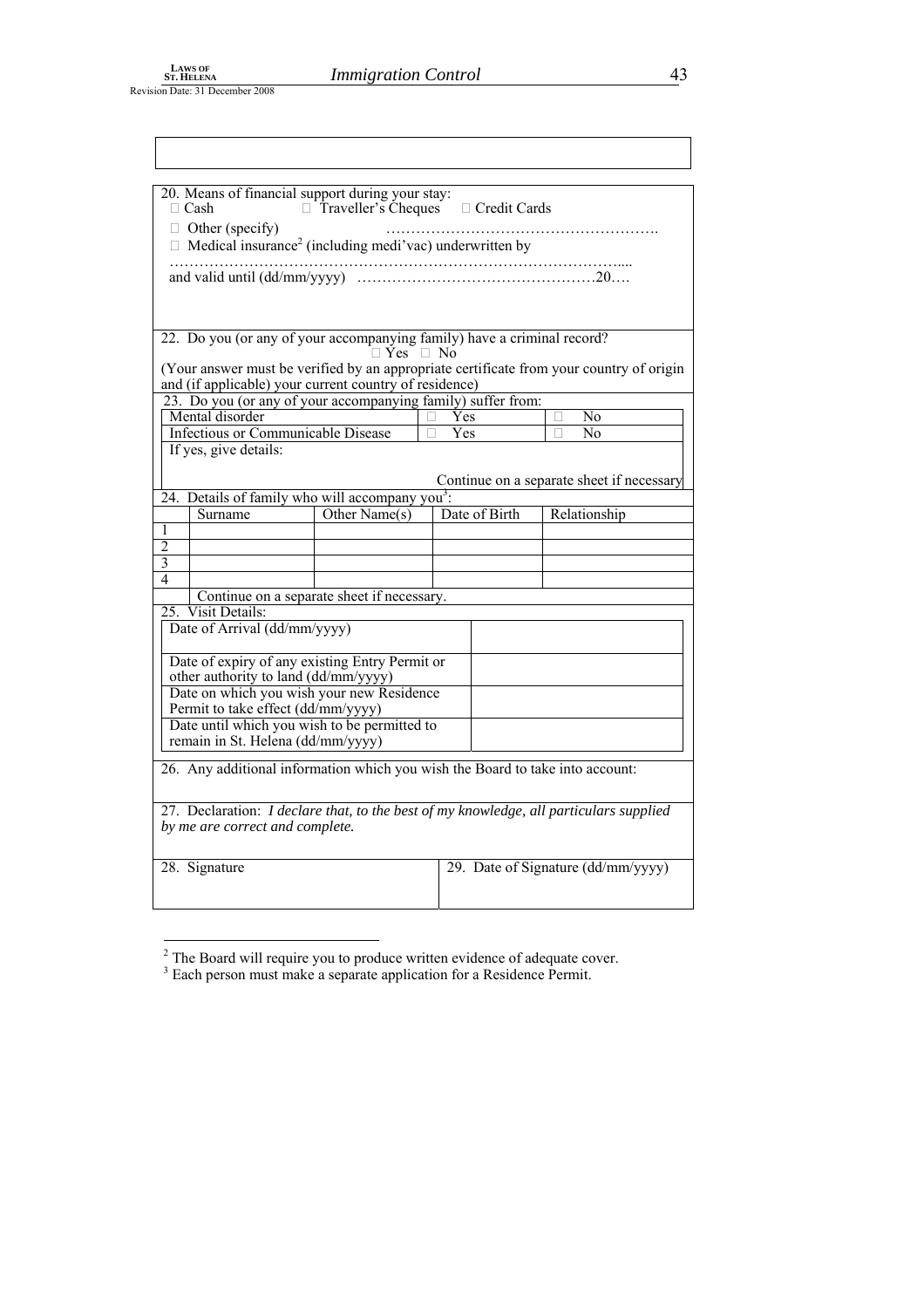#### **Notes**

1. It is unlawful for any person to enter or remain in St. Helena unless he or she is exempt from entry control or has been granted either an entry permit or a residence permit; those exempt from entry control are:

(a) a person who has St. Helenian status or is a dependant of a person who has such status;

(b) a person in the service of the Crown;

(c) the dependants of a person referred to in paragraph *(b)*, with respect to the entry into, or the remaining in, St. Helena of such dependants during the service of such person;

(d) a person who, upon arrival in St. Helena, is an officer or a member of the crew of a ship which regularly visits St. Helena, and who is under an engagement requiring him to leave on that ship; and

(e) any consular officer within the meaning of the Vienna Convention on Consular Relations 1963.

2. Separate restrictions apply as to employment and land ownership by immigrants.

3. It is a criminal offence to give false information on this form.

4. The maximum duration of a Residence Permit is two years, but it may be renewed successively thereafter.

### **FORM C**

#### *(Regulation 6)*

#### **St. Helena Immigration Control Ordinance, 2008**

### **Residence Permit**

Subject to the conditions specified hereunder,

Name:  $\qquad \qquad$  of (Address)

 $\mathcal{L}_\text{max} = \frac{1}{2} \sum_{i=1}^n \mathcal{L}_\text{max} = \frac{1}{2} \sum_{i=1}^n \mathcal{L}_\text{max} = \frac{1}{2} \sum_{i=1}^n \mathcal{L}_\text{max} = \frac{1}{2} \sum_{i=1}^n \mathcal{L}_\text{max} = \frac{1}{2} \sum_{i=1}^n \mathcal{L}_\text{max} = \frac{1}{2} \sum_{i=1}^n \mathcal{L}_\text{max} = \frac{1}{2} \sum_{i=1}^n \mathcal{L}_\text{max} = \frac{1}{2} \sum_{i=$ 

is permitted to enter and remain in St. Helena during the period for which this permit is issued in the capacity only of:

Dated this day of

**Immigration Control Board**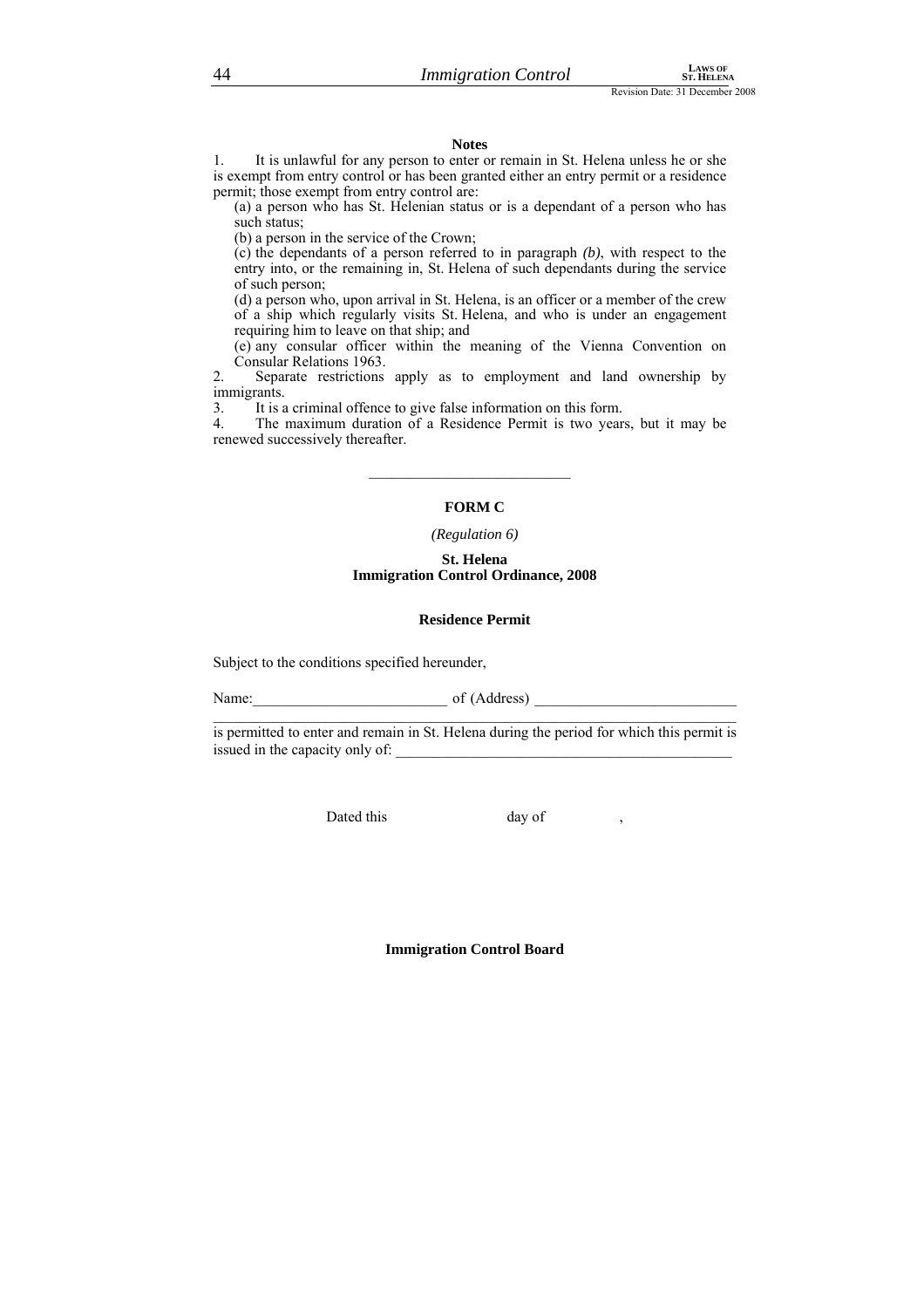## **CONDITIONS**

- 1. The holder of this permit may enter and remain in St. Helena for a period of from the date of this permit.
- 2. The holder of this permit shall notify the Chief Immigration Officer of any alteration in the intentions contained in his application form in relation to his proposed length or place of stay or in relation to employment in St. Helena.
- 3. [Insert other conditions if appropriate]

### **WARNING**

- 1. This permit may be revoked if the holder:
	- (a) obtained the permit by means of fraud, false representation or concealment of any material fact of a nature which, had the true facts been made known to the Immigration Control Board ("the Board") at the time of the application, would, in the opinion of the Board, have justified refusal of this permit; or
	- (b) has been sentenced anywhere to imprisonment for not less than six months; or
	- (c) contravenes any of the provisions of the Immigration Control Ordinance or any regulations made under it; or
	- (d) has participated in any activity which, in the opinion of the Board, is contrary to the maintenance of Public Order.
- 2. This permit shall cease to be valid if the holder is absent from St. Helena for a continuous period of more than three years.

*\_\_\_\_\_\_\_\_\_\_\_\_\_\_\_\_\_\_* 

**Form D**  *(Regulation 7)* 

**St. Helena Immigration Control Ordinance, 2008**

### **Application for a Work Permit**

*IMPORTANT: Please read the notes overleaf before completing this form.* 

1. Surname(s) (family name(s))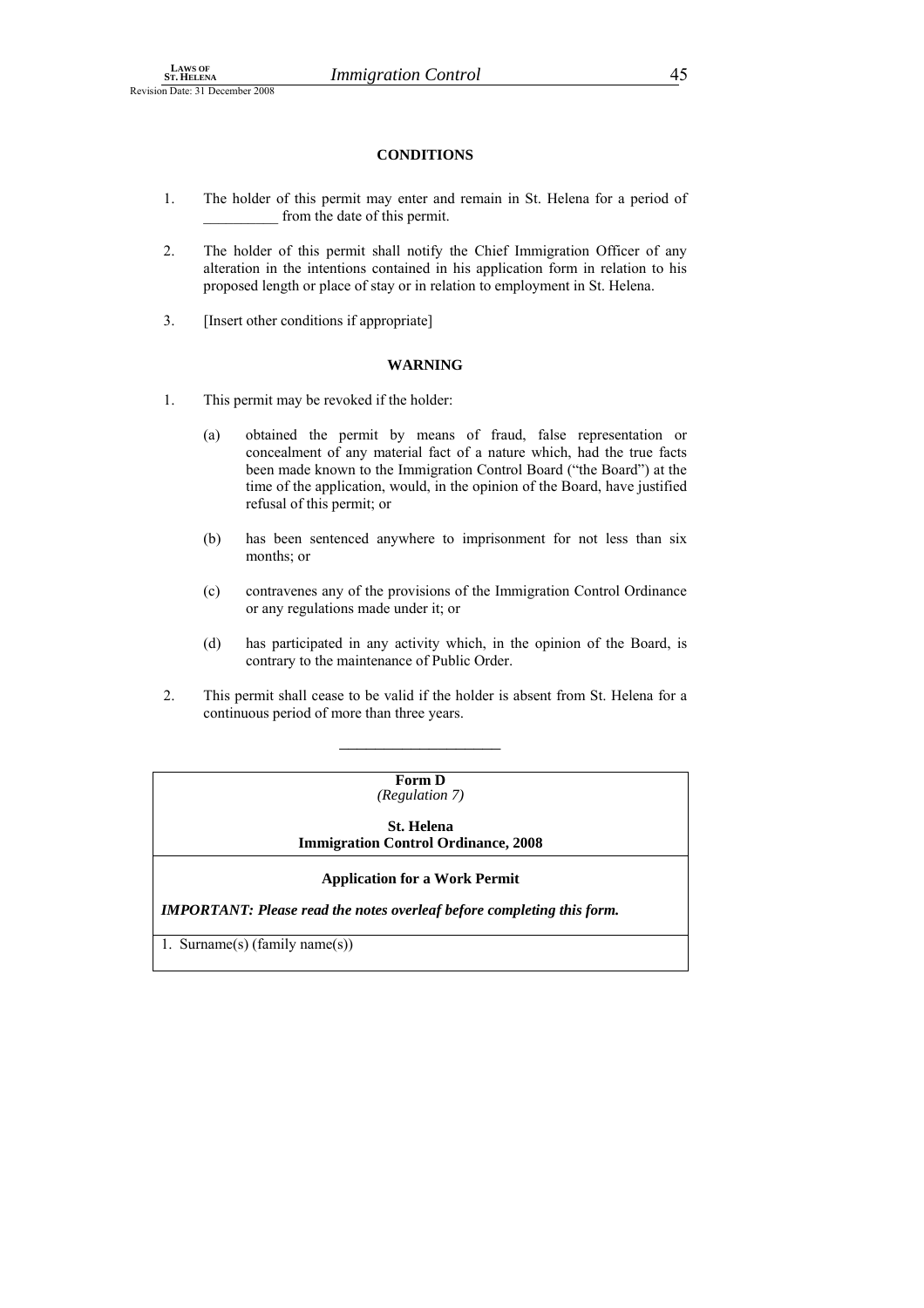| 2. Other name(s)                                                                       |                                      |
|----------------------------------------------------------------------------------------|--------------------------------------|
|                                                                                        |                                      |
| 3. Home Address                                                                        |                                      |
| Telephone:<br>Email:                                                                   | Fax:                                 |
| 4. Date of Birth (dd/mm/yyyy)                                                          | 5. Gender $\Box$<br>Male             |
|                                                                                        | Female<br>п                          |
| 6. Occupation/profession                                                               |                                      |
| 7. Current Employer and employer's address.                                            |                                      |
|                                                                                        |                                      |
| 8. Place and Country of Birth                                                          |                                      |
|                                                                                        |                                      |
| 11. Type of authority to enter/remain in St. Helena<br>□ Entry Permit                  | $\Box$ Residence Permit              |
|                                                                                        |                                      |
| 17. Date to begin work (dd/mm/yyyy)                                                    | 18. Date to finish work (dd/mm/yyyy) |
| 16. Work to be undertaken:-                                                            |                                      |
|                                                                                        |                                      |
|                                                                                        |                                      |
| 22. Qualifications & any Special skills/experience                                     |                                      |
|                                                                                        |                                      |
|                                                                                        |                                      |
| 26. Any additional information which you wish the Board to take into account:          |                                      |
|                                                                                        |                                      |
| 27. Declaration: I declare that, to the best of my knowledge, all particulars supplied |                                      |
| by me are correct and complete.                                                        |                                      |
| 28. Signature                                                                          | 29. Date of Signature (dd/mm/yyyy)   |
|                                                                                        |                                      |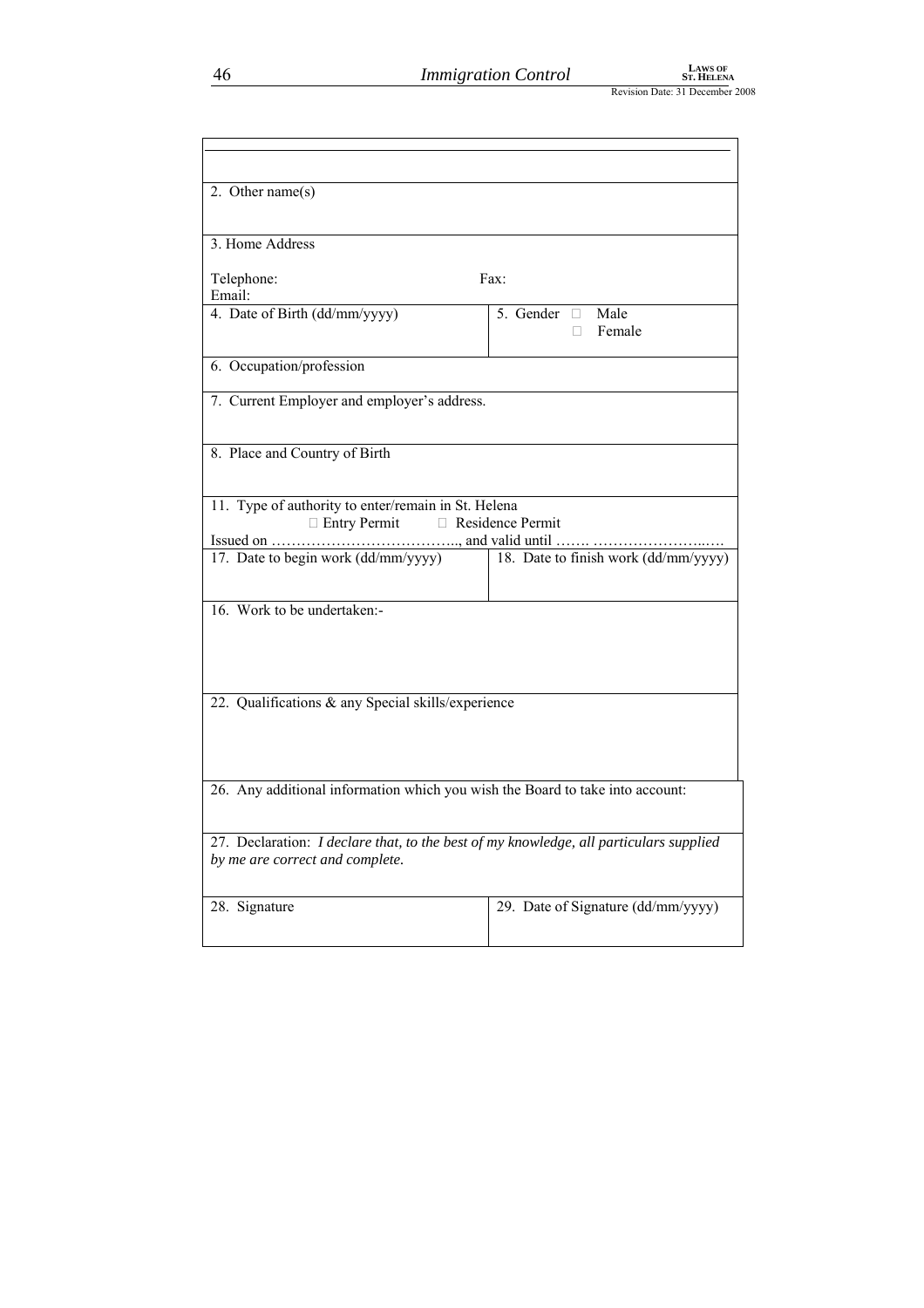#### **Notes**

1. It is unlawful for any person to engage in employment (including selfemployment) in St. Helena unless he or she has St. Helenian status, or is engaged in work which exempt from employment control, or the work is authorised either by a Work Permit or under an Immigrant Employment Certificate. **A Work Permit is the appropriate form of permission for self-employment**. The work which is exempt from employment control is:

 $\overrightarrow{a}$  work done by a person employed in the service of the Crown;

*(b)* work done by a person who has been present in St. Helena for less than 90 days in the preceding 12 months.

2. Separate restrictions apply in relation to entry/residence, and as to land ownership, by immigrants.

3. It is a criminal offence to give false information on this form.<br>4. The maximum duration of a Work Permit is two years, but it

The maximum duration of a Work Permit is two years, but it may be renewed successively thereafter.

### **FORM E**

### *(Regulation 8)*

## **St. Helena Immigration Control Ordinance, 2008**

### **Work Permit**

Subject to the conditions specified hereunder this Work Permit is issued to:

1. Name of (Address)

 $\overline{f}$  for the purpose of engaging in the following employment in St. Helena, namely:

*[Insert nature of work in which holder may engage*] \_\_\_\_\_\_\_\_\_\_\_\_\_\_\_\_\_\_\_\_\_\_

\_\_\_\_\_\_\_\_\_\_\_\_\_\_\_\_\_\_\_\_\_\_\_\_\_\_\_\_\_\_\_\_\_\_\_\_\_\_\_\_\_\_\_\_\_\_\_\_\_\_\_\_\_\_\_\_\_\_\_\_\_\_\_\_ for the period for which this permit is issued.

2. [*Complete only if holder is not to be self-employed*] Name of Employer  $\mathcal{L}_\text{max} = \mathcal{L}_\text{max} = \mathcal{L}_\text{max} = \mathcal{L}_\text{max} = \mathcal{L}_\text{max} = \mathcal{L}_\text{max} = \mathcal{L}_\text{max} = \mathcal{L}_\text{max} = \mathcal{L}_\text{max} = \mathcal{L}_\text{max} = \mathcal{L}_\text{max} = \mathcal{L}_\text{max} = \mathcal{L}_\text{max} = \mathcal{L}_\text{max} = \mathcal{L}_\text{max} = \mathcal{L}_\text{max} = \mathcal{L}_\text{max} = \mathcal{L}_\text{max} = \mathcal{$ 

Address of Employer \_\_\_\_\_\_\_\_\_\_\_\_\_\_\_\_\_\_\_\_\_\_\_\_\_\_\_\_\_\_\_\_\_\_\_\_\_\_\_\_\_\_\_\_\_\_\_

Nature of Business of Employer

3. [*Insert the name and relationship of all dependants who will reside with the permit holder for the period for which this permit is issued*]

**\_\_\_\_\_\_\_\_\_\_\_\_** 

Dated this day of ,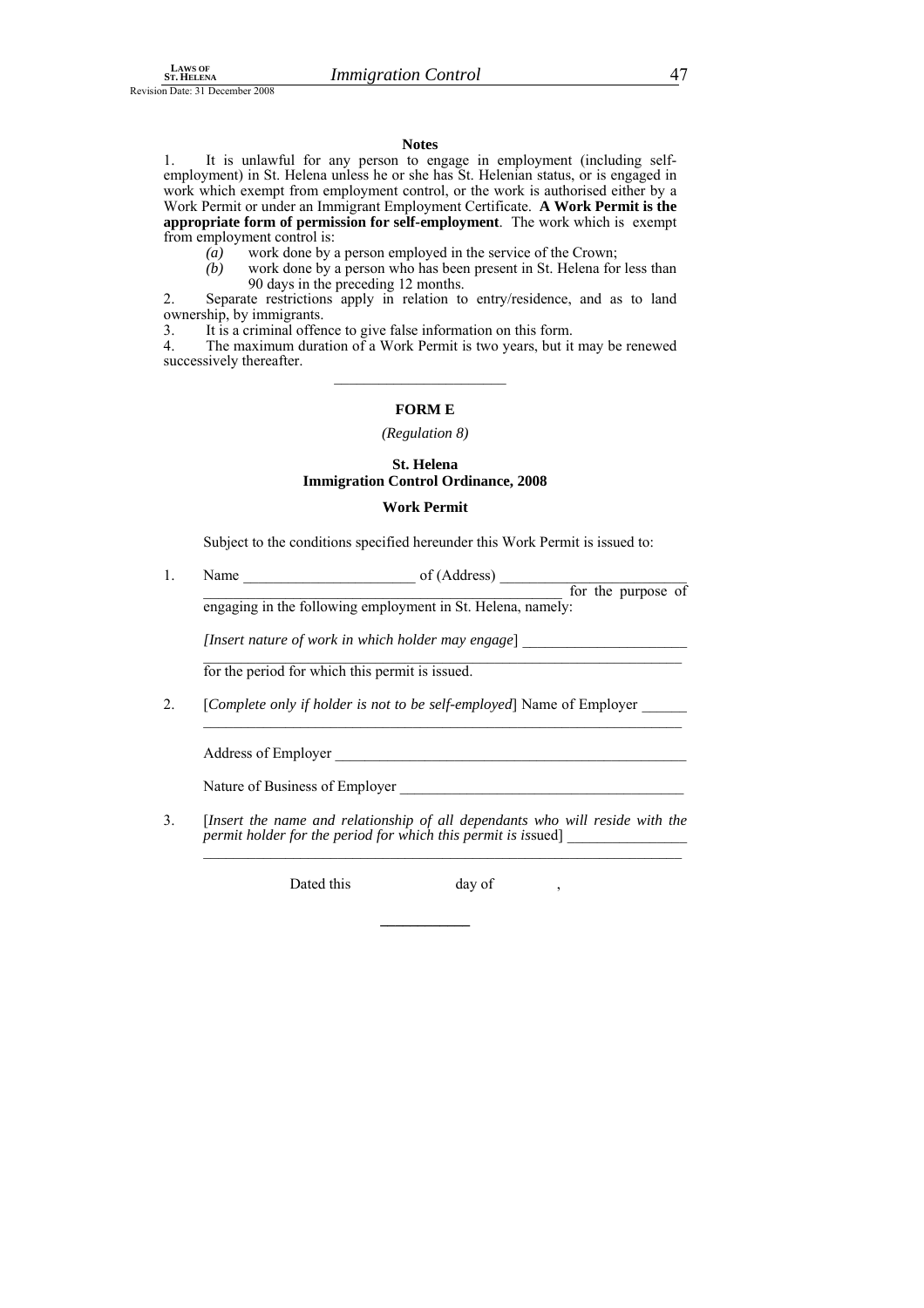#### **Immigration Control Board**

#### **CONDITIONS**

- 1. The holder of this permit is permitted to work in St. Helena for a period of from the date of this permit.
- 2. The holder of this permit shall immediately inform the Secretary of the Immigration Control Board of any change in his circumstances or in those of any dependant named in this permit.
- 3. [Insert other conditions as necessary]

#### **WARNING**

- 1. No person other than a person who has St. Helenian Status and the spouse of a person who has St. Helenian Status may lawfully work in St. Helena unless the work is authorised by a valid work permit or an immigrant employment certificate.
- 2. This permit may be revoked if the holder:
	- (a) obtained the permit by means of fraud, false representation or concealment of any material fact of a nature which, had the true facts been made known to the Immigration Control Board ("the Board") at the time of the application, would, in the opinion of the Board, have justified refusal of this permit; or
	- (b) has been sentenced anywhere to imprisonment for not less than six months; or
	- (c) contravenes any of the provisions of the Immigration Control Ordinance or any regulations made under it; or
	- (d) has participated in any activity which, in the opinion of the Board, is contrary to the maintenance of Public Order.

**Form F**  *(Regulation 9)* 

**St. Helena Immigration Control Ordinance, 2008**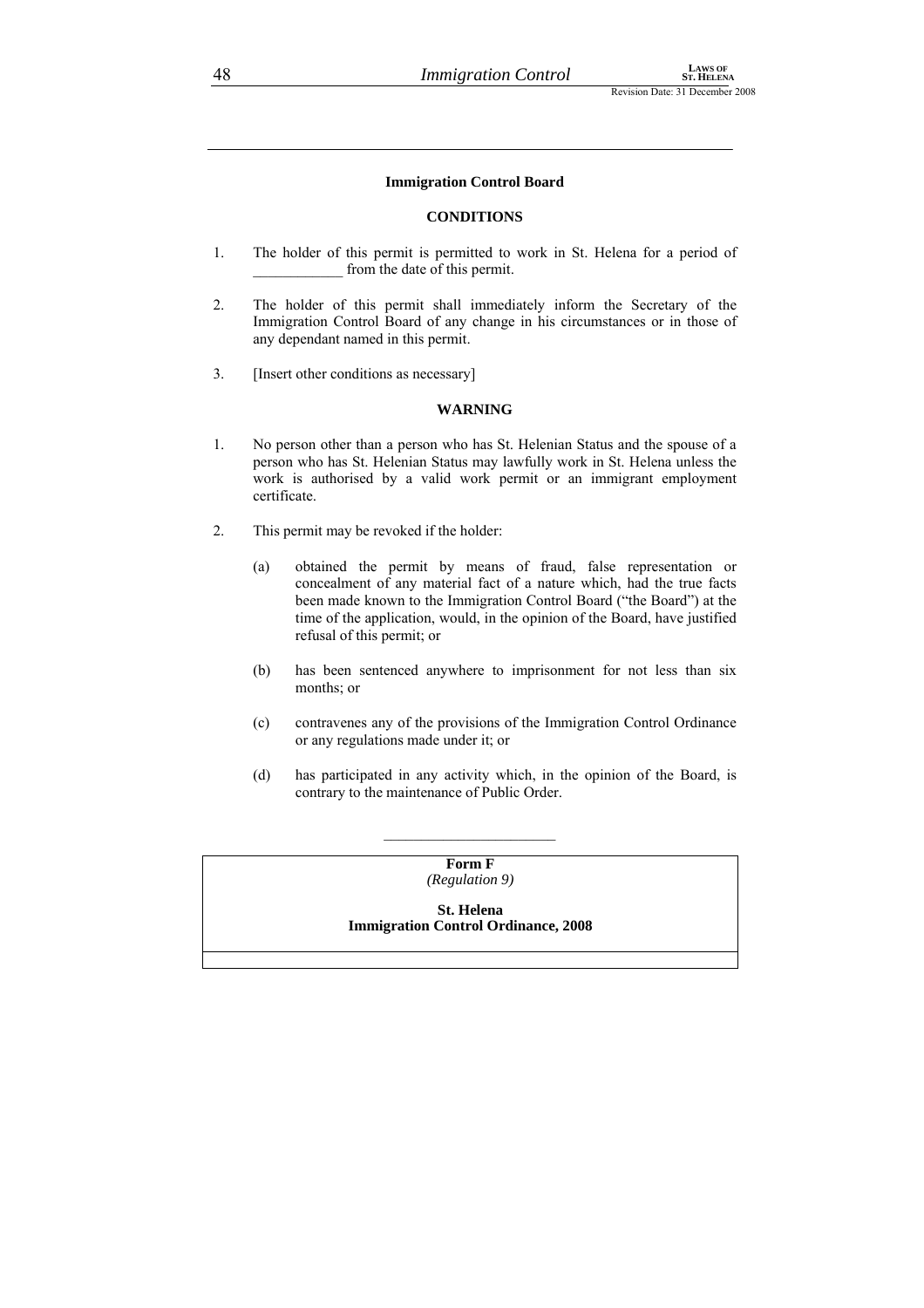|                                                                                           | <b>Application for an Immigrant Employment Certificate</b>                             |
|-------------------------------------------------------------------------------------------|----------------------------------------------------------------------------------------|
| <b>IMPORTANT: Please read the notes overleaf before completing this form.</b>             |                                                                                        |
| 1. Surname(s) (family name(s)) or Company name                                            |                                                                                        |
| 2. Other name(s) (for individuals)                                                        |                                                                                        |
| 3. Business address                                                                       |                                                                                        |
| Telephone:<br>Email:                                                                      | Fax:                                                                                   |
| 6. Nature of business or profession                                                       |                                                                                        |
| 7. Current number of employees:<br>St. Helenians<br>a.<br><b>Others</b><br>$\mathbf{b}$ . |                                                                                        |
| 16. Work to be undertaken by immigrants (see note 4):-                                    |                                                                                        |
|                                                                                           | 22. Details of any Special skills/experience which you are seeking to recruit:         |
| eventual repatriation of the immigrant(s)                                                 | 23. Describe the arrangements to be made for accommodation, health, welfare, and       |
|                                                                                           | 26. Any additional information which you wish the Board to take into account:          |
| by me are correct and complete.                                                           | 27. Declaration: I declare that, to the best of my knowledge, all particulars supplied |
| 28. Signature                                                                             | 29. Date of Signature (dd/mm/yyyy)                                                     |

1. It is unlawful for any person to engage in employment (including selfemployment) in St. Helena unless he or she has St. Helenian status, or is engaged in work which exempt from employment control, or the work is authorised either by a Work Permit or under an Immigrant Employment Certificate. The work which is exempt from employment control is:

(a) work done by a person employed in the service of the Crown;

(b) work done by a person who has been present in St. Helena for less than 90 days in the preceding 12 months.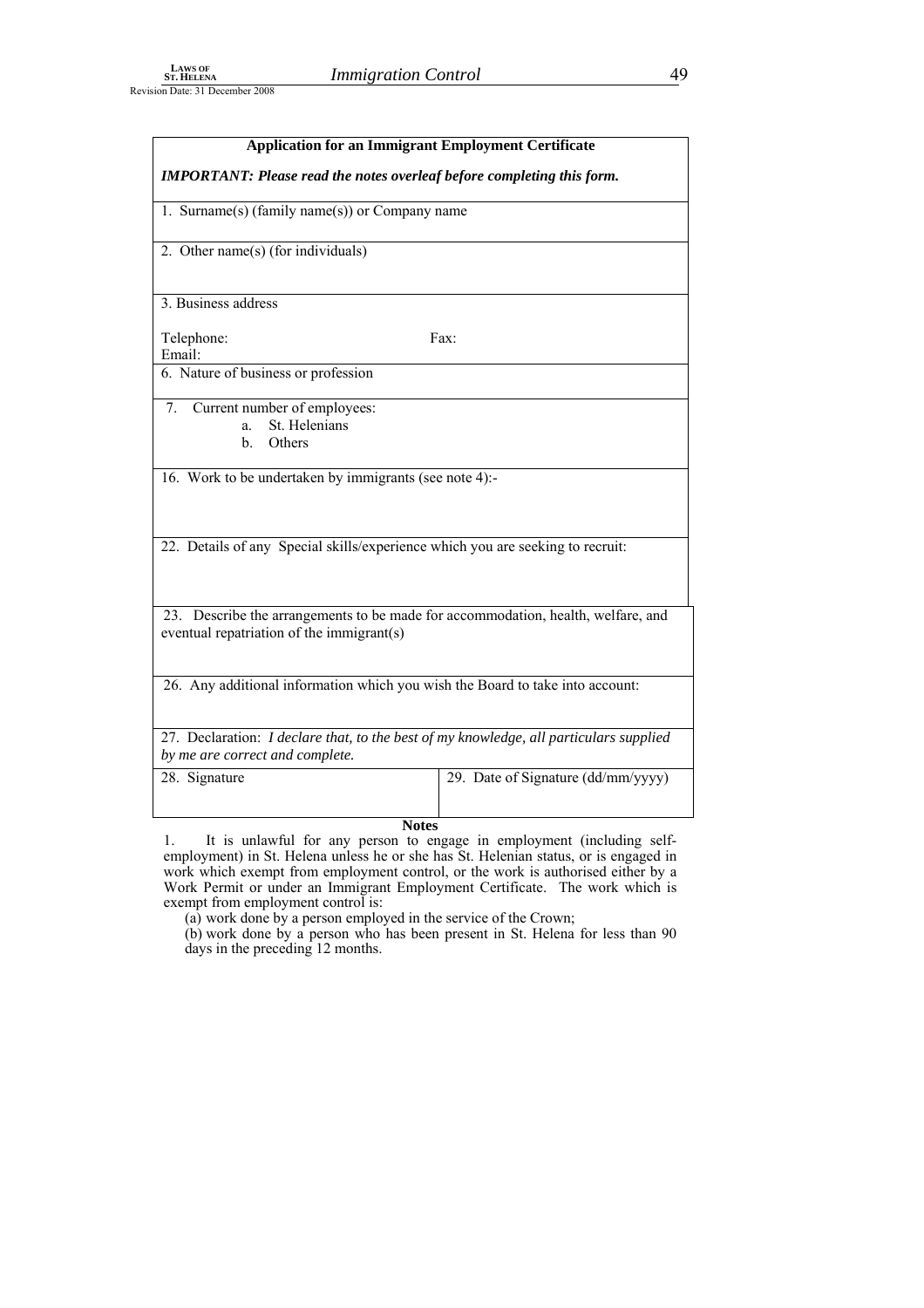#### **An Immigrant Employment Certificate is the appropriate form of permission for an employer to employ immigrants in work which would otherwise be unlawful**.

2. Separate restrictions apply in relation to entry/residence, and as to land ownership, by immigrants.

3. It is a criminal offence to give false information on this form.

4. An immigrant Employment Certificate may authorise the employment of more than one immigrant, or immigrants to do more than one type of work; in this space please specify the type(s) of work to be done and the number of immigrants you wish to employ on each type of work.<br>5. Please attach additional sheats if the

Please attach additional sheets if the space available in any part of the form is inadequate. \_\_\_\_\_\_\_\_\_\_\_\_\_\_\_\_\_\_\_\_\_\_\_\_\_\_\_

## **FORM G**

#### *(Regulation 8)*

## **St. Helena Immigration Control Ordinance, 2008**

### **Immigrant Employment Certificate**

 Subject to the conditions specified hereunder this Immigrant Employment Certificate is issued to:

| . . | racc |                |
|-----|------|----------------|
|     |      | "the Employer" |

2. The Employer is hereby authorised to employ immigrants to carry out work of the type(s) described in condition 1 below.

Dated this day of

#### **\_\_\_\_\_\_\_\_\_\_\_\_**

#### **Immigration Control Board**

### **CONDITIONS**

- 1. This certificate is valid for a period of \_\_\_\_\_\_\_\_\_\_\_\_ from the date hereof, and authorises the employment of immigrant(s) to undertake work of the following kind(s):
- 2. The Employer shall immediately inform the Secretary of the Immigration Control Board of any change in his information given in, or in support of, the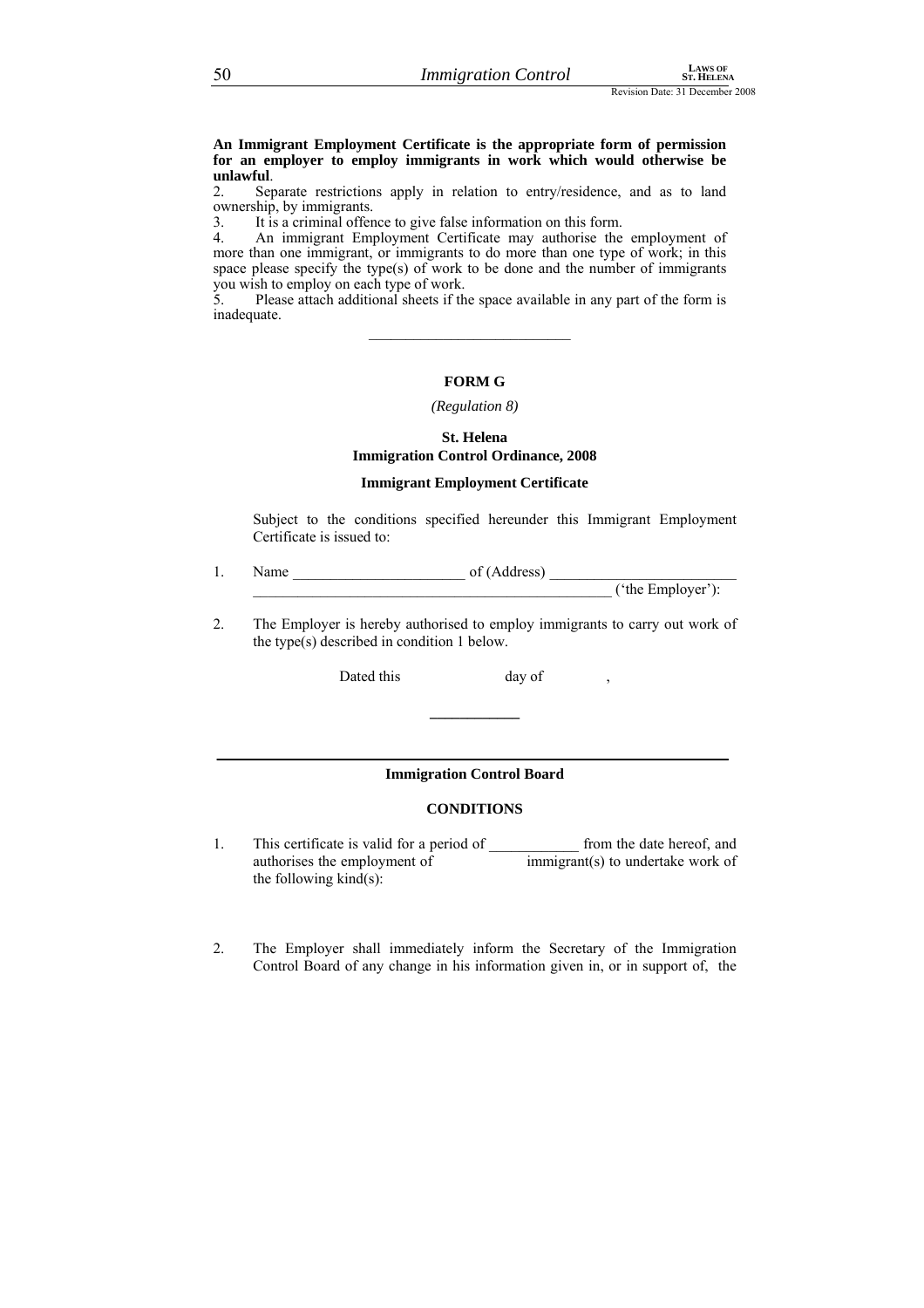application for this Certificate.

3. [Insert other conditions as necessary]

## **WARNING**

1. No person other than a person who has St. Helenian Status and the spouse of a person who has St. Helenian Status may lawfully work in St. Helena unless the work authorised by a valid work permit or an immigrant employment certificate.

 $\mathcal{L}_\text{max}$  and  $\mathcal{L}_\text{max}$  and  $\mathcal{L}_\text{max}$ 

| Form H<br>(Regulation 11)<br><b>St. Helena</b><br><b>Immigration Control Ordinance, 2008</b> |                                                                                        |  |  |
|----------------------------------------------------------------------------------------------|----------------------------------------------------------------------------------------|--|--|
|                                                                                              | <b>Application for an Immigrant Landholding Licence</b>                                |  |  |
|                                                                                              | <b>IMPORTANT: Please read the notes overleaf before completing this form.</b>          |  |  |
|                                                                                              | 1. Surname (family name) of first applicant or representative of a corporate applicant |  |  |
| 2. Other name $(s)$                                                                          |                                                                                        |  |  |
| 3. Address                                                                                   |                                                                                        |  |  |
| Telephone:<br>Email:                                                                         | Fax:                                                                                   |  |  |
| Name, country of incorporation, and Registered Office of corporate applicant                 |                                                                                        |  |  |
| 8. If not corporate, total number of applicants:                                             |                                                                                        |  |  |
| (Full details of each applicant must be shown overleaf)<br>9. The Land:                      |                                                                                        |  |  |
| Location                                                                                     | Section:                                                                               |  |  |
| (Give Land Registry Section,                                                                 | <b>Block</b><br>Parcel:                                                                |  |  |
| Block, & Parcel Number)<br>Area                                                              |                                                                                        |  |  |
| Interest to be acquired                                                                      | □ Freehold                                                                             |  |  |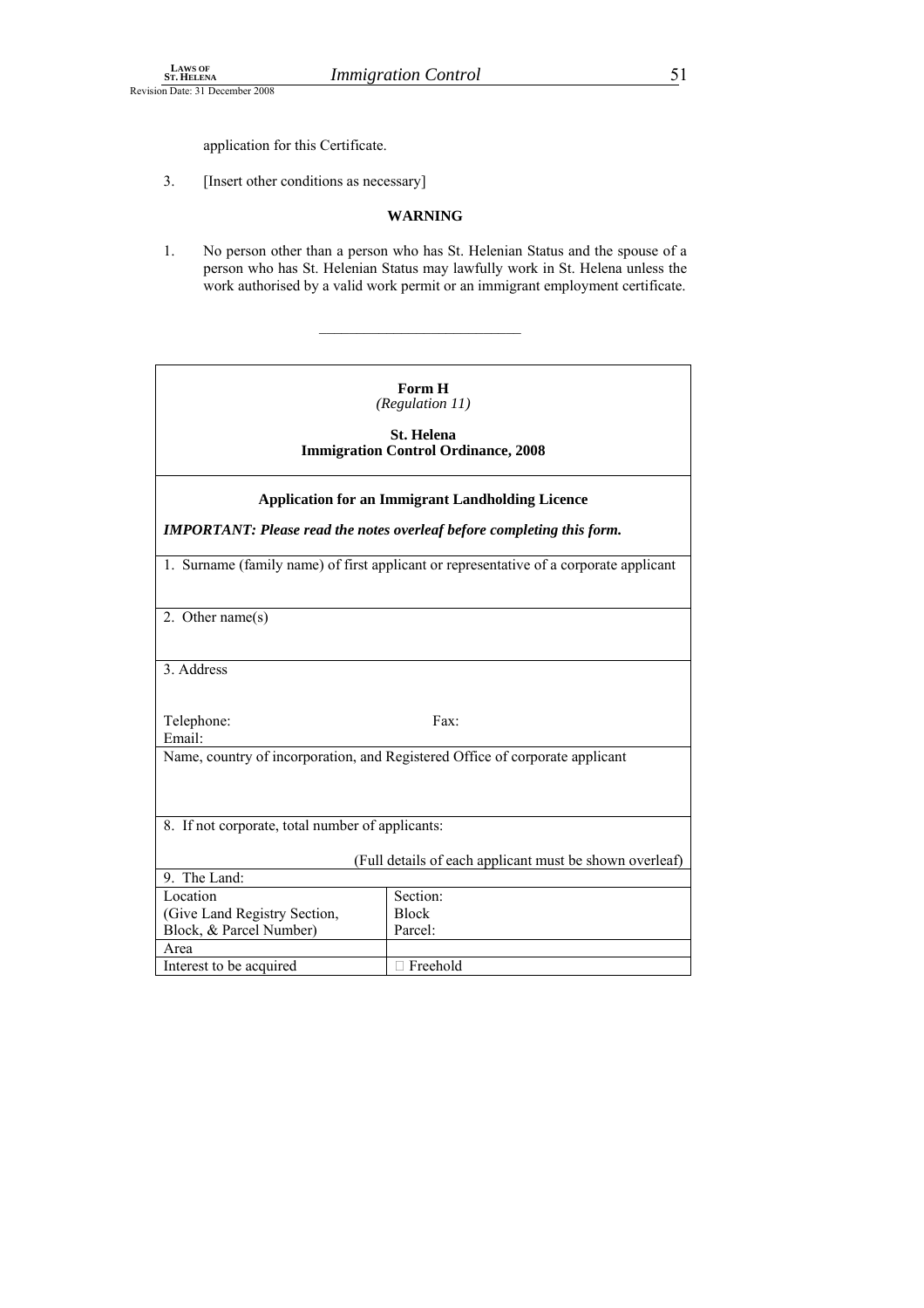□ Leasehold, for years □ Other (specify): Current Use of land/building(s) intended Use of land/building(s) 18. Any additional information you wish to provide: 23. Signature 24. Date (dd/mm/yyyy)

Personal Details of Individual Applicants

(All sections must be completed – write 'unknown' where appropriate)

| Full Name<br>(Surname)<br>underlined) | Gender<br>$({}^{\circ}M^{\circ}$ or ${}^{\circ}F^{\circ})$<br>and Date of<br>Birth<br>(dd/mm/yy) | Relationship<br>to First<br>Applicant | Profession<br>or<br>Occupation | Nationality | Will<br>person<br>reside<br>in St.<br>Helena |
|---------------------------------------|--------------------------------------------------------------------------------------------------|---------------------------------------|--------------------------------|-------------|----------------------------------------------|
|                                       |                                                                                                  | <b>SELF</b>                           |                                |             |                                              |
|                                       |                                                                                                  |                                       |                                |             |                                              |
|                                       |                                                                                                  |                                       |                                |             |                                              |
|                                       |                                                                                                  |                                       |                                |             |                                              |
|                                       |                                                                                                  |                                       |                                |             |                                              |
|                                       |                                                                                                  |                                       |                                |             |                                              |

## NOTES:

1. It is unlawful, subject to defined exceptions, for any person who does not have St. Helenian status, to own land in St. Helena unless he or she holds a licence to do so issued by the Governor in Council.

2. This form is designed to gather the basic information needed to enable the Governor in Council to consider an application, but additional information may be requested in specific cases.

\_\_\_\_\_\_\_\_\_\_\_\_\_\_\_\_\_\_\_\_\_\_\_\_\_\_\_

3. It is a criminal offence to give false information on this form.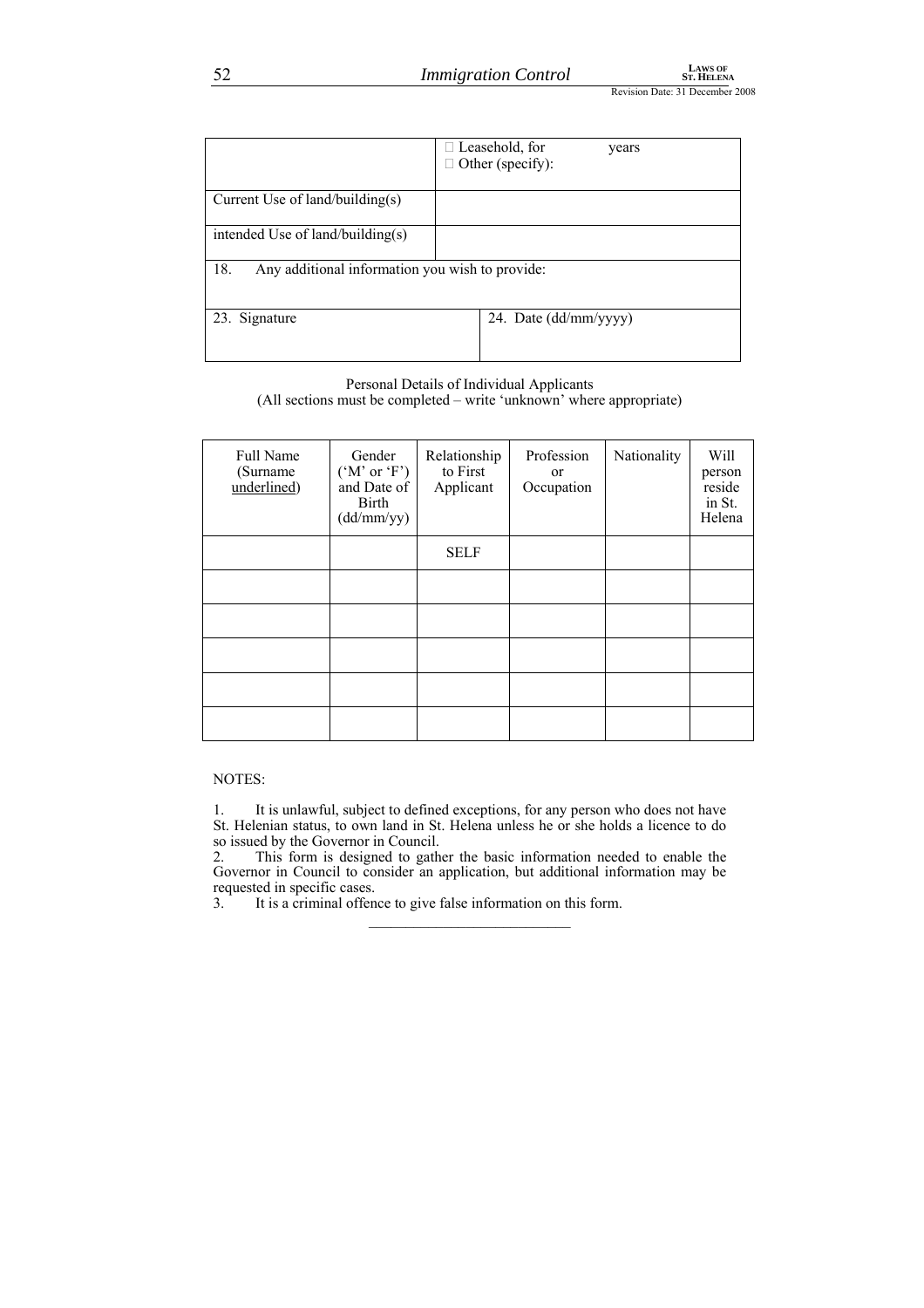|                                                                 |                                                                                                      | Form I<br>(Regulation 13) |                                                                                     |      |  |
|-----------------------------------------------------------------|------------------------------------------------------------------------------------------------------|---------------------------|-------------------------------------------------------------------------------------|------|--|
| <b>St. Helena</b><br><b>Immigration Control Ordinance, 2008</b> |                                                                                                      |                           |                                                                                     |      |  |
| <b>Immigrant Landholding Licence</b>                            |                                                                                                      |                           |                                                                                     |      |  |
|                                                                 | Immigration Control Ordinance, 2008, I hereby<br>freehold/leasehold* interest in the following land: |                           | <b>IN EXERCISE</b> of the powers conferred upon me by section 29(1) of the<br>grant | unto |  |
|                                                                 | This licence to hold land is subject to the following conditions:                                    |                           |                                                                                     |      |  |
|                                                                 | Dated this                                                                                           | day of                    | $20$ .                                                                              |      |  |
|                                                                 | (*delete whichever is not applicable)                                                                |                           | Governor                                                                            |      |  |
|                                                                 |                                                                                                      | <b>NOTE</b>               |                                                                                     |      |  |
| (1)                                                             | warranty as to the title of any person.                                                              |                           | This Licence is not a document of title, nor does it imply any                      |      |  |
| (2)                                                             |                                                                                                      |                           | This Licence does not entitle the licensee to work in St Helena, nor                |      |  |

does it permit entry into St Helena, for which there are separate requirements.

> **Form J**  *(Regulation 14(1))*

**St. Helena Immigration Control Ordinance, 2008** 

## **Application for Grant of St. Helenian Status**

*IMPORTANT: Please read the notes overleaf before completing this form.* 

1. Surname(s) (family name(s)):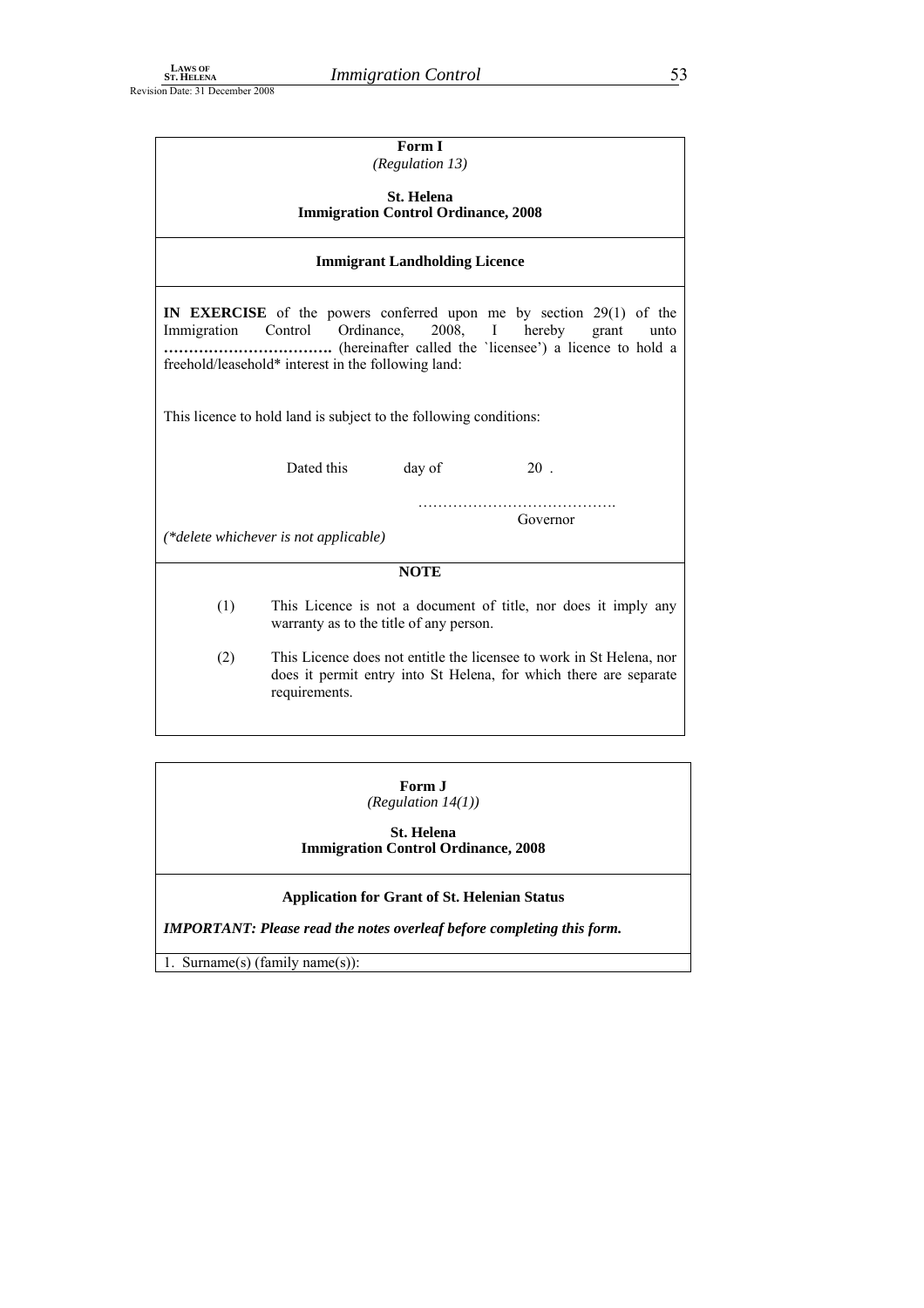| 2. Other name $(s)$ :                                                                                                                             |                     |                     |                                                                          |  |
|---------------------------------------------------------------------------------------------------------------------------------------------------|---------------------|---------------------|--------------------------------------------------------------------------|--|
|                                                                                                                                                   |                     |                     |                                                                          |  |
| 3. Home Address:                                                                                                                                  |                     |                     |                                                                          |  |
| Telephone:                                                                                                                                        |                     | Fax:                |                                                                          |  |
| Email:                                                                                                                                            |                     |                     |                                                                          |  |
| 4. Date of Birth (dd/mm/yyyy):                                                                                                                    |                     |                     | 5. Gender <sup>[1]</sup> Male                                            |  |
|                                                                                                                                                   |                     |                     | Female<br>П                                                              |  |
| 8. Place and Country of Birth:                                                                                                                    |                     |                     |                                                                          |  |
|                                                                                                                                                   |                     |                     |                                                                          |  |
| 9. Nationality:                                                                                                                                   |                     | 10. Marital Status: |                                                                          |  |
|                                                                                                                                                   |                     |                     |                                                                          |  |
| 11. Type of Identity Document                                                                                                                     |                     |                     |                                                                          |  |
| $\Box$ National Passport $\Box$ Diplomatic Passport $\Box$ Other (specify)<br>.                                                                   |                     |                     |                                                                          |  |
|                                                                                                                                                   |                     | 13. Issued by:      |                                                                          |  |
| 12. Passport Number:                                                                                                                              |                     |                     |                                                                          |  |
| 14. Date of issue:                                                                                                                                |                     | 15. Valid until:    |                                                                          |  |
| I apply for St. Helenian status on the basis that I meet the requirements<br>19.                                                                  |                     |                     |                                                                          |  |
| specified in Schedule II to the Ordinance:                                                                                                        |                     |                     |                                                                          |  |
| $\Box$ paragraph 1 (seven years' residence)                                                                                                       |                     |                     |                                                                          |  |
| Helenian for at least 5 years)                                                                                                                    |                     |                     | $\Box$ paragraph 2 (three years' residence, having been married to a St. |  |
| NOTE: if you are relying on paragraph 2, you must enclose a copy of your marriage                                                                 |                     |                     |                                                                          |  |
| certificate.                                                                                                                                      |                     |                     |                                                                          |  |
| 22. Do you (or any of your accompanying family) have a criminal record?                                                                           |                     |                     |                                                                          |  |
| $\Box$ Yes $\Box$ No                                                                                                                              |                     |                     |                                                                          |  |
| (Your answer must be verified by an appropriate certificate from your country of<br>origin and (if applicable) your current country of residence) |                     |                     |                                                                          |  |
| 22. Do you intend to make St. Helena your principal place of residence?                                                                           |                     |                     |                                                                          |  |
| $\Box$ Yes $\Box$ No.<br>If No, please state your reason(s) for wishing to acquire St. Helenian status:                                           |                     |                     |                                                                          |  |
|                                                                                                                                                   |                     |                     |                                                                          |  |
| 24. If married, details of spouse:                                                                                                                |                     |                     |                                                                          |  |
| (a) family name                                                                                                                                   |                     |                     |                                                                          |  |
| (c) date of birth<br>(b) first name                                                                                                               |                     |                     | $(d)$ place of birth                                                     |  |
|                                                                                                                                                   |                     |                     |                                                                          |  |
| (e) nationality                                                                                                                                   | (f) present address |                     |                                                                          |  |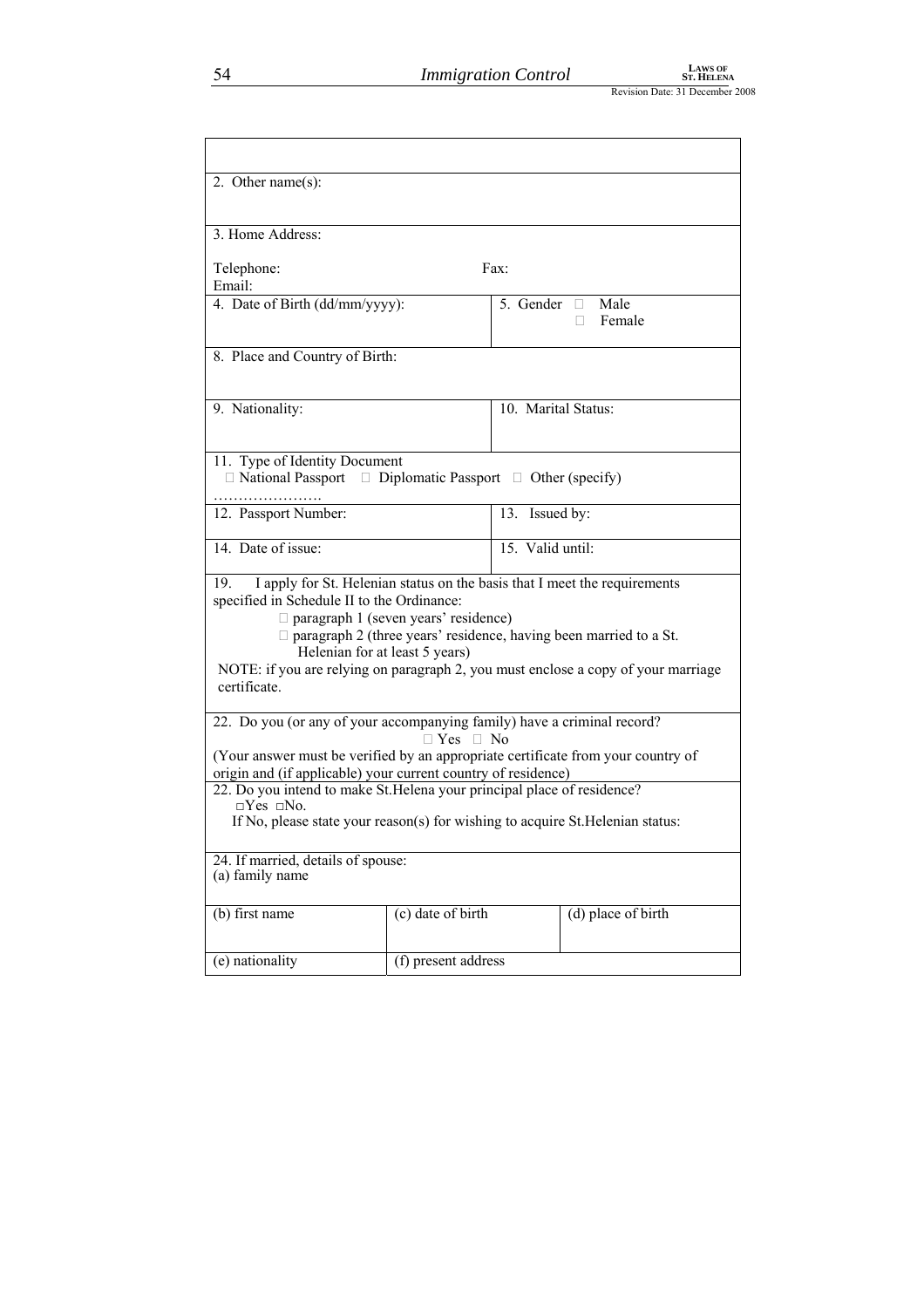| 26. Give below all your addresses in St. Helena for the last 7 years (3 years if you are<br>married to a person having St.Helenian status, and have been so married for at least 5<br>years) |                                                                                        |                |           |         |  |
|----------------------------------------------------------------------------------------------------------------------------------------------------------------------------------------------|----------------------------------------------------------------------------------------|----------------|-----------|---------|--|
| 1.                                                                                                                                                                                           | Full postal address                                                                    |                | Date from | Date to |  |
| 2.                                                                                                                                                                                           |                                                                                        |                |           |         |  |
| 3.                                                                                                                                                                                           |                                                                                        |                |           |         |  |
| $\overline{4}$ .                                                                                                                                                                             |                                                                                        |                |           |         |  |
| 5.                                                                                                                                                                                           |                                                                                        |                |           |         |  |
|                                                                                                                                                                                              | 27. Give details of all absences from St. Helena during the period of residence above. |                |           |         |  |
|                                                                                                                                                                                              | Country visited                                                                        | Reason visited | Date from | Date to |  |
| 1.                                                                                                                                                                                           |                                                                                        |                |           |         |  |
| 2.                                                                                                                                                                                           |                                                                                        |                |           |         |  |
| 3.                                                                                                                                                                                           |                                                                                        |                |           |         |  |
| $\overline{4}$ .                                                                                                                                                                             |                                                                                        |                |           |         |  |
| 5.                                                                                                                                                                                           |                                                                                        |                |           |         |  |
| 31. Other information. Please specify any other information which you may consider<br>relevant to your application                                                                           |                                                                                        |                |           |         |  |
|                                                                                                                                                                                              |                                                                                        |                |           |         |  |
| 22. Declaration:<br>I declare that, to the best of my knowledge, all particulars supplied by me are correct                                                                                  |                                                                                        |                |           |         |  |
|                                                                                                                                                                                              | and complete.<br>23. Signature<br>24. Date (dd/mm/yyyy)                                |                |           |         |  |
|                                                                                                                                                                                              |                                                                                        |                |           |         |  |
|                                                                                                                                                                                              |                                                                                        |                |           |         |  |

#### **Notes**

1. The Immigration Control Ordinance, 2008, places restrictions on persons who do not have St. Helenian status, in terms of:

- (a) entering and/or remaining in St. Helena;
- (b) engaging in employment (including self-employment); and
- (c) ownership of land.

However, a person who has lawfully resided in St. Helena for a period of 7 years (3 years, if married to a St. Helenian) may be granted St. Helenian status. The detailed rules for this process are set out in section 15 of (and Schedule ii to) the Ordinance

*\_\_\_\_\_\_\_\_\_\_\_\_\_\_\_\_\_\_\_\_\_\_\_\_\_\_\_\_\_\_* 

2. It is a criminal offence to give false information on this form.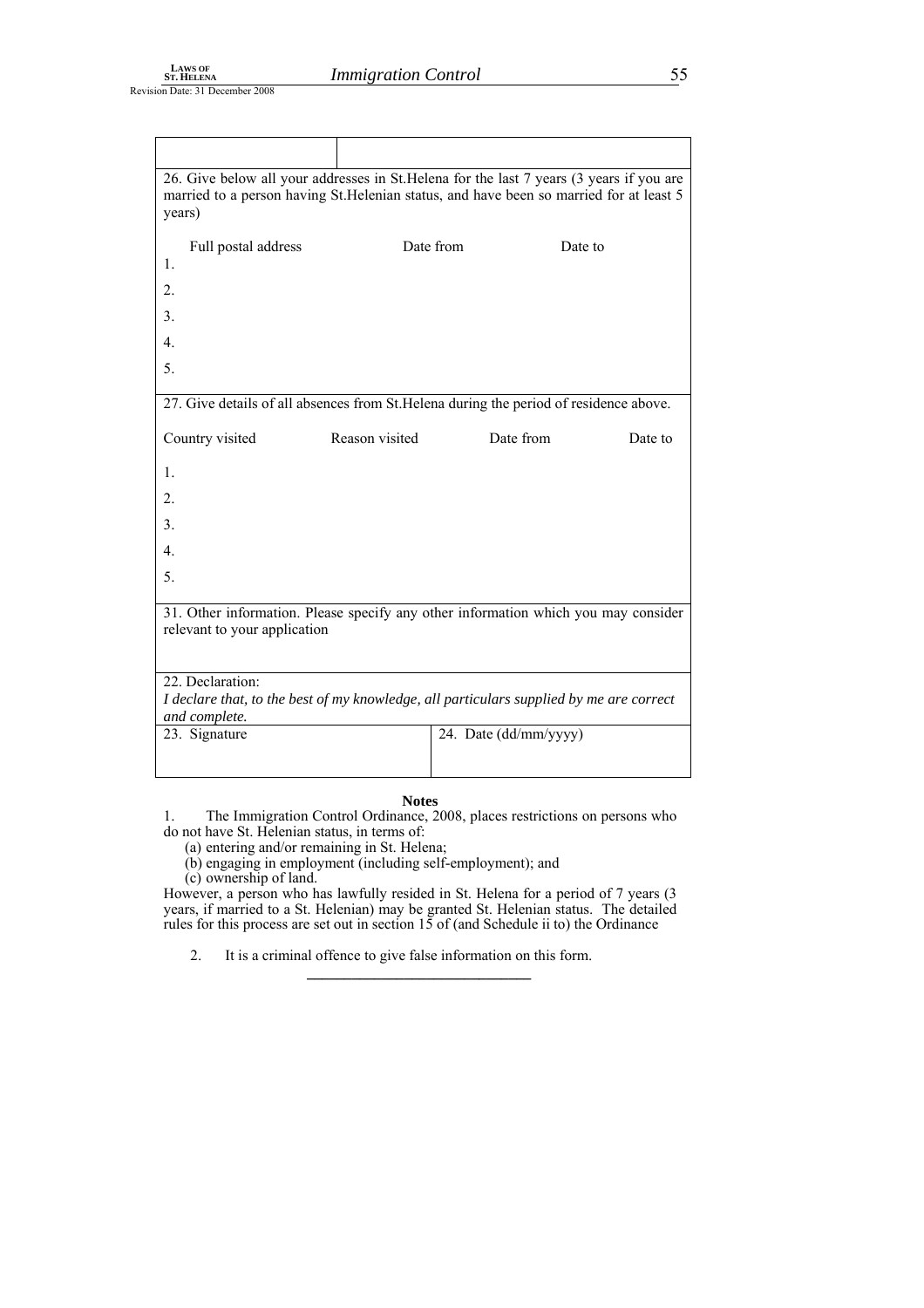| Form K<br>(Regulation $14(2)$ )<br><b>St. Helena</b><br><b>Immigration Control Ordinance, 2008</b>                                                                                                                                                                                                                                                       |                                         |  |  |  |
|----------------------------------------------------------------------------------------------------------------------------------------------------------------------------------------------------------------------------------------------------------------------------------------------------------------------------------------------------------|-----------------------------------------|--|--|--|
| Application for certificate of St. Helenian Status                                                                                                                                                                                                                                                                                                       |                                         |  |  |  |
| 1. Surname(s) (family name(s))                                                                                                                                                                                                                                                                                                                           |                                         |  |  |  |
| 2. Other name $(s)$                                                                                                                                                                                                                                                                                                                                      |                                         |  |  |  |
| 3. Home Address                                                                                                                                                                                                                                                                                                                                          |                                         |  |  |  |
| Telephone:<br>Fax:<br>Email:                                                                                                                                                                                                                                                                                                                             |                                         |  |  |  |
| 4. Date of Birth (dd/mm/yyyy)                                                                                                                                                                                                                                                                                                                            | 5. Gender $\Box$<br>Male<br>Female<br>П |  |  |  |
| 8. Place and Country of Birth                                                                                                                                                                                                                                                                                                                            |                                         |  |  |  |
| 9. Nationality                                                                                                                                                                                                                                                                                                                                           | 10. Marital Status                      |  |  |  |
| 11. Type of Identity Document<br>$\Box$ National Passport $\Box$ Diplomatic Passport $\Box$ Other (specify)                                                                                                                                                                                                                                              |                                         |  |  |  |
| 12. Passport Number                                                                                                                                                                                                                                                                                                                                      | 13. Issued by                           |  |  |  |
| 14. Date of issue                                                                                                                                                                                                                                                                                                                                        | 15. Valid until                         |  |  |  |
| 20.<br>I apply for a certificate of St. Helenian status:<br>$\Box$ by right of birth (section 15(1) of the Ordinance)<br>$\Box$ by right of descent (section 15(2) of the Ordinance)<br>and I have accurately completed the family details overleaf to the best of my<br>knowledge, information and belief.<br>23. Signature(*)<br>24. Date (dd/mm/yyyy) |                                         |  |  |  |
|                                                                                                                                                                                                                                                                                                                                                          |                                         |  |  |  |

(\*) If applying on behalf of a minor, please sign, and add your full name and relationship.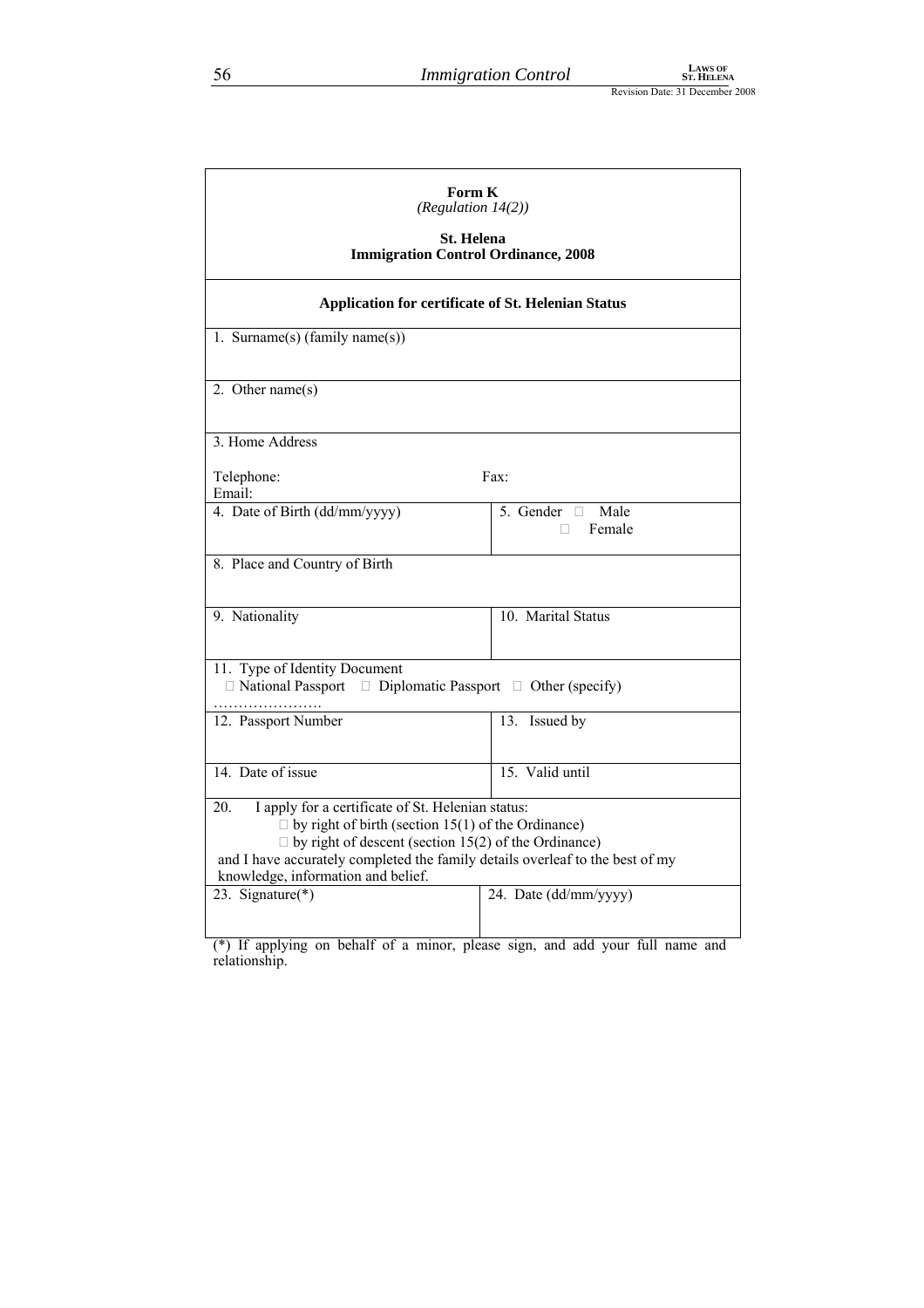#### Family History (All sections must be completed – write 'unknown' where appropriate)

|                                                         | Paternal Grandfather | Paternal Grandmother | Maternal Grandfather | Maternal Grandmother |  |
|---------------------------------------------------------|----------------------|----------------------|----------------------|----------------------|--|
| Date and Place of Marriage                              |                      |                      |                      |                      |  |
| Surname at birth                                        |                      |                      |                      |                      |  |
| Forename(s)                                             |                      |                      |                      |                      |  |
| Date of Birth                                           |                      |                      |                      |                      |  |
| Place of Birth                                          |                      |                      |                      |                      |  |
|                                                         |                      |                      |                      |                      |  |
|                                                         | Mother               |                      | Father               |                      |  |
| Date and Place of Marriage                              |                      |                      |                      |                      |  |
| Surname at birth                                        |                      |                      |                      |                      |  |
| Forename(s)                                             |                      |                      |                      |                      |  |
| Date of Birth                                           |                      |                      |                      |                      |  |
| Place of Birth                                          |                      |                      |                      |                      |  |
| Use this space to add any explanation or clarification: |                      |                      |                      |                      |  |
|                                                         |                      |                      |                      |                      |  |
|                                                         |                      |                      |                      |                      |  |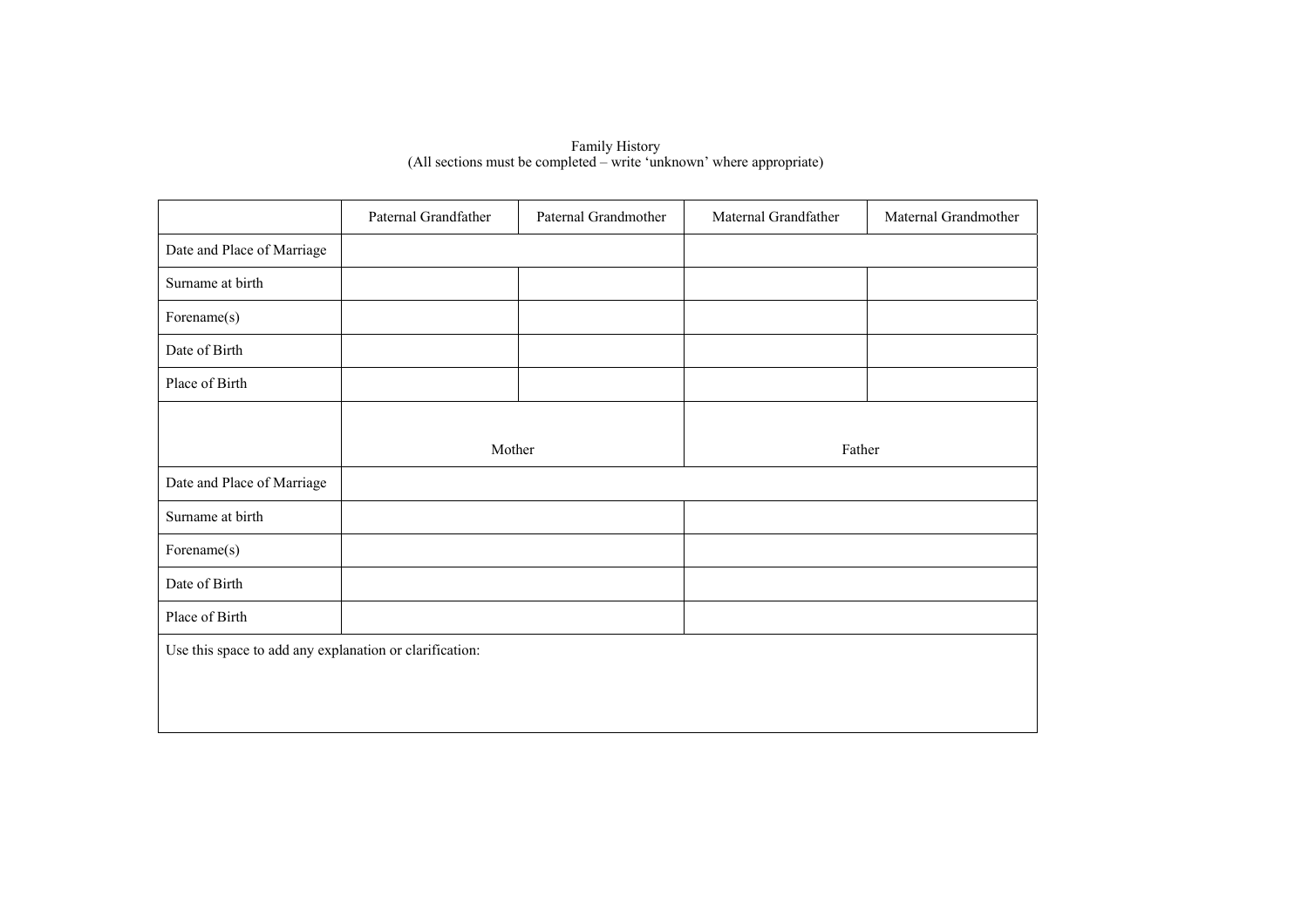### **Form L**  *(Regulation 15(a))*

### **St. Helena Immigration Control Ordinance, 2008**

### **Certificate of St. Helenian status**

### **THIS IS TO CERTIFY** that

of has with effect from the date hereunder been granted St. Helenian status in accordance with section 15(3) of the Immigration Control Ordinance, 2008.

Dated this day of 20.

## **\_\_\_\_\_\_\_\_\_\_\_ Chairman**

### **Immigration Control Board**

#### **WARNING**

- 1. Please note that the Immigration Control Board may by order published in the *Gazette* deprive any person to whom St. Helenian status has been granted under section 15(3) of the Immigration Control Ordinance if:
	- (a) it is satisfied that the certificate granted was obtained by means of fraud, false representation or concealment of any material fact of a nature which, had the true facts been made known to the Board at the time of the application, would, in the opinion of the Board, have justified refusal of such certificate; or
	- (b) such person has been sentenced anywhere to imprisonment for not less that twelve months.
- 2. A person to whom a certificate of St. Helenian status has been granted under section 15(3) of the Immigration Control Ordinance shall cease to have such status if he is absent from St. Helena for a continuous period of ten years or if he ceases to be domiciled in St. Helena.

*\_\_\_\_\_\_\_\_\_\_\_\_\_\_\_\_\_\_\_\_\_\_\_\_\_\_\_*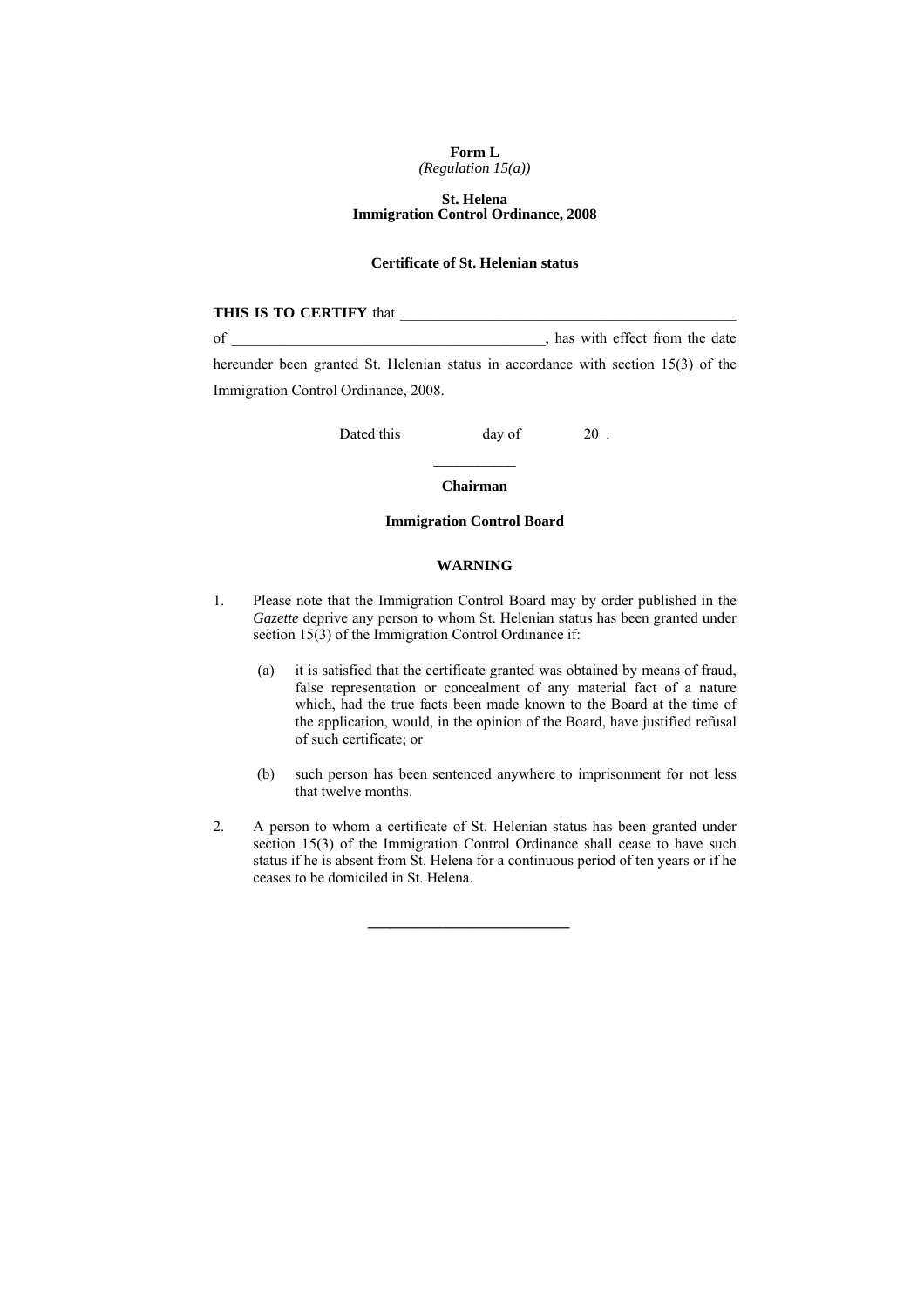**Form M**  *(Regulation 15(b))* 

**St. Helena Immigration Control Ordinance, 2008** 

### **Certificate of St. Helenian status**

THIS IS TO CERTIFY that of has St. Helenian status by virtue of section 15(1) / 15(2)\* of the Immigration Control Ordinance, 2008.

\**(delete whichever is not applicable)* 

Dated this day of 20.

**Chairman** 

**\_\_\_\_\_\_\_\_\_\_\_\_\_\_\_\_\_\_** 

**Immigration Control Board** 

**Form N**  *(Regulation 16)* 

*\_\_\_\_\_\_\_\_\_\_\_\_\_\_\_\_\_\_\_\_\_\_\_\_\_\_\_* 

**St. Helena Immigration Control Ordinance, 2008** 

**Appeal to Immigration Control Board** 

**NOTICE OF APPEAL**

**TO: The Secretary of the Immigration Control Board Appeal No.**

**BETWEEN**

**Appellant**

### **THE CHIEF IMMIGRATION OFFICER Respondent**

**TAKE NOTICE THAT** I intend to appeal to the Immigration Control Board against a decision of the Chief Immigration Officer with regard to *(state nature of decision, e.g., refusal of entry to St. Helena Sec. 12 of the Immigration Control Ordinance, 2008):*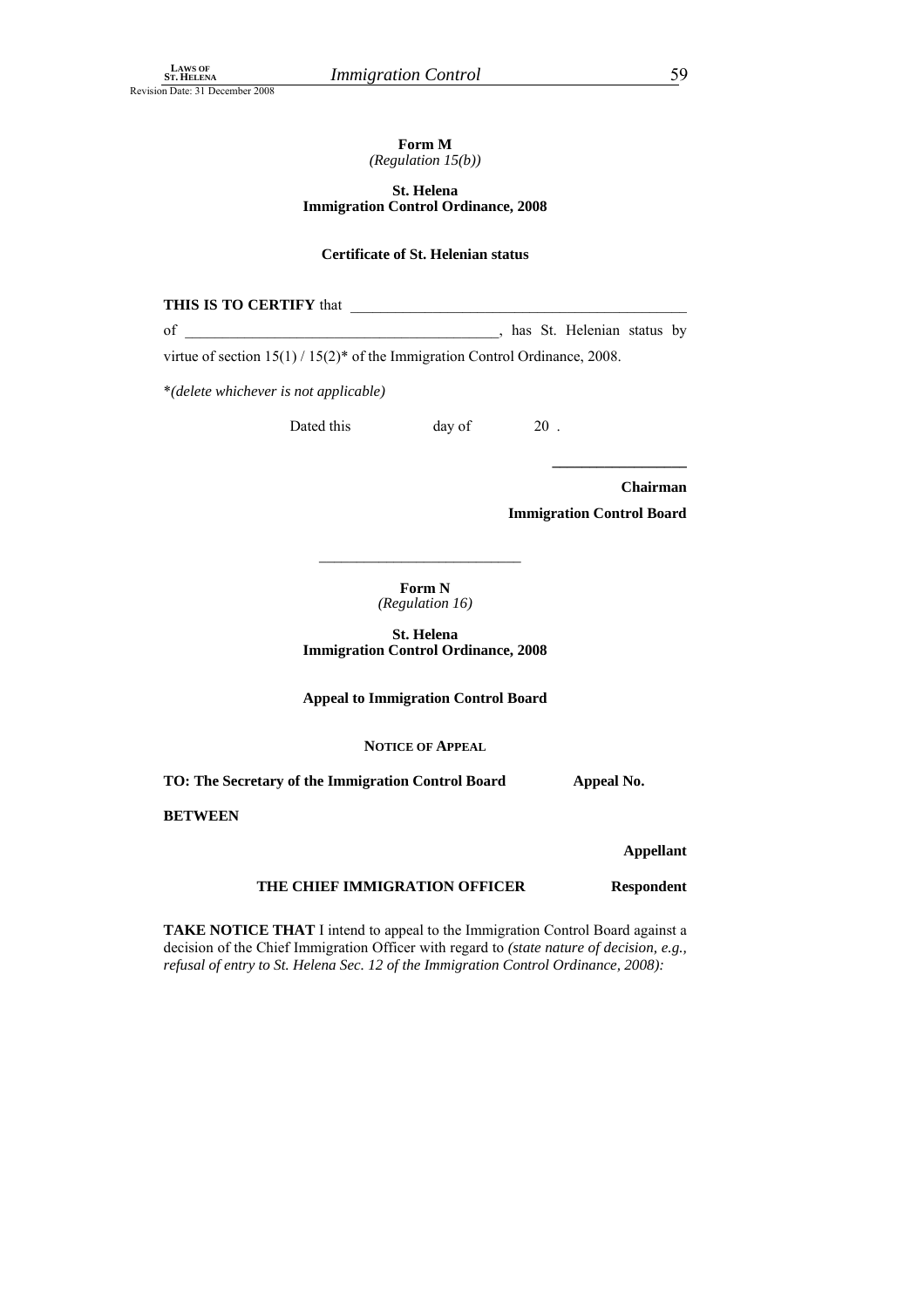**\_\_\_\_\_\_\_\_\_\_\_** 

## **MY GROUNDS OF APPEAL ARE:**

## **STATE ACTION REQUIRED:**

Dated:

(Advocate for) the above Appellant of

To: The Respondent of

**FILED** on

Secretary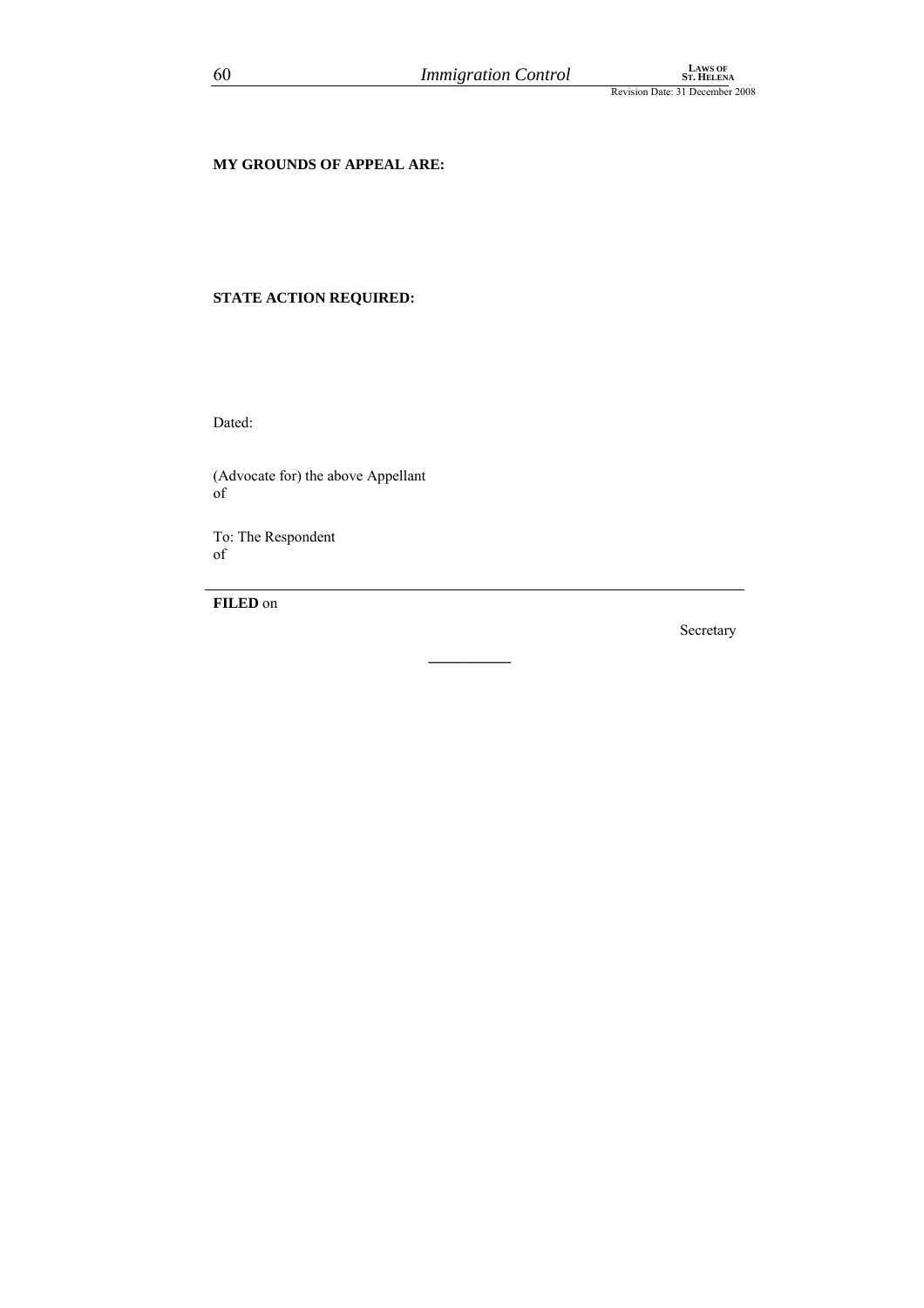**Form O**  *(Regulation 17)* 

**St. Helena Immigration Control Ordinance, 2008** 

**Appeal to Governor** 

**NOTICE OF APPEAL**

**TO: The Secretary of the Board Appeal No.**

**BETWEEN**

**Appellant**

### **THE IMMIGRATION CONTROL BOARD Respondent**

**TAKE NOTICE THAT** I intend to appeal to the Governor against a decision of the Immigration Control Board with regard to *(state nature of decision, e.g. Revocation of Entry Permit, Work Permit, Dependants 'Pass or Visitors' Pass, Deprivation of St. Helenian Status, etc.):*

## **MY GROUNDS OF APPEAL ARE:**

### **STATE ACTION REQUIRED:**

Dated

(Advocate for) the above Appellant of

To: The Respondent of

**FILED** on

Chief Secretary